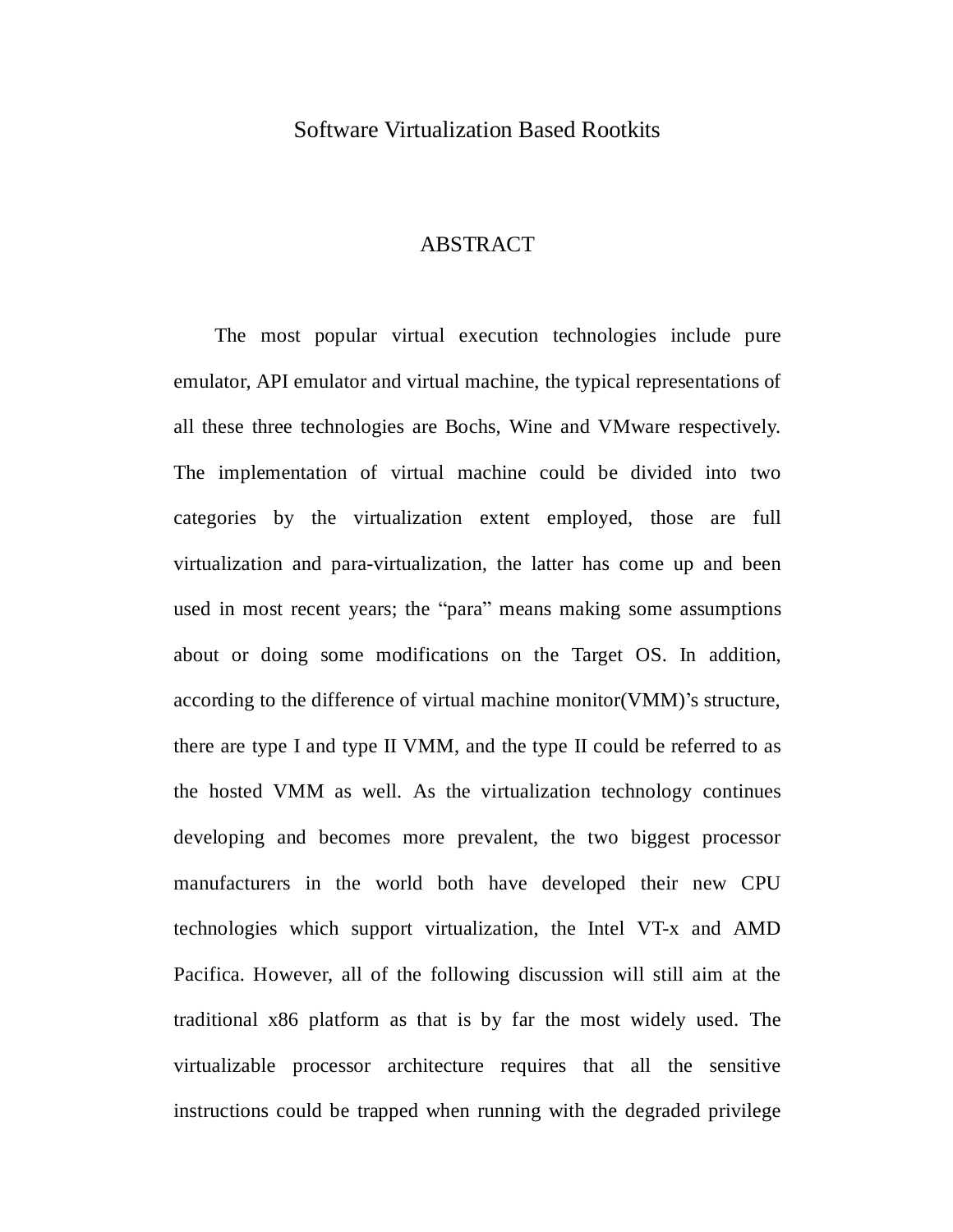level. Unfortunately there exists a few non-virtualizable instructions that make x86 a non-strictly virtualizable architecture. In order to achieve the full virtualization of x86, some extremely complicated software techniques should be used to overcome these architectural limitations.

Being an excellent virtual machine software product, VMware has implemented the full virtualization of x86. We take the VMware Workstation version as an example to give a brief introduction about the architecture, basic working principle and some core technologies used of the type II VMM. As a hosted structure, there are two OS contexts, the host and the guest, so VMware must use the total context switch method to ensure necessary execution environment isolation. VMware uses privilege compression and dual execution modes (direct execution and binary translation) to virtualize the instruction execution part of x86 CPU. Direct execution with ring degradation would let a majority of common instructions run natively, and trap most of the sensitive ones at the same time. However, the binary translator would be used to deal with the non-virtualizable instructions. The execution mode selection will be made by the appropriate decision-making module which depends on the CPU's current mode, privilege level and segment state. It is worthy to point out that binary translation is a very complicated but useful software technique which is also referred to as dynamic recompilation. Besides the fact that the code generation is highly difficult and complex, it will also handle the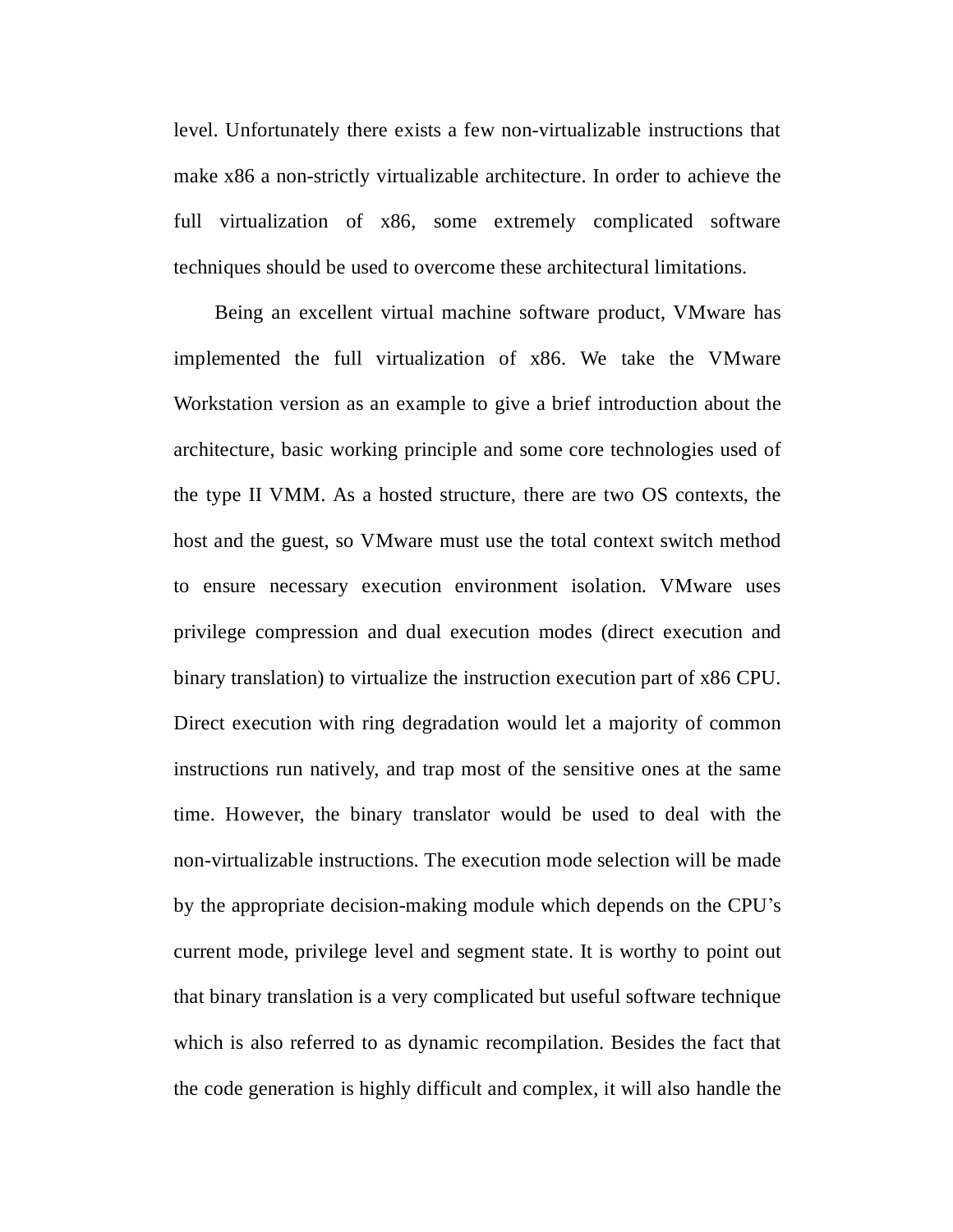translation cache's synchronization and coherency. However, another technique, used by Plex86, that solves the same problem seems much simpler, which should be a good choice for implementing a light weight VMM. In addition to virtualizing the instruction execution part, VMware also applies some other techniques to virtualize the CPU's segmentation, paging and interrupt/exception system components, such as deferred shadow segmentation, shadow paging and interrupt/exception forwarding. As to device virtualization, VMware chooses the method of full emulation which provides a complete set of virtual devices that are totally different from the true hardware devices. Since the device emulation depends completely on how each given hardware device works, the implementation method varies.

At present, the virtualization technology has been widely used in many computer related fields, but the research and application of virtualization on the security area is still in an elementary state. Virtualization technology could be applied to developing a non-intrusive debugger, a honey pot that traps malicious programs, and VM Based Rootkits. The Microsoft research team working together with Michigan University has developed a VM Based Rootkit prototype named SubVirt. SubVirt could gain system control after the Target OS was infected and rebooted. SubVirt then made the Target OS run within the context of a VM, while SubVirt itself would run directly on the true hardware.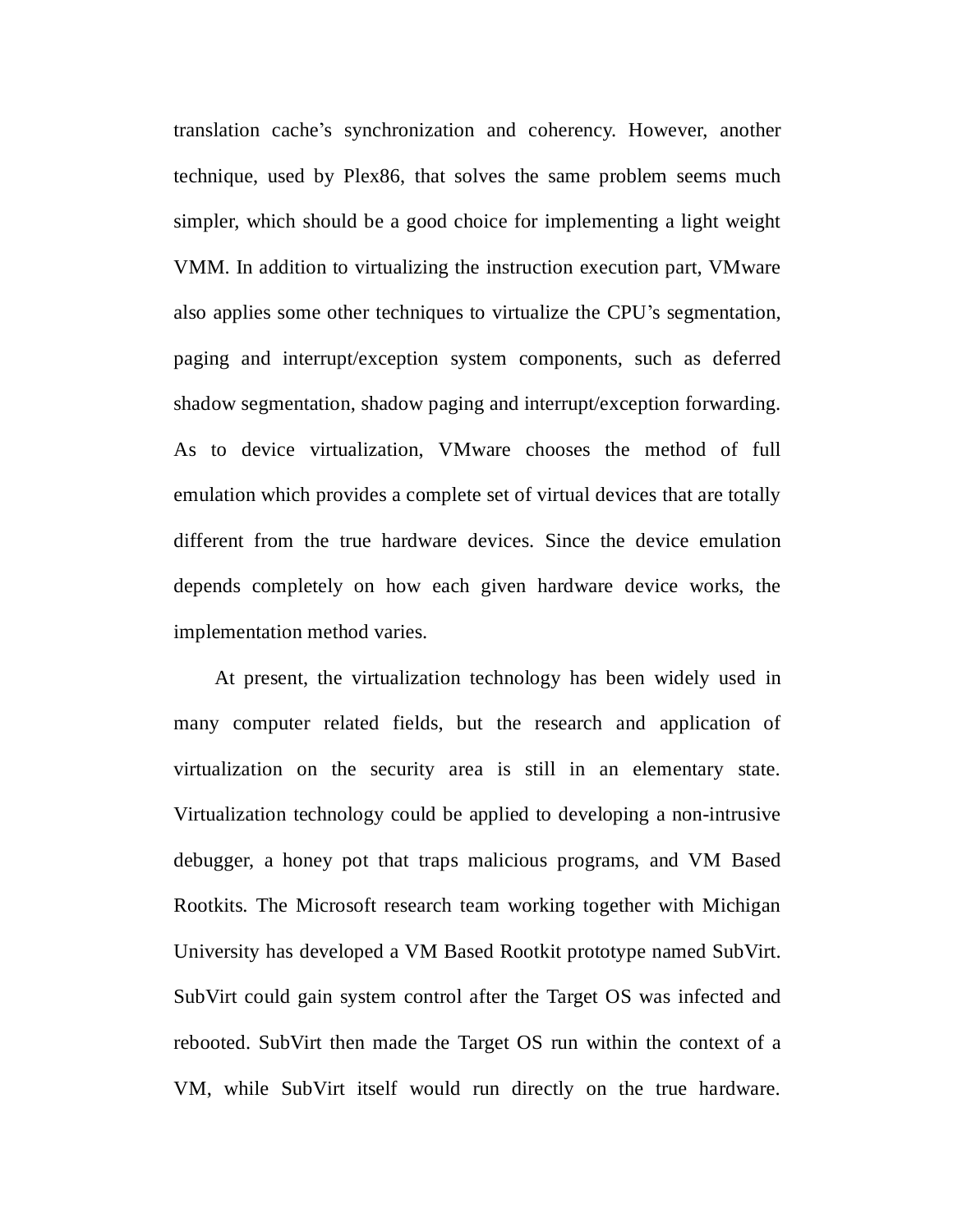SubVirt could control the behavior of the target system via a VMM and provide some malicious services externally. However some inherent and obvious defects of SubVirt greatly reduced its practicality. Finally, as the most key part of the presentation, we will discuss the complete technical scheme of a novel VM Based Rootkit. The VMBR itself is sort of light weight VMM. After the VMBR is loaded, the VMBR will ensure the target system is still running by placing it into a rootkit created virtual execution environment. It then becomes very difficult for the victim to perceive the rootkits' presence or to find any virtualization footprint. Although this novel VMBR is just a proof of concept, it has at least achieved the coexisting transparently and perfectly with the target system.

KEY WORDS virtual machine, virtual machine monitor, virtual machine based rootkit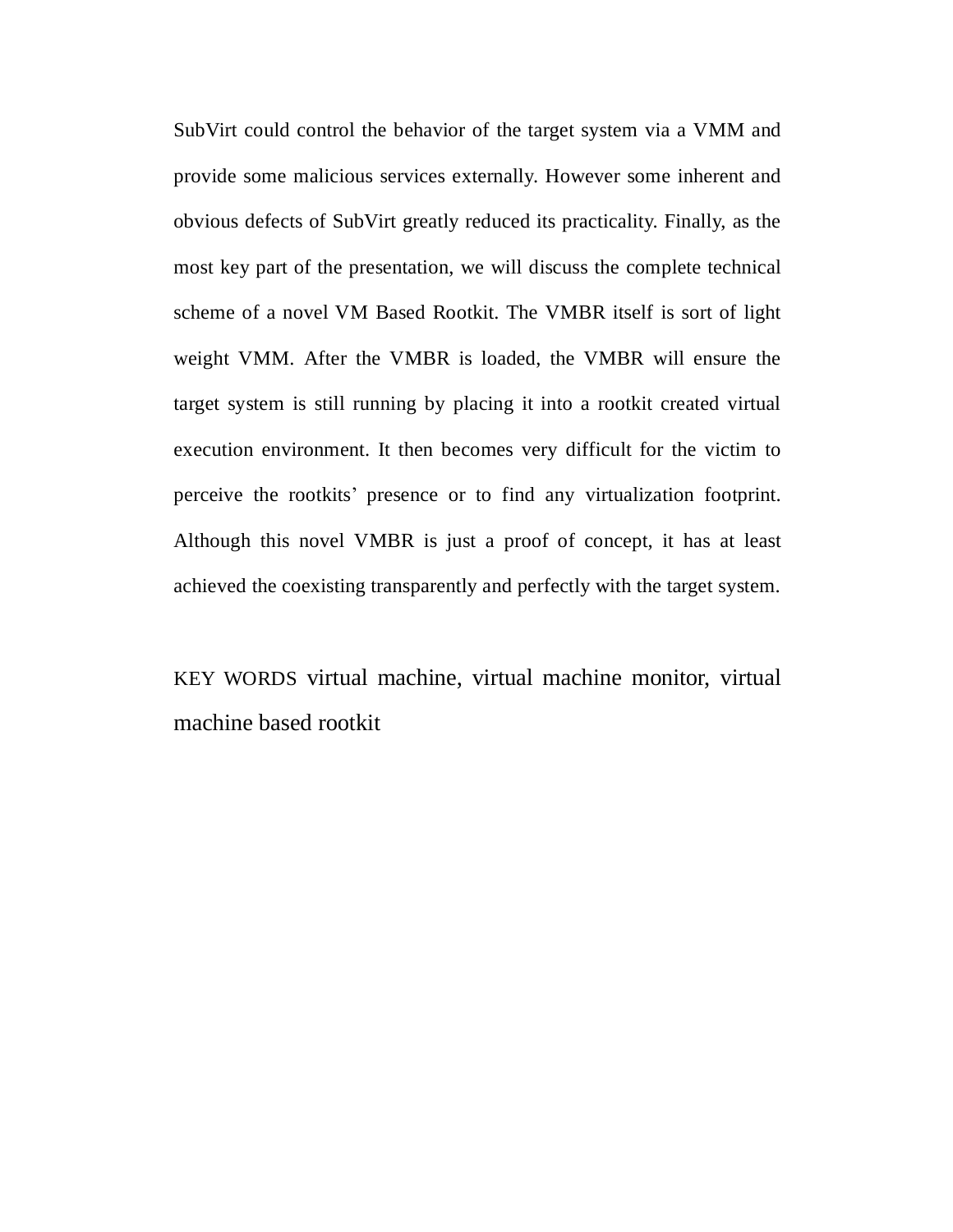# Contents

| 1.1     |         |                                                                    |  |
|---------|---------|--------------------------------------------------------------------|--|
|         | 111     |                                                                    |  |
|         | 1.1.2.  |                                                                    |  |
|         | 1.1.3   |                                                                    |  |
| 1.2     |         |                                                                    |  |
| 1.3     |         |                                                                    |  |
|         | 1.3.1   |                                                                    |  |
|         | 1.3.2   |                                                                    |  |
| 1.4     |         |                                                                    |  |
| 1.5     |         |                                                                    |  |
|         | 1.5.1   |                                                                    |  |
|         | 1.5.2   |                                                                    |  |
|         | 1.5.2.1 |                                                                    |  |
|         | 1.5.2.2 |                                                                    |  |
|         | 1.5.2.3 |                                                                    |  |
| 1.6     |         |                                                                    |  |
| 1.7     |         |                                                                    |  |
|         |         |                                                                    |  |
| 2.1     |         |                                                                    |  |
| 2.2     |         |                                                                    |  |
| 2.3     |         |                                                                    |  |
| 2.4     |         |                                                                    |  |
| 2.5     |         |                                                                    |  |
|         | 2.5.1   |                                                                    |  |
| 2.6     |         |                                                                    |  |
|         | 2.6.1   | The Structure of Shadow Descriptor Table and Shadowing Algorithm20 |  |
|         | 2.6.2   |                                                                    |  |
|         | 2.6.3   |                                                                    |  |
|         | 2.6.4   |                                                                    |  |
|         | 2.6.5   |                                                                    |  |
|         | 2.6.6   |                                                                    |  |
|         | 2.6.6.1 |                                                                    |  |
|         | 2.6.6.2 |                                                                    |  |
| 2.6.6.3 |         |                                                                    |  |
|         | 2.6.6.4 |                                                                    |  |
|         | 2.6.6.5 |                                                                    |  |
|         | 2.6.7   |                                                                    |  |
|         | 2.6.8   |                                                                    |  |
|         | 2.6.9   |                                                                    |  |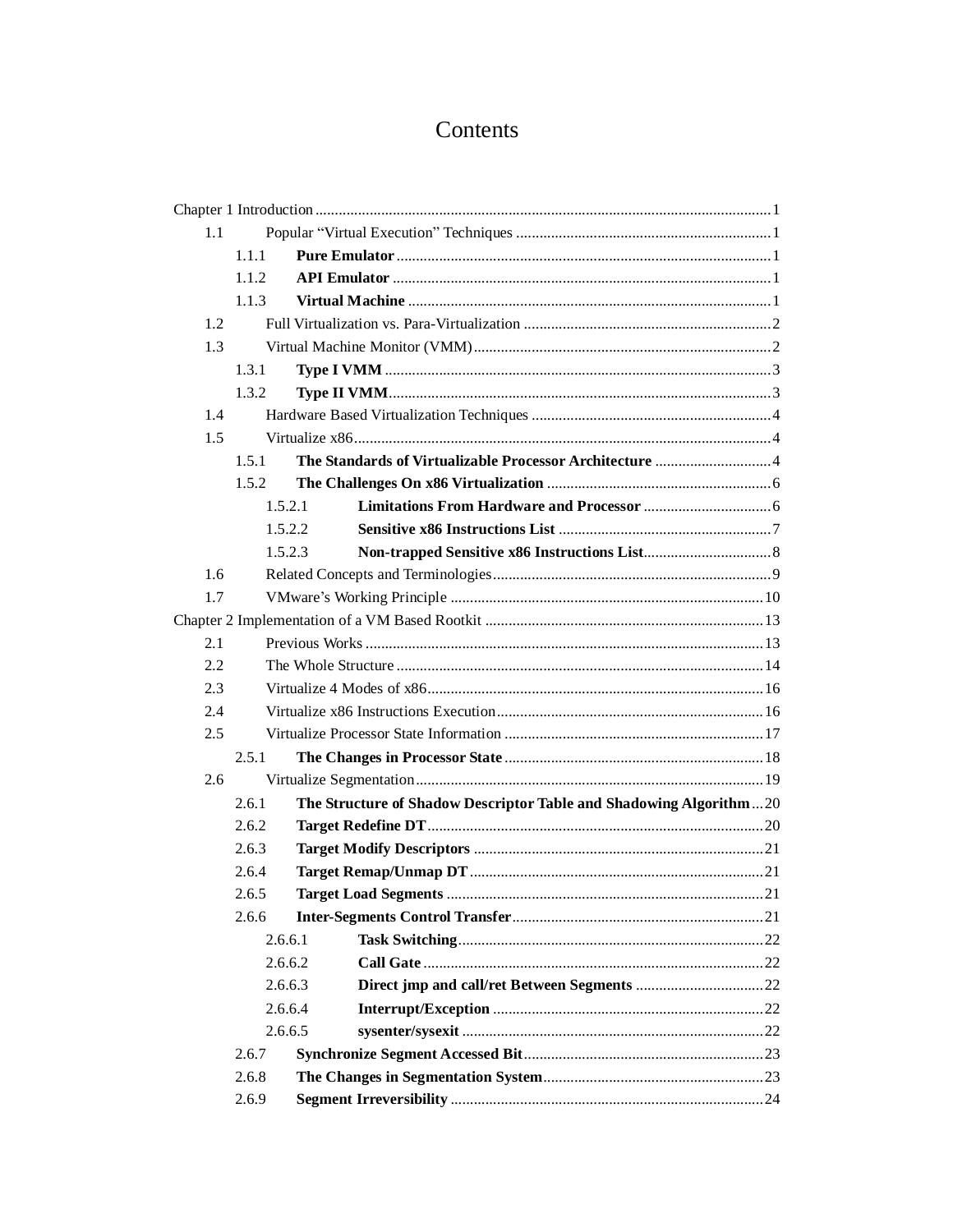| 2.7                                                                   |  |
|-----------------------------------------------------------------------|--|
| The Structure of Shadow Page Table and Shadowing Algorithm25<br>2.7.1 |  |
| 2.7.2                                                                 |  |
| 2.7.3                                                                 |  |
| 2.7.4                                                                 |  |
| 2.7.5                                                                 |  |
| 2.7.6                                                                 |  |
| 2.7.7                                                                 |  |
| 2.7.8                                                                 |  |
| 2.7.9                                                                 |  |
| 2.7.10                                                                |  |
| 2.7.11                                                                |  |
| 2.7.12                                                                |  |
| 2.8                                                                   |  |
| 2.8.1                                                                 |  |
| 2.8.2                                                                 |  |
| 2.8.3                                                                 |  |
| 2.9                                                                   |  |
| 2.9.1                                                                 |  |
| 2.9.2                                                                 |  |
| 2.9.3                                                                 |  |
| 2.9.4                                                                 |  |
| 2.10                                                                  |  |
| 2.10.1                                                                |  |
| 2.10.2                                                                |  |
| 2.10.3                                                                |  |
| 2.10.4                                                                |  |
| 2.11                                                                  |  |
|                                                                       |  |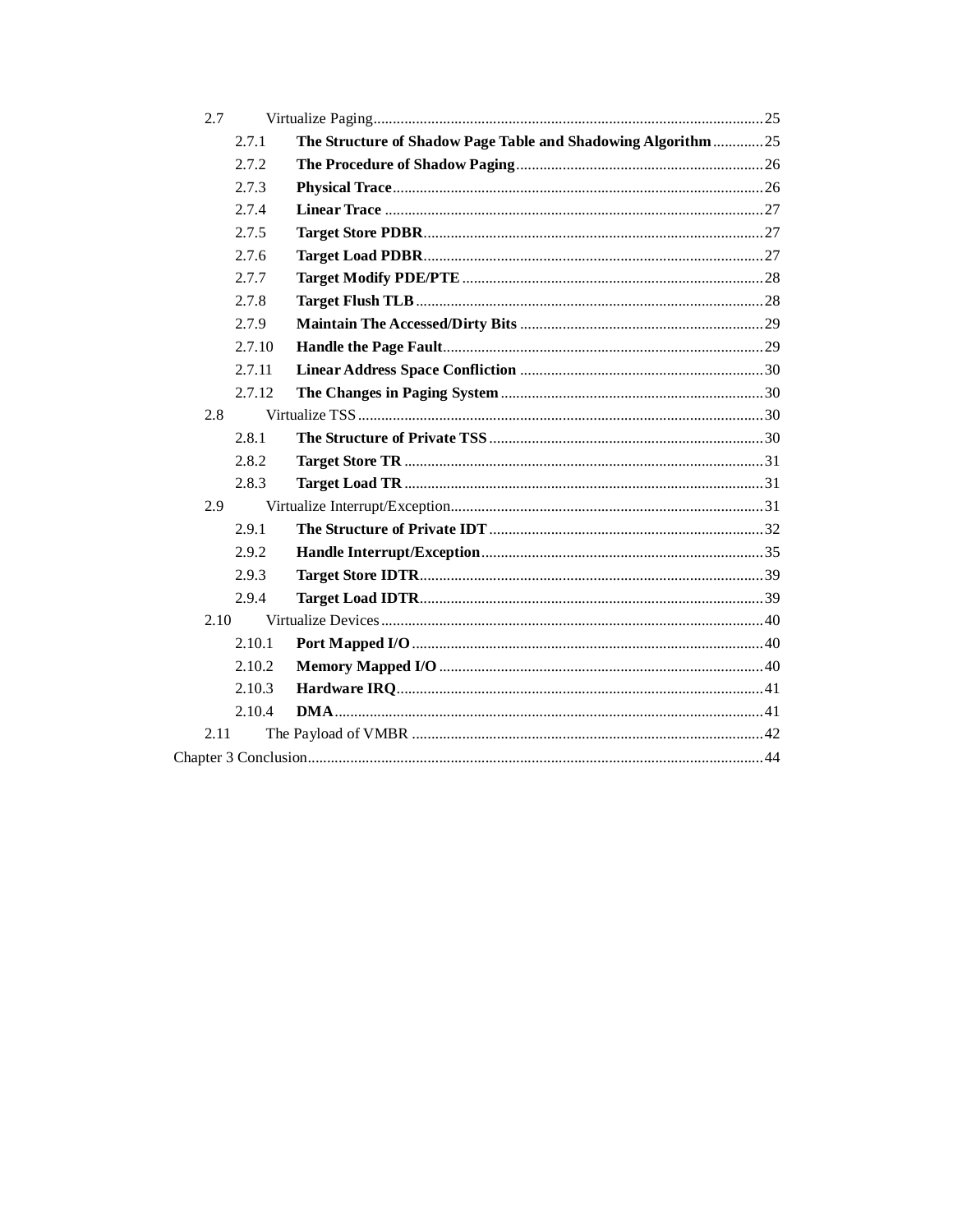# Chapter 1 Introduction

# 1.1 Popular "Virtual Execution" Techniques

### 1.1.1 **Pure Emulator**

Pure Emulator simulates all the necessary components which constitute a complete computer system by using a pure software method, including the processor and all hardware equipments, and its processor part is very similar to the way in which the compilation and execution environments of some interpreted high-level languages (Visual Basic, Java) work, which cycle for fetching instructions, decoding and executing them. Pure Emulator has the advantage of good portability, the target (simulated) platform and actual execution platform can be heterogeneous, its disadvantage is poorer performance. The typical representative is Bochs [\(http://www.bochs.com\)](http://www.bochs.com).

# 1.1.2 **API Emulator**

The function of API Emulator is to allow binary code of applications compiled for an operating system to run directly on another operating system, its working principle is to intercept the API invokations issued by applications and use the API of current operating system to simulate them. The merits of API Emulator are the application binary compatibility between operating systems, and better performance, but the drawbacks here are that this method relies on the internal implementations of specific operating systems, and poor generality and portability. The typical representative is Wine [\(http://www.winehq.com\)](http://www.winehq.com).

# 1.1.3 **Virtual Machine**

The initial goal for designing a Virtual Machine is to run several operating systems concurrently, its working principle is little bit similar to the above Pure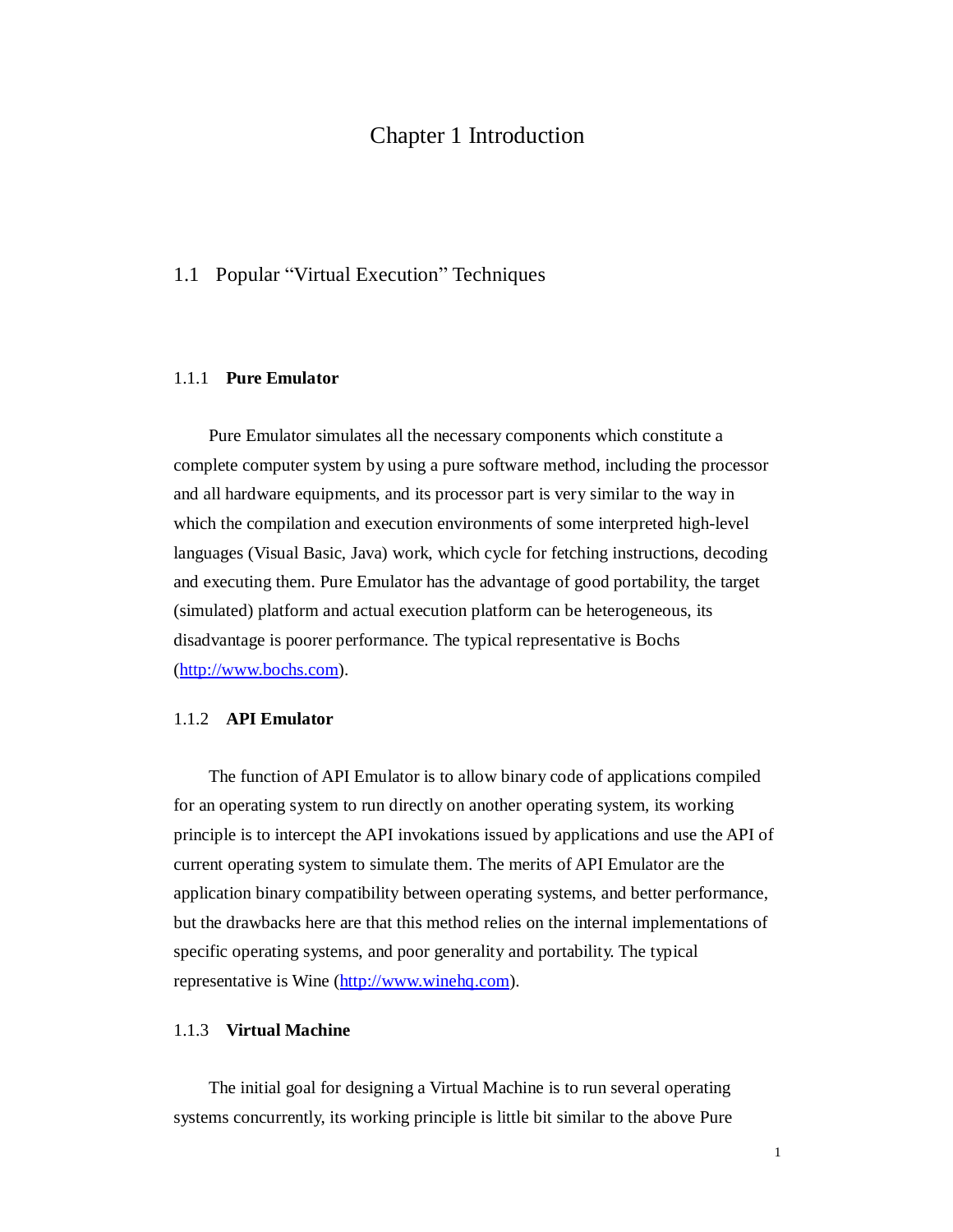Emulator: it uses the pure emulation method for hardware devices, and direct execution plus emulation (binary translation) for processor part, that's namely one kind of Quasi-Emulation technology, which lets most of instructions run naturally on the hardware processor, but captures and emulates a small part of incompatible (sensitive) instructions by a Virtual Machine Monitor. The merit of Virtual Machine is the better performance, however the shortcoming is the poor portability, also it requires that the target (virtualized) platform to be the same as the actual execution platform. The typical representative is VMware ([http://www.vmware.com\)](http://www.vmware.com), Plex86 [\(http://www.plex86.org](http://www.plex86.org), actually the new Plex86 belongs in Para-Virtualization, and can only supports Linux as its Guest OS).

# 1.2 Full Virtualization vs. Para-Virtualization

Full Virtualization means virtualizing all features of the processor and hardware devices. The typical representatives that use Full Virtualization include IBM VM/370, VMware etc.

Due to some restrictions of processor architecture, for example x86 includes some non-virtualizable instructions, it is impossible to achieve Full Virtualization without using binary translation system or hardware virtualization support. Under such circumstances, the so-called Para-Virtualization appears, Para-Virtualization means to do some appropriate modifications on the target operating system, such as getting rid of those non-virtualizable instructions and using customized I/O communication protocols, which then can reduce the complexity of VMM implementation and also enhance the performance. But Para-Virtualization technique also exists some shortages, for example it can not be used in a non-open-source operating system (such as Windows) , also modifications might be intrusive to target operating system and so on. Owing to this VMware company puts forward a kind of standard called Virtual Machine Interface (VMI) API, every operating system that follows this interface can not only run naturally, but can also run in a Para-VM, and without the need of kernel recompilation, this standard is in fact a kind of transparent Para-Virtualization. The typical representatives which use Para-Virtualization include Xen, Denali.

1.3 Virtual Machine Monitor (VMM)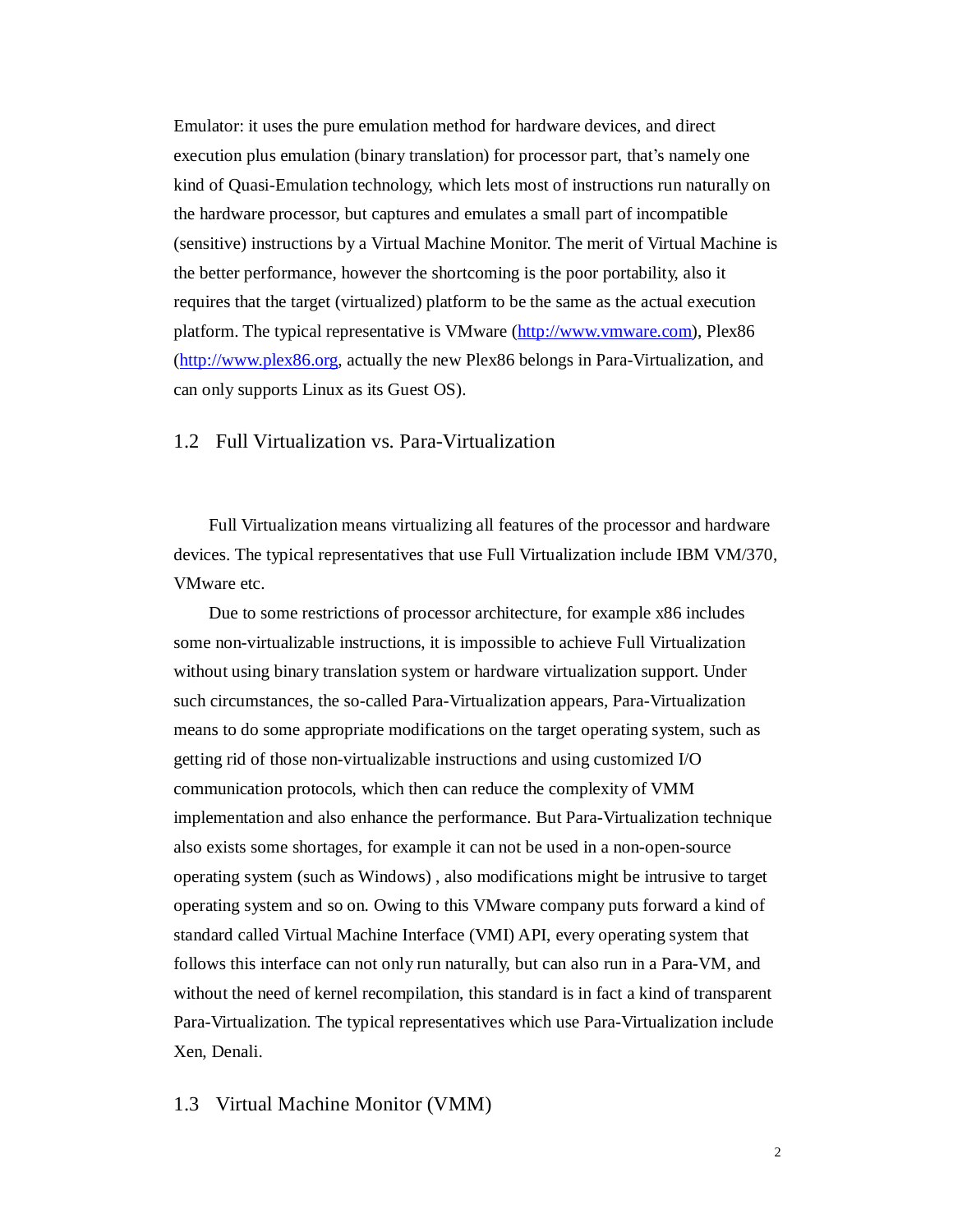## 1.3.1 **Type I VMM**

Type I VMM refers to that the VMM runs directly on hardware (Bare Machine), and actually it can be seen as an operating system with virtualization mechanism, which is responsible for its Virtual Machines (VMs) scheduling and resource allocation. The typical representative of Type I VMM is VMware ESX Server. The diagram of Type I VMM is shown as follows:



Diagram  $1 - 1$  Type I VMM

## 1.3.2 **Type II VMM**

Type II VMM is also referred to as Hosted VMM, the VMM itself runs as an application program in host operating system (Host OS), which manipulates hardware devices directly and is responsible for creating virtual execution environment and allocating resources for the guest operating system (Guest OS). By using Total Context Switch technique, Host OS and Guest OS each lives in their own isolated world, however the emulation of Guest OS device I/O operations is accomplished by some virtual machine software runs in Host world by making use of its facilities (API and Device Driver etc). The typical representative of Type II VMM is VMware Workstation. The diagram of Type II VMM is shown as follows: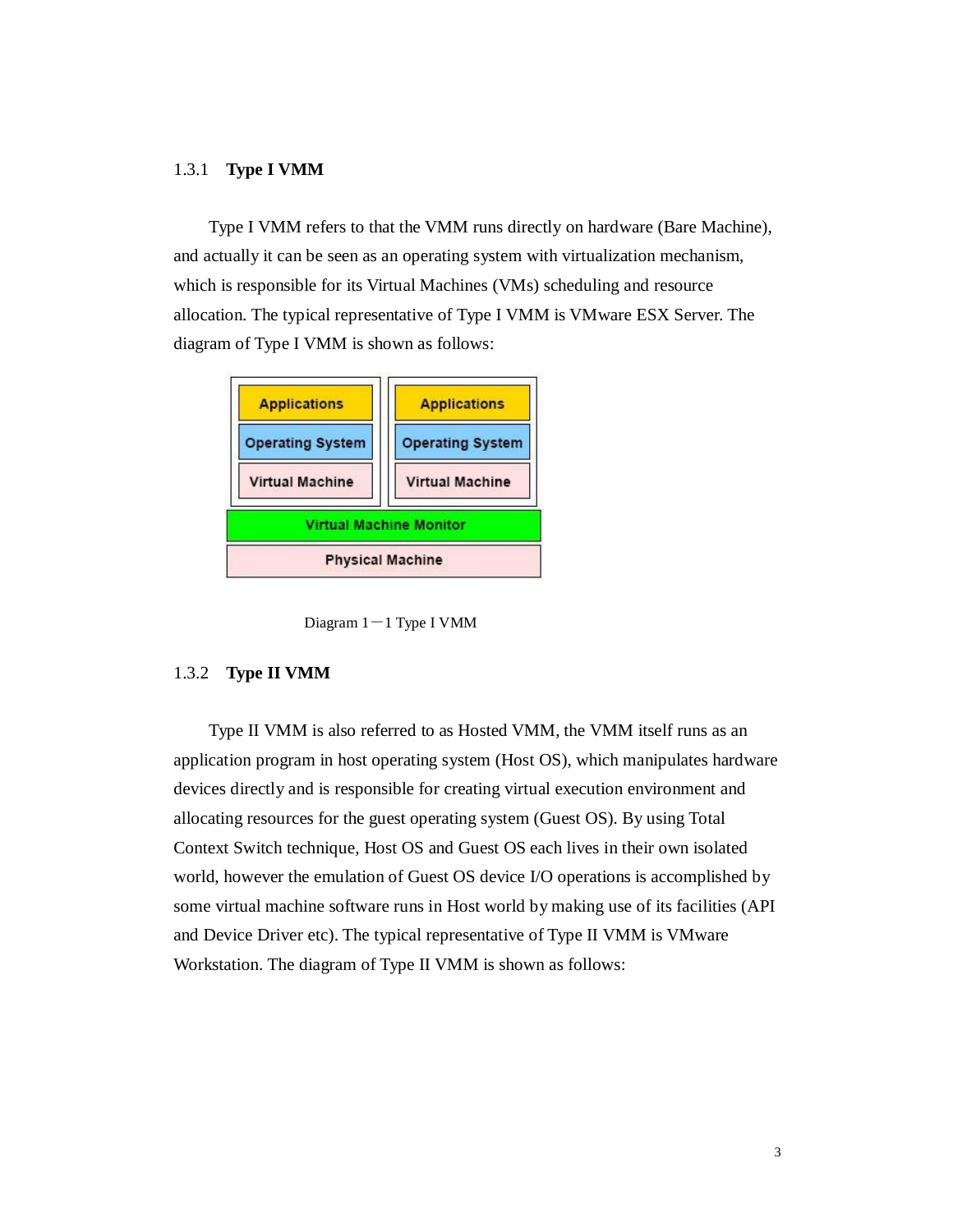

Diagram  $1-2$  Type II VMM

# 1.4 Hardware Based Virtualization Techniques

The two new processor techniques, Intel VT-x (Vanderpool & Silverdale) and AMD Pacifica, are enhancements to traditional processors to support software virtualization. Initially, they are mainly concentrated in handling those non-virtualizable instructions, and do not provide virtualization schemes for all processor components. The main feature is the introduction of a new CPU privileged root mode for the use of VMM itself, and non-root mode for Guest OS. In addition, they also provide some special VM instructions for switching and controlling VM (such as vmlaunch/vmrun, vmresume, vmexit/vmmcall, vmread, vmwrite etc.), and data structures used to save/ restore the state of Guest OS (VMCS and VMCB) as well. AMD Pacifica seems to go further on the road of hardware based virtualization, which can support SMM (System Management Mode) and SMI (System Management Interrupt), and use the NPT (Nested Page Table) and DEV (Device Exclusion Vector) technologies to achieve memory virtualization and DMA protection.

If readers are interested in these rising technologies, please find related documents for more technical information by yourself.

# 1.5 Virtualize x86

### 1.5.1 **The Standards of Virtualizable Processor Architecture**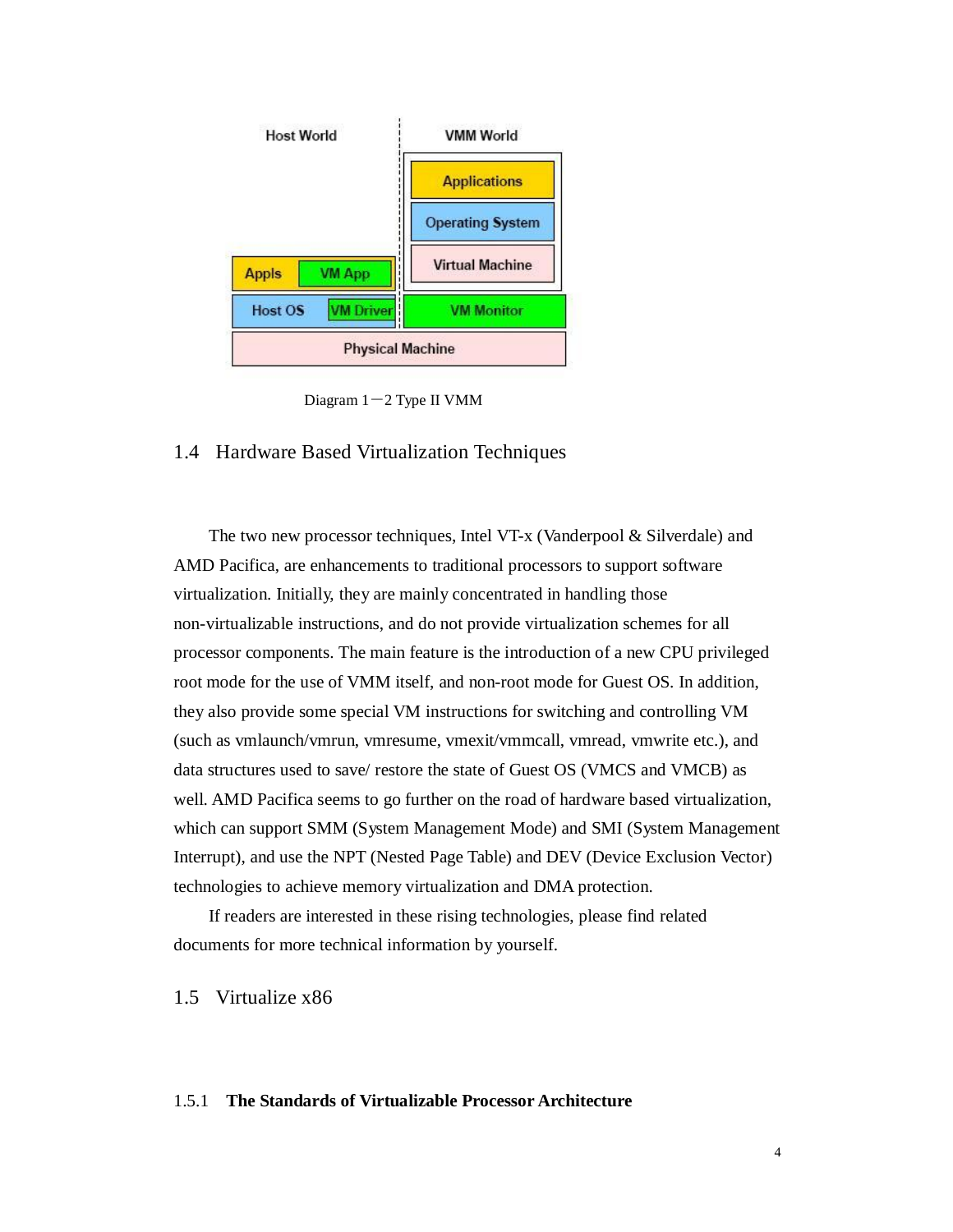R. Goldberg put forward 4 requirements of the third generation hardware architecture suitable for virtual machine in his doctoral dissertation << Architectural Principles for Virtual Computer Systems >> in 1972:

1. At least two processor privilege modes.

2. A method used by non-privileged program to invoke privileged system routines.

3. Memory relocation or protection mechanism, such as segmentation or paging system.

4. Asynchronous interrupt mechanism, which allows the communication between I/O system and CPU.

x86 meets R. Goldberg's requirements well:

- 1. 4 privilege modes (rings 0~3).
- 2. Interrupt Gate, Call Gate etc.
- 3. Segmentation and Paging.
- 4. Interrupts and Exceptions.

John Scott Robin and others gave further standards about virtualizable processor architecture in the paper << Analysis of the Intel Pentium's Ability to Support a Secure Virtual Machine Monitor >> :

1. The execution manner of non-privileged instructions are almost identical in two modes, the user mode and the privileged mode, no distinguishing instruction words or extra bits in instruction address part must be used in privileged mode by CPU.

2. Having protection mechanism or address translation system to isolate and protect the real machine from the virtual one (or between several virtual machines).

3. When the Virtual Machine tries to execute sensitive instructions, the Virtual Machine Monitor have to be notified automatically, and it must be able to emulate the results of those instructions.

The sensitive instructions include:

a. Instructions that attempt to modify or reference the VM operation mode or machine state.

b. Instructions that read or change the sensitive registers and/or specific memory regions, such as clock and interrupt register.

5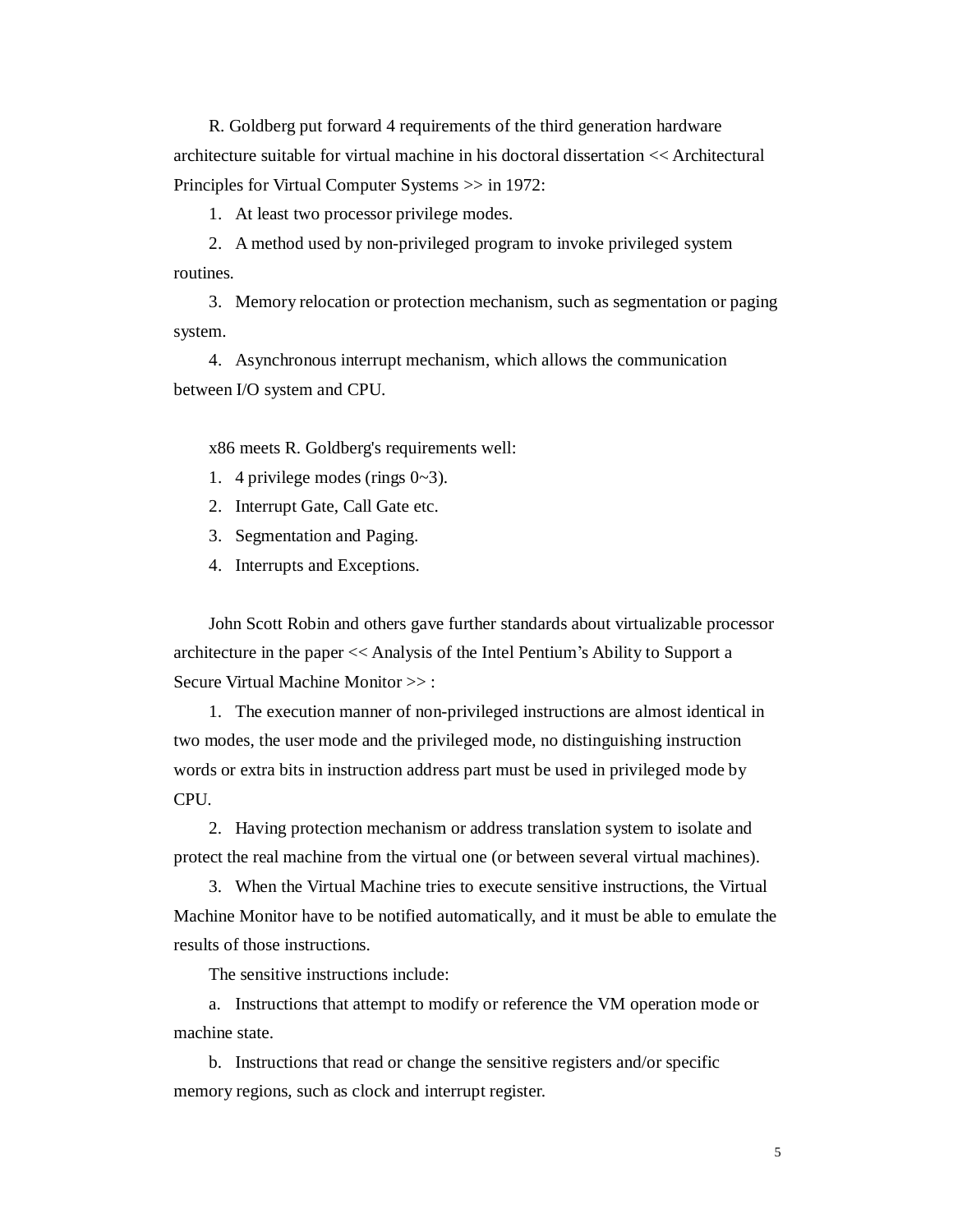c. Instructions that access storage protection system, memory system or address relocation system, which will allow VM to access any address that beyond its own virtual memory.

d. All I/O instructions

x86 almost meets the requirements mentioned above:

1. No differences in execution manner of non-privileged instruction exist between privilege modes, however the execution results might be slight different, such as popf.

2. Segment and page based protection system.

3. By lowering the running privilege level of VM Operating System (VMOS), the exception handler of VMM can trap and emulate most of the sensitive instructions, which means most sensitive instructions are privileged. Unfortunately, however, there are some sensitive but non-privileged ones (violate 3b, 3c), which makes x86 a non-strictly virtualizable architecture.

# 1.5.2 **The Challenges On x86 Virtualization**

# 1.5.2.1 **Limitations From Hardware and Processor**

Hardware: usually be designed to be controlled exclusively by only one device driver, otherwise it may result in hardware state confusion and inconsistency.

x86 processor: its system features part are designed to be configured and used by only one operating system. In addition, there also exist some other problems as follow:

- <sup>2</sup> Tight-coupled between some non-strictly related mechanisms: there exists a very close coupling between the privilege level and segment mechanisms, the RPL and DPL are contained respectively in segment selector and segment descriptor which are both manipulated directly by CPU. Thus the VMM has no chance to interpose timely and perform emulation and therefore may expose potentially to the VMOS the fact that its privilege being lowered.
- <sup>2</sup> Hidden part of segment registers: All 6 segment registers contain hidden information, such as segment base address, length, and privilege level, and these concealed information will be flushed only upon segment reloading.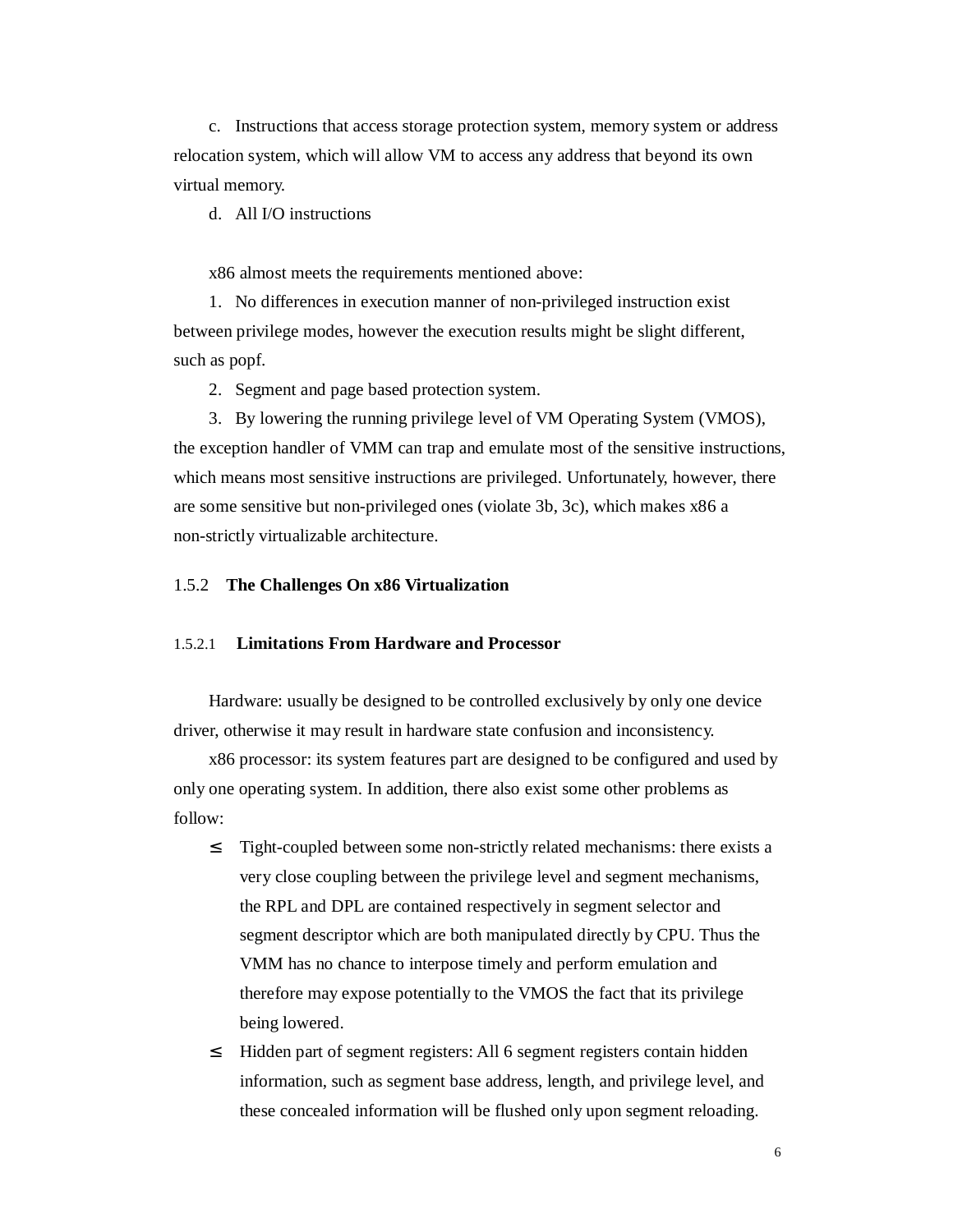When segment descriptors in memory being modified but without a timely segment reloading, then appears the so-called segment inconsistent or irreversible problem. At this time an interrupt/exception occurred which traps into VMM will result in the total loss of the hidden information, then the VMM will not be able to emulate segment related instructions correctly, and also VMOS may not be restored running.

² Non-trapped sensitive instructions: such as popf, pushf, sgdt, sldt, sidt.

# 1.5.2.2 **Sensitive x86 Instructions List**

The following is the incomplete list of the sensitive instructions in x86 architecture, and most of them are privileged instructions:

- ² clts ² hlt  $2 \quad in$ ² ins  $2$  out ² outs  $2$  lgdt ² lidt ² lldt ² lmsw  $2$   $\text{ltr}$ <sup>2</sup> mov r32, CR<sub>x</sub>  $2 \text{ mov CRx}, r32$ <sup>2</sup> mov r32, DRx  $2 \text{ mov DRx}, r32$ ² popf/popfd ² pushf/pushfd ² cli ² sti
- ² sgdt
- ² sidt
- ² sldt
- ² smsw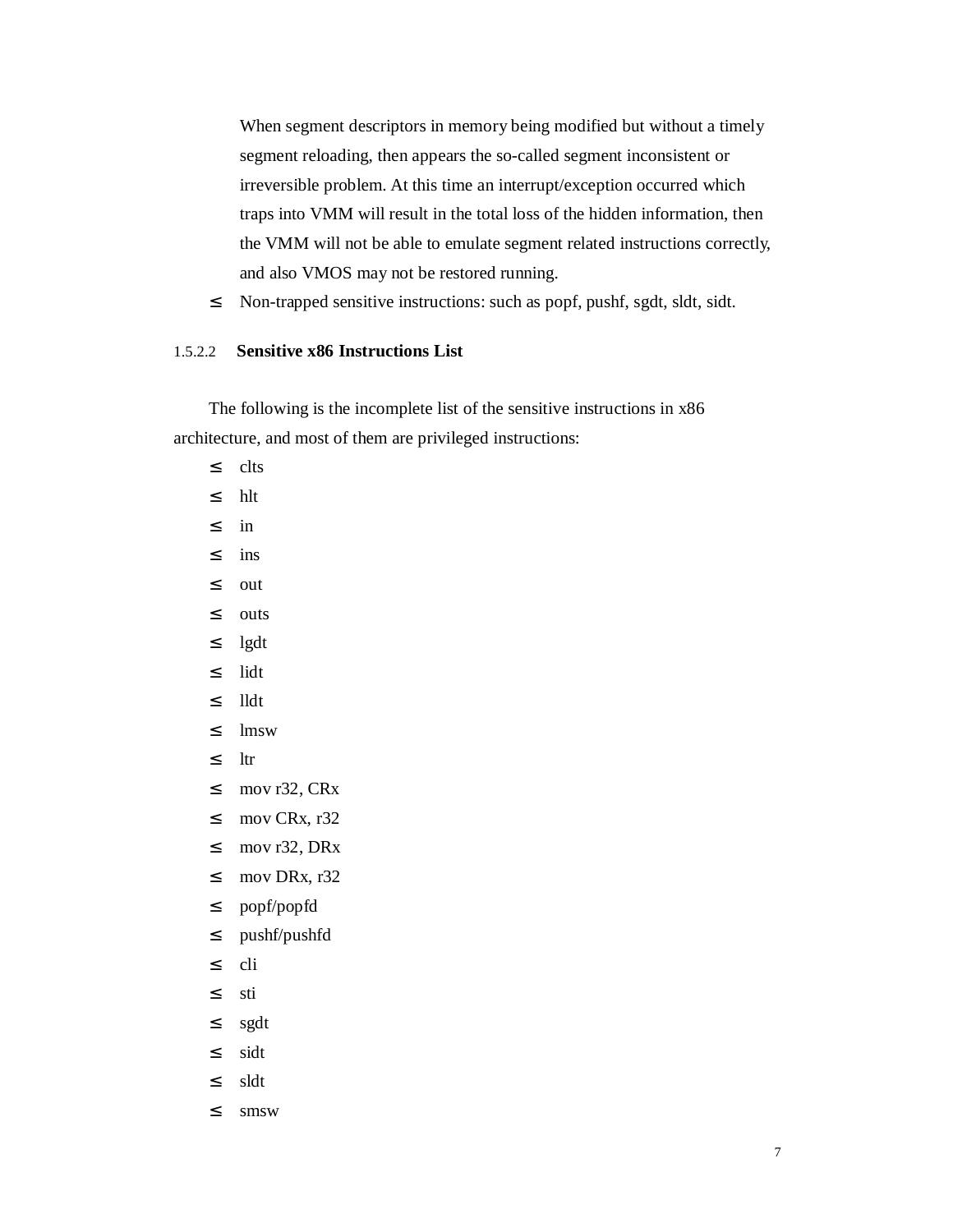- $2 \sin$
- arpl
- verr
- verw
- $2 \arctan \frac{1}{2}$
- lsl
- lds/les/lfs/lgs/lss
- mov r/m, Sreg
- mov Sreg, r/m
- push Sreg
- pop Sreg
- sysenter
- sysexit
- invlpg
- invd
- wbinvd
- rdmsr
- wrmsr
- rdpmc
- rdtsc

Because of the restriction of paper length, for more details readers have to make reference to Intel instruction manual by themselves.

# 1.5.2.3 **Non-trapped Sensitive x86 Instructions List**

Most of the non-trapped sensitive instructions are segment or flags bits related instructions:

- <sup>2</sup> lar/lsl/verr/verw: the results of execution will depend on CPL and RPL value of target segment selector, and lar/lsl might reveal the changes of segment access right and limit.
- sgdt/sidt/sldt/str: reveal the changes of GDT/IDT base, length and LDT/TSS selector value.
- <sup>2</sup> smsw: expose some critical flag bits in CR0, such as PE bit.
- popf/popfd: can modify some critical flag bits in EFLAGS, also the execution results will depend on current processor mode and privilege level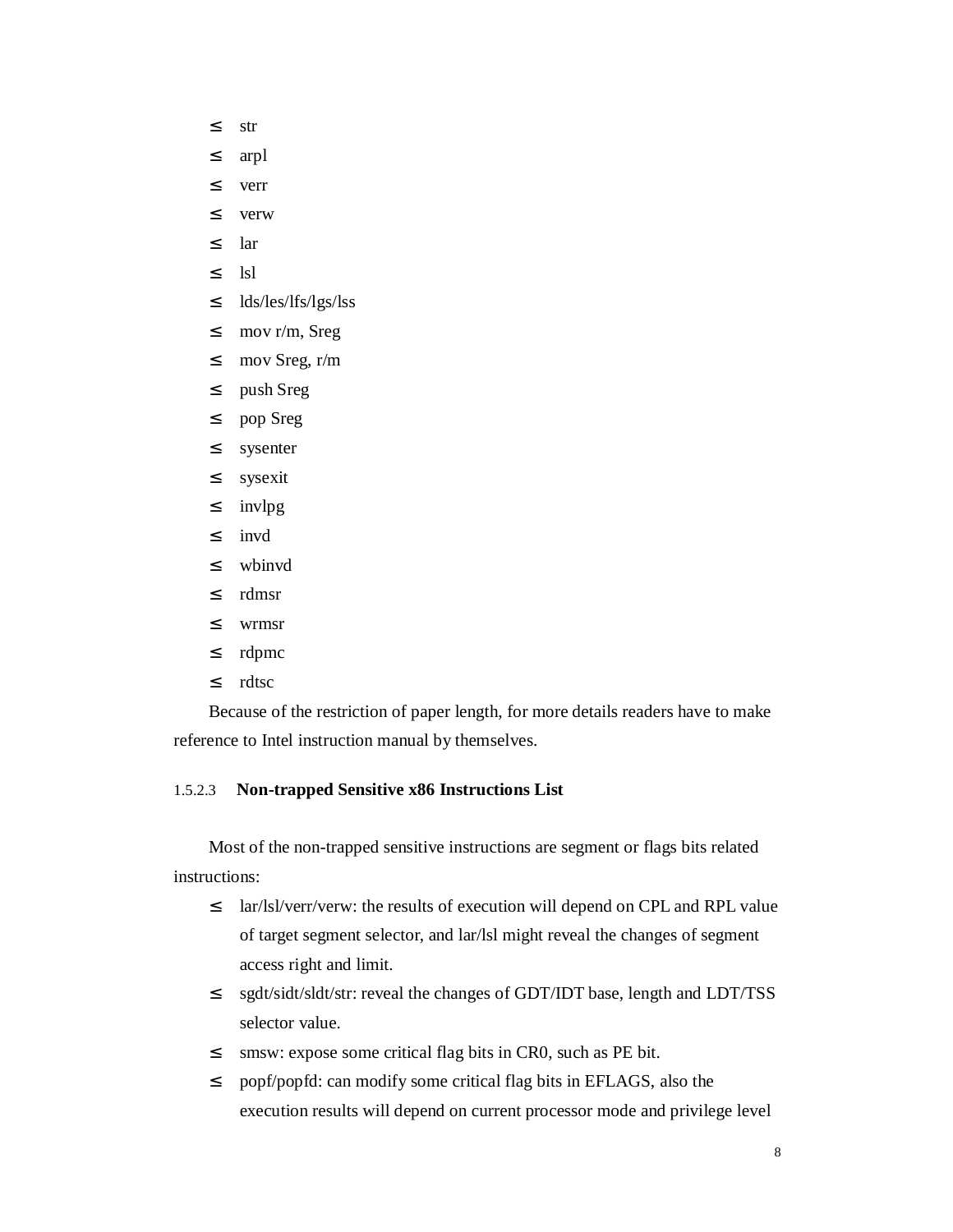(CPL and IOPL), and can not be trapped in protected mode.

- ² pushf/pushfd: expose some critical flag bits in EFLAGS, such as IF, IOPL bit etc.
- <sup>2</sup> mov r/m, Sreg: reveal the changes of RPL value in segment selectors.
- ² mov Sreg, r/m
- <sup>2</sup> push Sreg: reveal the changes of RPL value in segment selectors.
- ² pop Sreg

In addition, I/O and control transfer instructions are also closely related to virtualization topic, so deserve a thorough discussion.

- $\frac{2}{\text{in/ins}/\text{out}/\text{outs}}$
- ² sysenter/sysexit
- ² call/jmp/int n/ret/iret

An in-depth analysis of these non-virtualizable instructions will be given in the following sections which deal with the complete technical scheme of VM Based Rootkit.

1.6 Related Concepts and Terminologies

- <sup>2</sup> Host OS: the Host Operating System of Type II VMM, which takes charge of creating virtual execution environment and resource allocation for Guest OS.
- <sup>2</sup> Guest OS: the Guest Operating System of Type II VMM (in narrow sense), which runs within the VM and is under the control of VMM.
- ² VM: Virtual Machine, the virtual execution environment that hosts the Guest OS.
- ² VMM: Virtual Machine Monitor, the software component used to achieve virtual machine hardware abstract.
- <sup>2</sup> Hypervisor: the software that runs directly on the underlying hardware, with the responsibilities for lodging and managing the VMs, it usually refer in particular to Type I VMM.
- ² Non-virtualizable Instruction: those instructions existed in some processor architectures, which are either sensitive or behave differently under different privilege level, but both don't incur traps.
- <sup>2</sup> Segment Inconsistent Problem: also known as Segment Irreversible Problem,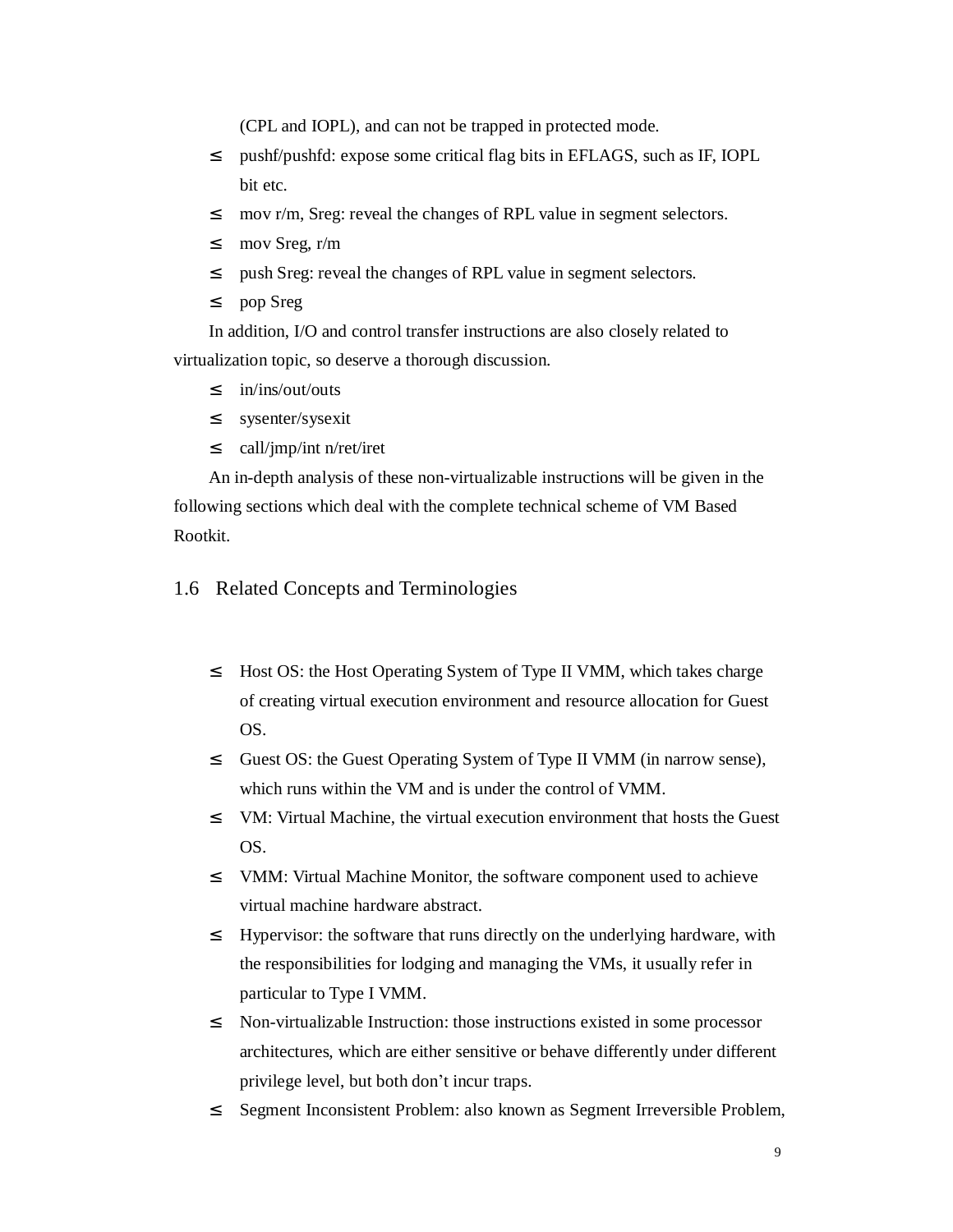which means that the current processor operation mode is different from the mode when segment being loaded, or the hidden information in segment register is not the same with the current values of segment descriptors in memory. Because the VMM must handle the interrupt/exception transparently, however the occurrence of interrupt/exception will result in the segments switch and then the flush of concealed contents in segment registers, thus if those segments are in the irreversible states to the moment, VMM will be unable to restore them.

# 1.7 VMware's Working Principle



The following picture depicts the whole structure of VMware Workstation:

Diagram  $1-3$  The Whole Structure of VMware Workstation

Here I will not plan to spend a mass of words to describe the detailed working principle of VMware, which should be your own work. However there are some important points as follows you must be clear, which also help to understand how a VM Based Rootkit works: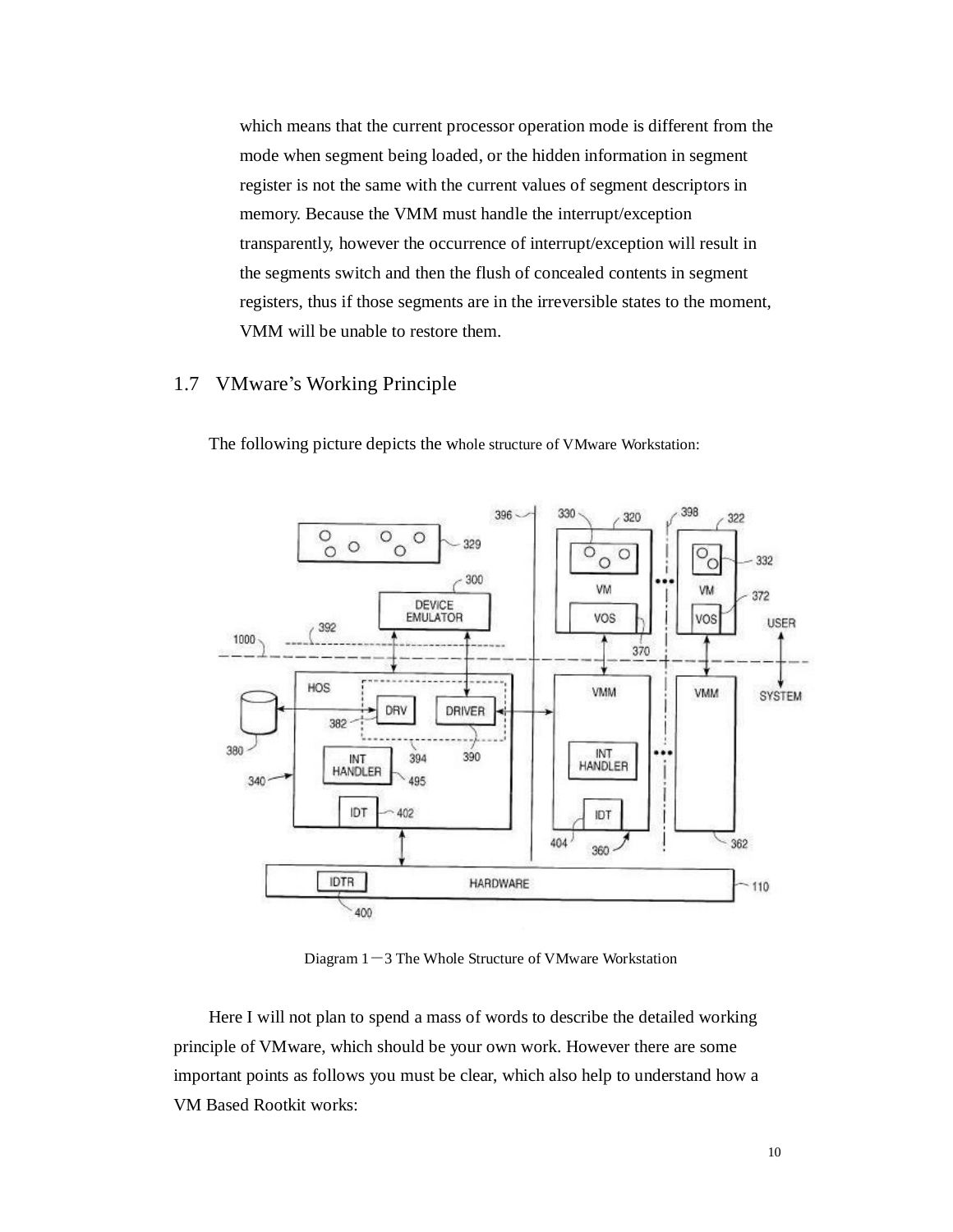1. Total Context Switch: Total Context Switch differs with ordinary Process Context Switch in that it will save and restore all context information of a given processor, which include address space state, general purpose registers set, floating registers, privileged registers (control registers, segment descriptors table register), interrupt/exception vectors etc. After switch, Host OS and Guest OS/VMM (in order to control and manage the execution of Guest OS and make the switching back possible, VMware maps its VMM module into Guest context, which is invisible and non-influential to Guest OS) each lives in an isolated and independent world, and there is no easy way to let the processor go back to another context's instruction path, in order to do this, VMware uses a "span page" in memory, which keeps the same and starts at the same linear address in both contexts. "Span page" contains a set of instruction sequence specific to a given processor architecture, which achieves the address space switching and allows the processor to continue executing its next instruction. Guest OS/VMM just occupies the VMware application's time quantum to run for a while in Guest world, and VMM must yield the control voluntarily and switch back to Host world according to the clock frequency programmed by Host OS, so that other applications in Host OS may get chances to be scheduled.

2. x86 Processor Virtualization: To virtualize x86 instruction execution, VMware basically uses two critical techniques: the privilege (ring) compression and the dual execution modes (direct execution and binary translation). After the running privilege being lowered, most privileged instructions issued by Guest OS will incur exceptions (#GP), then VMware will have chance to handle them with its own IDT, exception handler and privileged instruction emulation module. Because there exists a few number of non-virtualizable instructions in x86 architecture, the only using of direct execution seems not adequate, as a necessary complement of direct execution, the binary translator will be applied in some cases. The execution mode decision process will depend on current processor mode, privilege level and segment state comprehensively. VMware doesn't use binary translation under Guest user mode for performance consideration, which has become a leak used to detect VM presence by some malicious codes. As to other components and mechanisms of x86 processor, such as segmentation, paging, task, interrupt/exception etc, VMware also involves some sub-modules in its VMM to virtualize them, for example the MMU emulation module 516 is for virtualizing the x86 paging system by using a very complex but interesting shadow paging technique.

11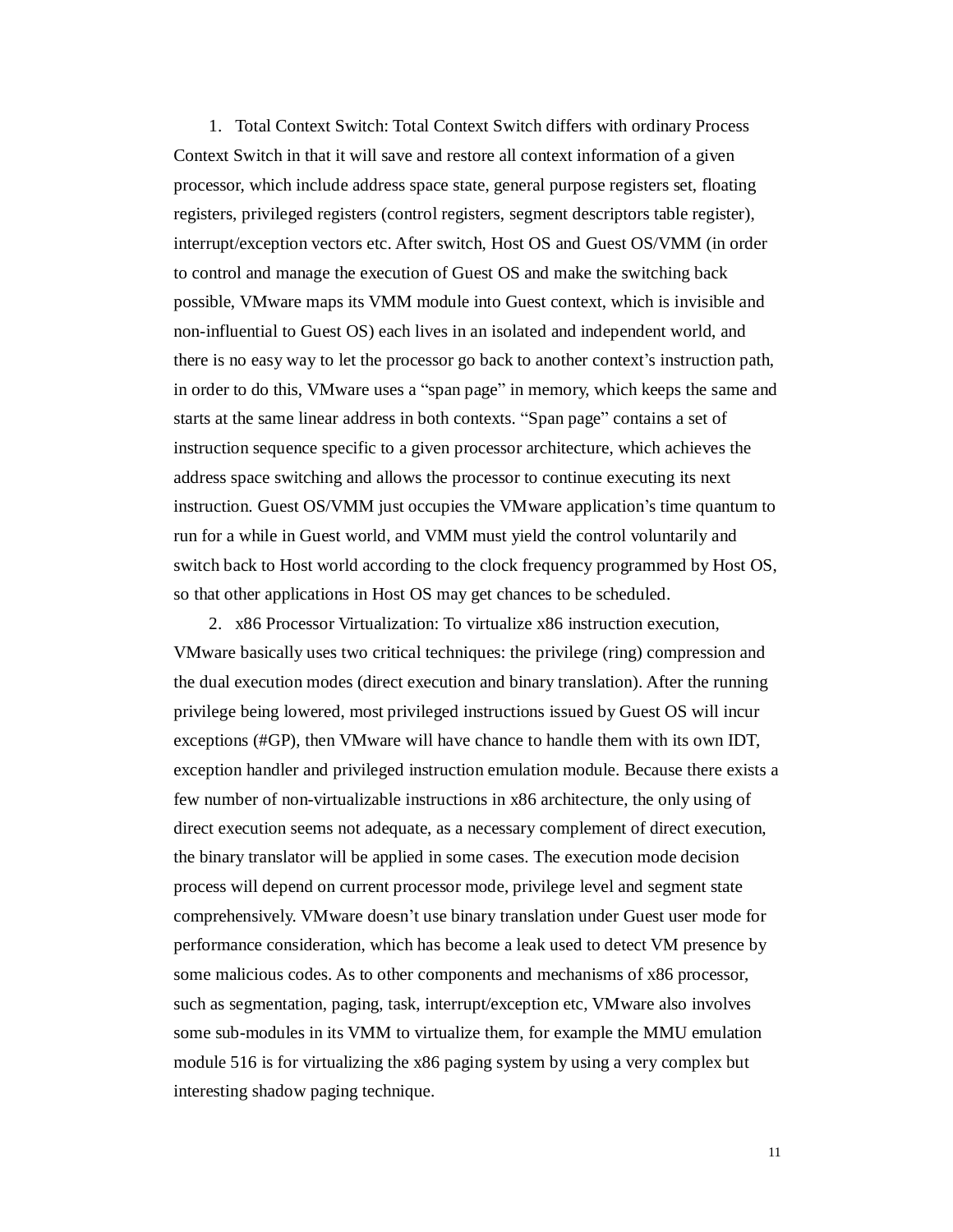3. Hardware Devices Virtualization: The device emulation could be divided into two kinds: those without the need to interact with real physical devices will be emulated directly by VMM in Guest world, such as the access to state or latched data ports, on the other hand all device operations which need to access the real devices must be forwarded to device emulator software in Host world via a context switch, and emulated by using the Host OS's facilities. In addition, all hardware interrupts occurred in Guest/VMM context do not belong to Guest OS, under such case the VMM must make a switch back immediately and fake this interrupt in Host world as if it happens here just now.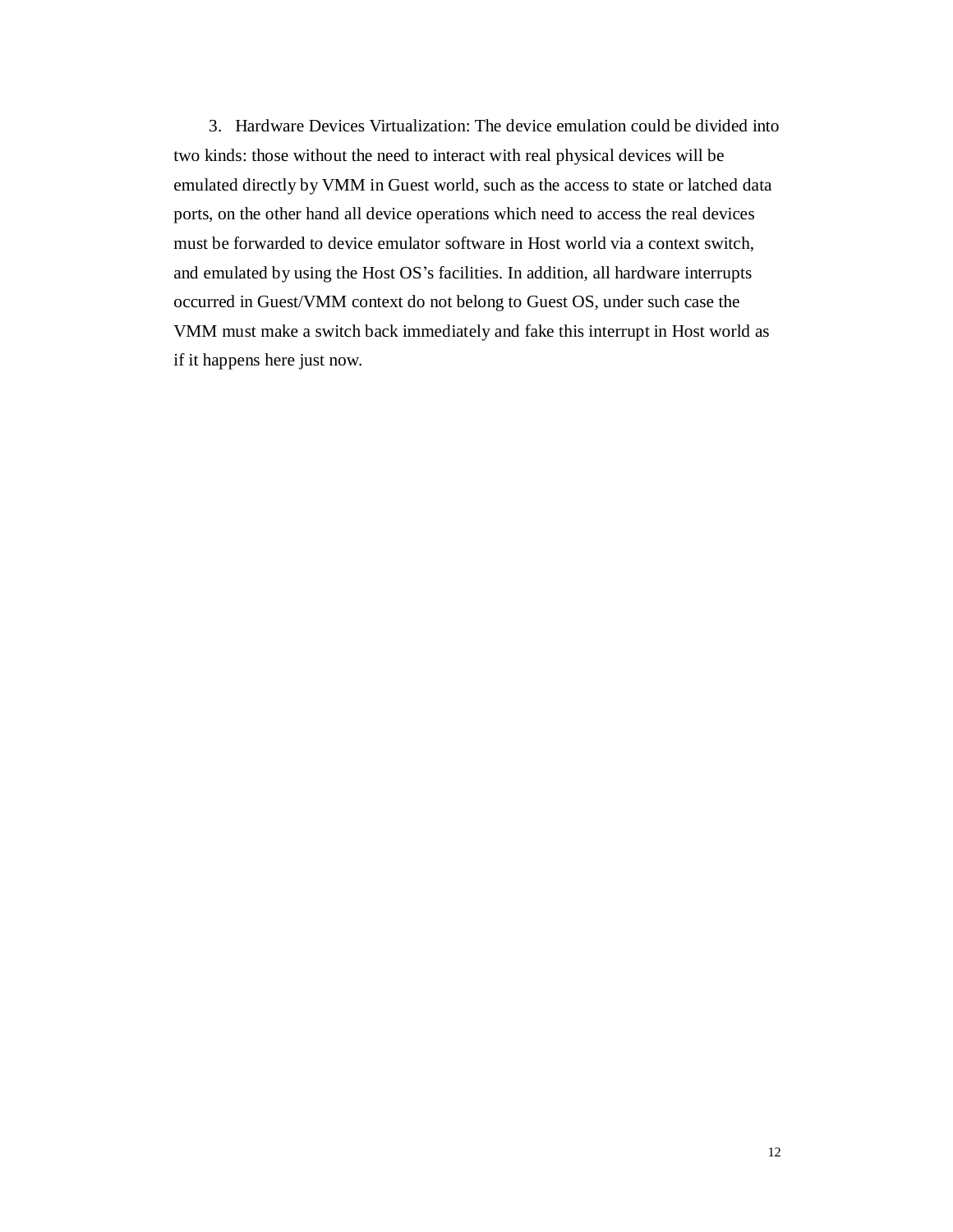# Chapter 2 Implementation of a VM Based Rootkit

# 2.1 Previous Works

As far as I known, there do exist VM Based Rootkits by using AMD and Intel's processor virtualization enhancements (AMD Pacifica & Intel VT-x), which have been demonstrated in Black Hat USA this year, but Hardware Virtualization Based Rootkit is definitely not my concern here.

The Microsoft research team working together with Michigan University has developed a Software VM Based Rootkit prototype named SubVirt. SubVirt could gain system control after the Target OS was infected and rebooted. SubVirt then made the Target OS run within the context of a VM, while SubVirt itself would run directly on the true hardware. SubVirt could control the behavior of the target system via a VMM and provide some malicious services externally.



Diagram  $2-1$  The Working Principle of SubVirt

As a prototype of Software VM Based Rootkit, SubVirt has brought forward a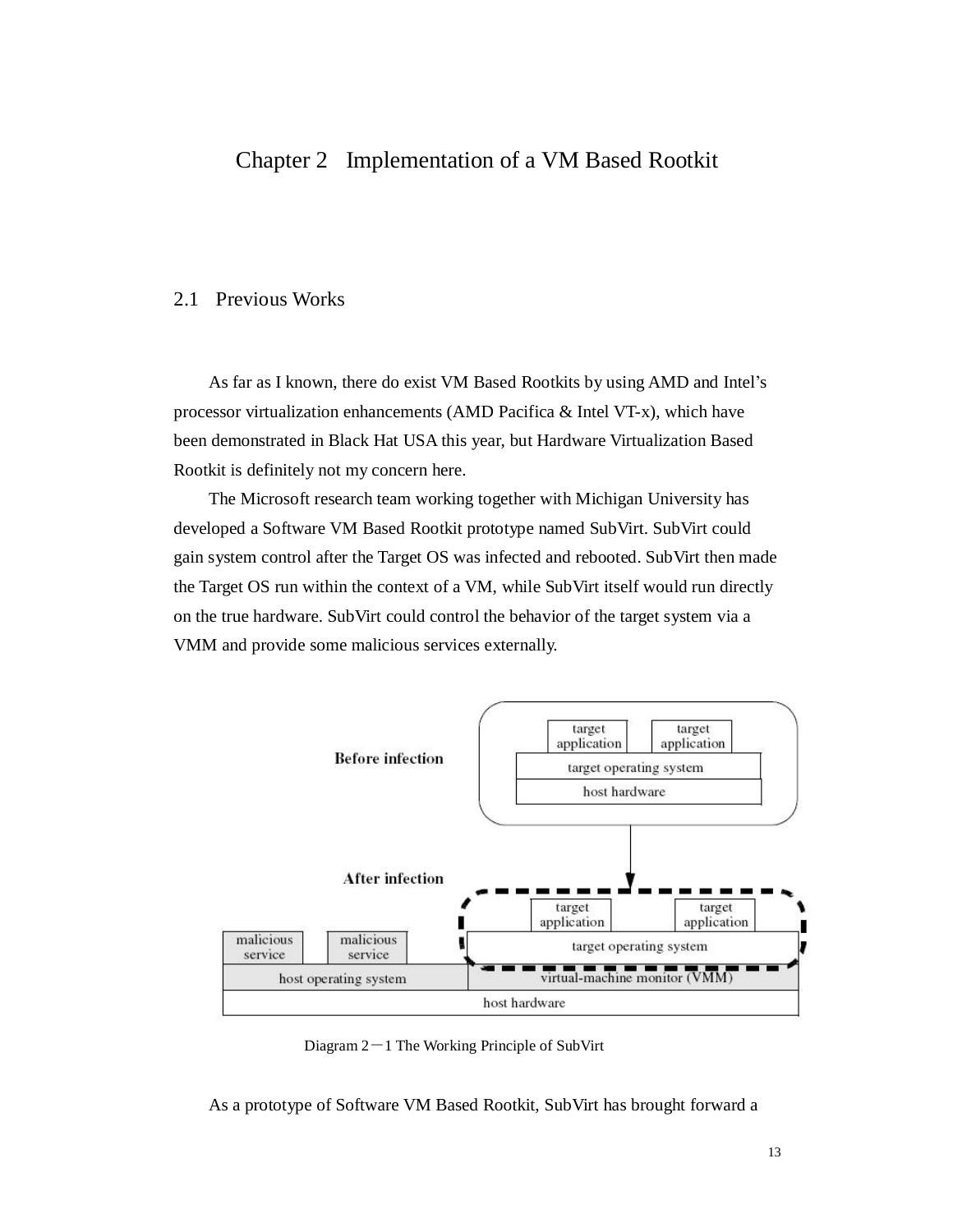kind of very novel and challenging concept, however some inherent and obvious defects of it greatly reduce its practicality:

- <sup>2</sup> Firstly, it depends on large commercial VM software (VMware with source code not opened or VPC) and a supporting Host OS (Linux), which make itself too big and not easy for spreading out.
- <sup>2</sup> Secondly, it requires to modify hard disk MBR and insert itself to system Boot sequence, but the consistency of system Boot code could be ensured easily by using some TPM or secure Boot software.
- ² Finally, VM software will provide a totally different set of virtual devices, which requires re-installation of affected device drivers and thus allows the Target OS being infected to be aware of the device changes.

As the most important part, we are going to discuss the complete technical scheme of a novel VM Based Rootkit (VMBR) next, which can overcome all shortcomings of SubVirt listed above. Actually this VMBR itself is sort of a light weight VMM, that means no binary translation or dynamic scanning methods used, and no immoderate assumptions, requirements and modifications made on Target OS. After being loaded, the VMBR will ensure the target system is still running by placing it into a rootkit created virtual execution environment. It then becomes very difficult for the victim to perceive the rootkits' presence or to find any virtualization footprint. In addition, the VMBR may exercise various interferences and controls on Target OS at its will.



# 2.2 The Whole Structure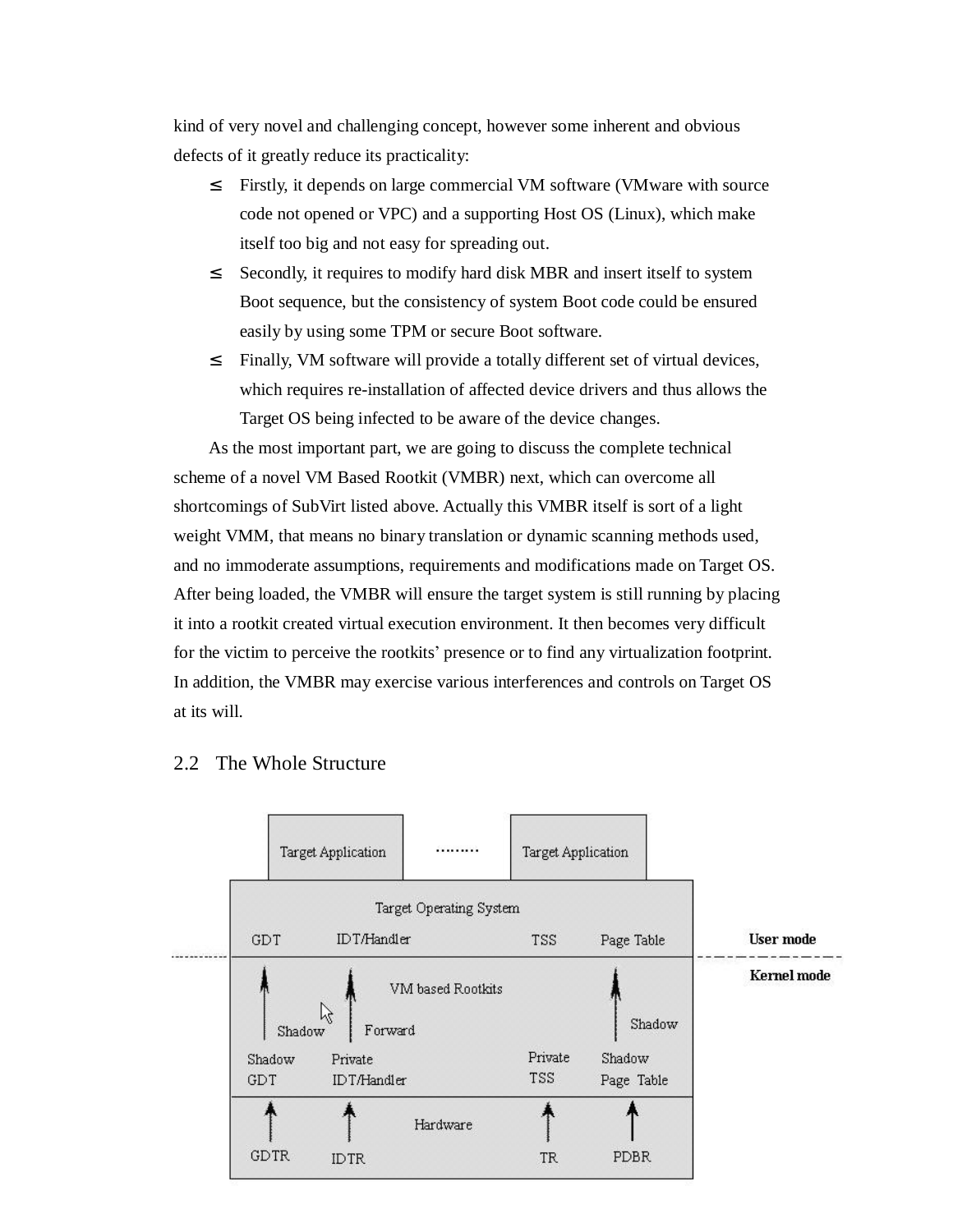There is no concepts of Host OS or Guest OS in this new VMBR scheme, thus no need for a Total Context Switch that is absolutely necessary in Type II VMM, the OS being controlled by VMBR is referred to as Target OS.

The VMBR can be loaded via a kernel mode driver under Target OS, after initialization process finished, the driver then becomes useless and can be unloaded as normal. The physical memory pages that occupied by VMBR can be 1) allocated by driver module by invoking the related kernel functions exported by Target OS and freed when driver being unload, 2) found in free page list by searching the PFN database maintained by Target OS, 3) reserved expediently by using a Boot option (/burnmemory) in system Boot configuration file (boot.ini). The linear address region where VMBR resides will be topmost 4M of the entire 4G space, an example of detailed address space layout is shown as follows:

Windows 2000 build 2195 sp4 with no 4M page support patch in ntoskrnl.exe Total physical memory range 512M with /burnmemory=200M 0x00000000 ~ 0x0009ffff (0xa0000 640k)  $0x001000000 - 0x1$  ffeffff  $(0x1$  feeffff 523,200k) Physical memory range occupied by VMBR  $0x18000000 - 0x18400000$ 

Linear memory range occupied by Target OS in topmost 4M 0xffd00000 ~ 0xffd13fff (0x14000 80K) ACPI  $0xffdf0000 \sim 0xffdfffff (0x10000 64K)$  System (PCR & KI\_USER\_SHARED\_DATA)

 $0x$ fffe $0000 \sim 0x$ fffe $0$ fff $(0x1000 \, 4K)$  HAL (maybe Timer Counter)

Linear memory range occupied by VMBR 0xffe00000 ~ 0xffe18fff (0x19000 100K) VMBR.sys  $0x$ ffe19000 ~  $0x$ ffe19fff (0x1000 4k) Nexus  $0$ xffe1a000 ~  $0$ xffe1afff  $(0x1000 4k)$  VM structure  $0x$ ffe1b000 ~ 0xffe1bfff  $(0x1000 \text{ 4k})$  IDT  $0$ xffe1c000 ~ 0xffe1cfff  $(0x1000 4k)$  GDT  $0x$ ffe $1d000 \sim 0x$ ffe $1df$ ff  $(0x1000 4k)$  LDT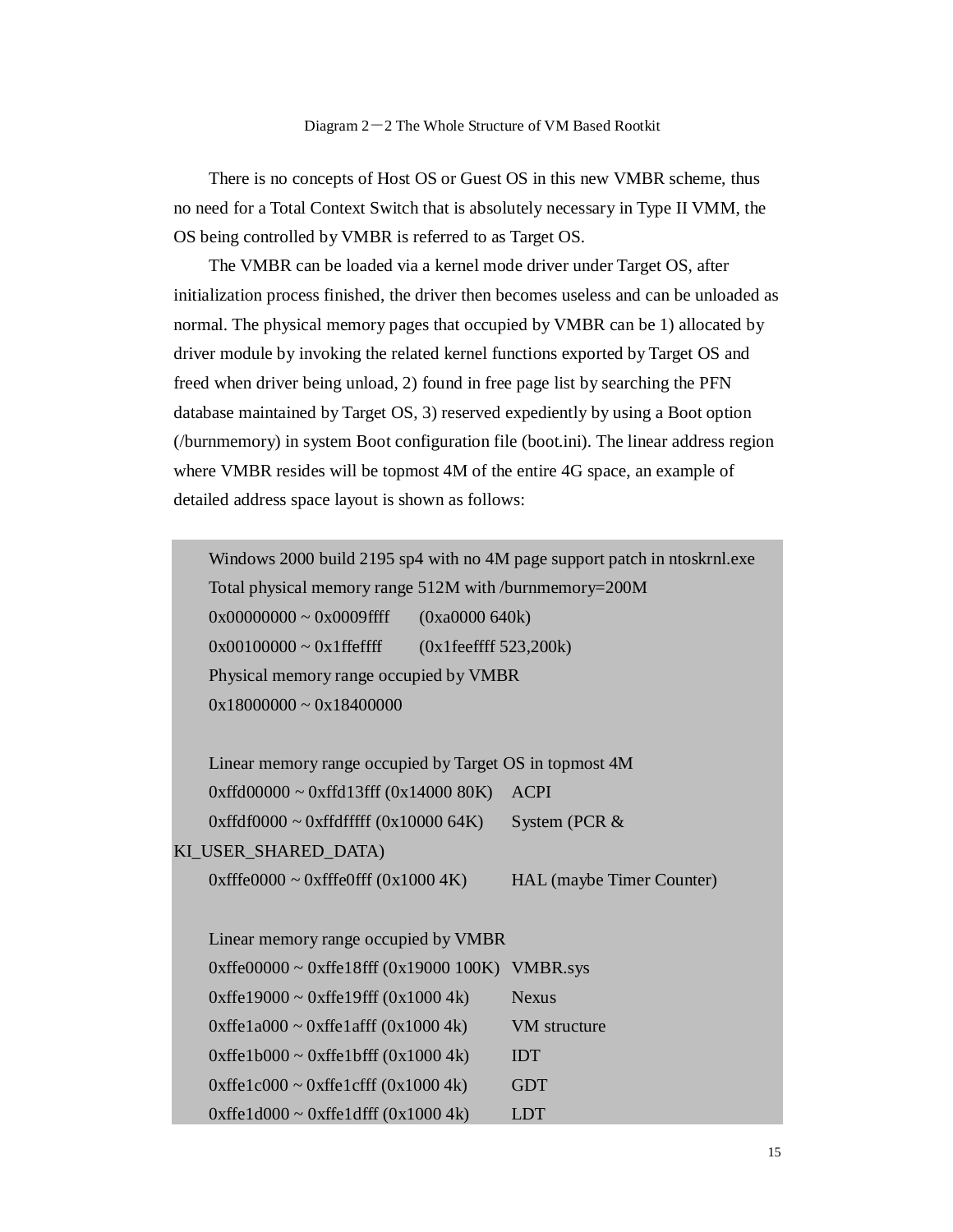| $0x$ ffe $1e000 \sim 0x$ ffe $1$ efff $(0x10004k)$  | <b>TSS</b>                    |
|-----------------------------------------------------|-------------------------------|
| $0x$ ffe1f000 ~ $0x$ ffe1ffff (0x1000 4k)           | <b>IDT</b> stubs              |
| $0x$ ffe20000 ~ $0x$ ffe20fff (0x1000 4k)           | Log buffer                    |
| $0x$ ffe $21000 \sim 0x$ ffe $21$ fff $(0x10004k)$  | Monitor page directory        |
| $0x$ ffe22000 ~ $0x$ ffe22fff (0x1000 4k)           | Nexus page table              |
| $0x$ ffe23000 ~ $0x$ ffe72fff (0x50000 320k)        | Monitor/Target page table     |
| $0x$ ffe $73000 \sim 0x$ ffe $73$ fff $(0x10004k)$  | Target CPU state              |
| $0x$ ffe $74000 \sim 0x$ ffe $74$ fff $(0x1000 4k)$ | Code physical page            |
| $0x$ ffe $75000 \sim 0x$ ffe $75$ fff $(0x10004k)$  | Temporary physical page0      |
| $0x$ ffe76000 ~ $0x$ ffe76fff (0x1000 4k)           | Temporary physical page1      |
| $0x$ ffe $77000 \sim 0x$ ffe $77$ fff $(0x10004k)$  | Transition page table         |
| $0x$ ffe $78000 \sim 0x$ ffe $78$ fff $(0x10004k)$  | Page table linear address map |
|                                                     |                               |

After being initialized successfully, the VMBR would have replaced the real information in hardware processor loaded by Target OS originally with its own ones to fully virtualize the continue running of Target OS, which include Shadow GDT, Shadow Page Table, Private TSS and IDT. Thereafter, a transparent intermediate layer (VMM) has been created and functions properly between the Target OS and real hardware, usually the processor will spend most of time on running codes of Target OS, while Rootkit can only get controls of execution for a while during the occurrence of hardware interrupts or exceptions, and must resume the running of Target OS quickly after various necessary processing.

# 2.3 Virtualize 4 Modes of x86

Because the Rootkit in this scheme will be loaded only after the Target OS has been booted successfully, we only discuss the virtualization of Protected Mode of x86 here, although Target OS may switch to Virtual 8086 Mode (a ntvdm launched) or System Management Mode (SMM) occasionally (a SMI asserted). To keep a light-weight implementation, we use completely direct execution to virtualize Protected Mode.

# 2.4 Virtualize x86 Instructions Execution

We use complete direct execution mode combined with privilege level (ring)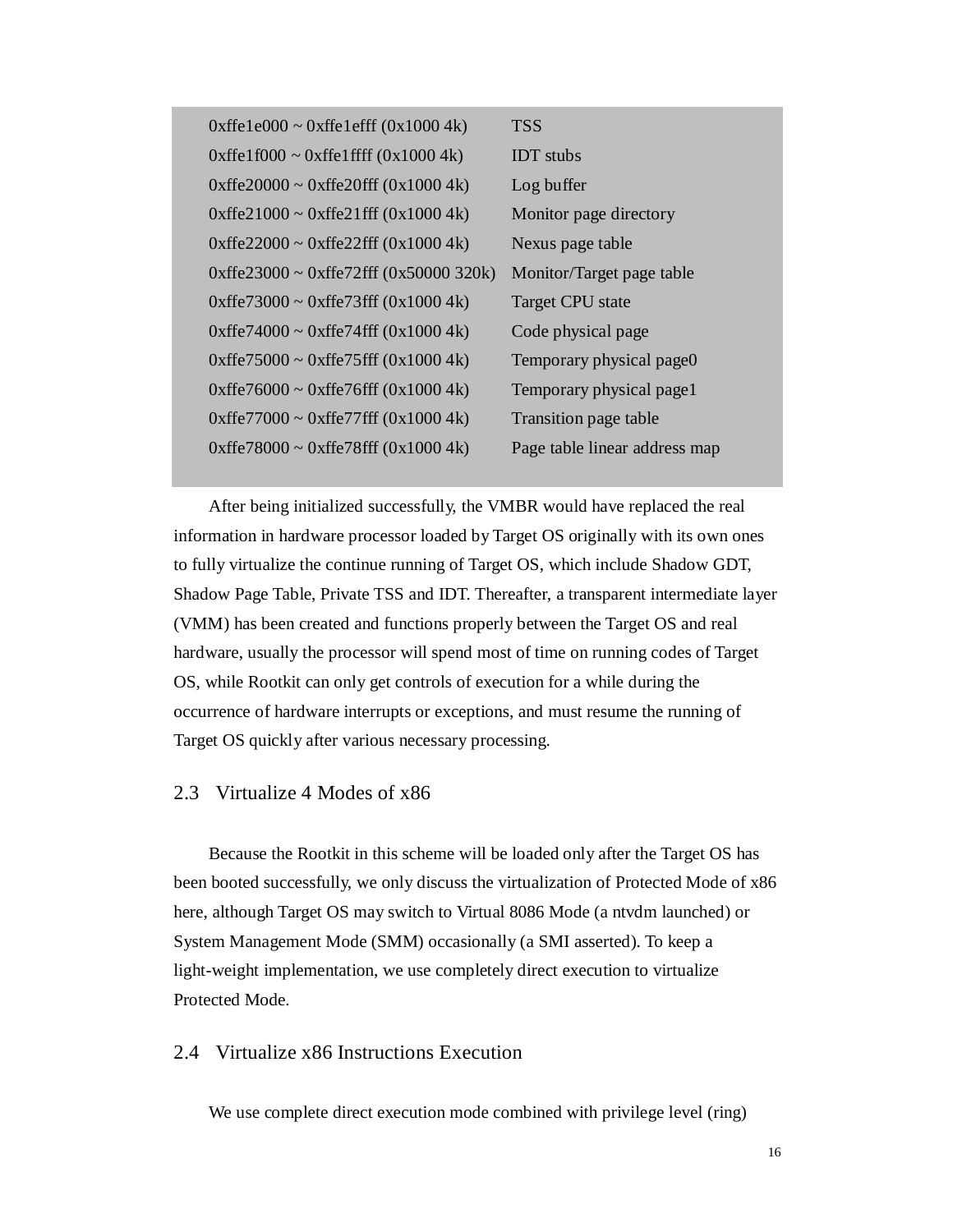compression to virtualize the x86 instruction execution, that means all Target codes (unmodified) will run natively on hardware processor, only with the privilege level of Target kernel mode being lowered, therefore the execution of some privileged instructions would consequentially incur exceptions due to privilege level nonmatched, which then gives Rootkit good chances to emulate them. As to privilege level compression, there are two feasible schemes (because most modern operating system only use two rings, here we assume that the Target OS also uses just ring0 and ring3):

Scheme 1: Compress Target OS kernel mode (original ring0) to ring3. As could be seen from the following chapters, this scheme is not good for distinguishing the segment and page accessibility between Target OS user mode and kernel mode, and will make virtualization implementation become extremely complex.

Scheme 2: Compress Target OS kernel mode (original ring0) to ring1. This is a recommended scheme.

Just as we have talked before, x86 belongs to a non-strictly virtualizable architecture, so it is almost impossible to achieve a perfect virtualization by only using the direct execution mode, but we would disclose various potential deficiencies intensively in the next few chapters, and discuss how to try our best to reduce or remedy them.

# 2.5 Virtualize Processor State Information

Rootkit reserves a small region in its memory space to maintain Target OS's virtual processor state information, which include general-purpose register set, flag register, segment register set, control registers, debug registers,

GDTR/LDTR/IDTR/TR, some MSRs and PIC/APIC. Some state information which are not used or modified by Rootkit can be left in hardware registers without any extra saving operation. The general-purpose registers, arithmetic flag bits in EFLAGS and segment registers should be saved each time when Target OS traps into Rootkit due to interrupts or exceptions, because the succedent running codes of Rootkit might change the contents in these registers. While the sensitive registers (include privileged flag bits in EFLAGS) should usually be saved when Target OS attempts to modify them, which inevitably traps into Rootkit for emulation, such as the issuing of a lgdt instruction by Target OS to reload GDTR. Rootkit must follow the real processor's processing logics strictly when it performs the emulation, meanwhile which also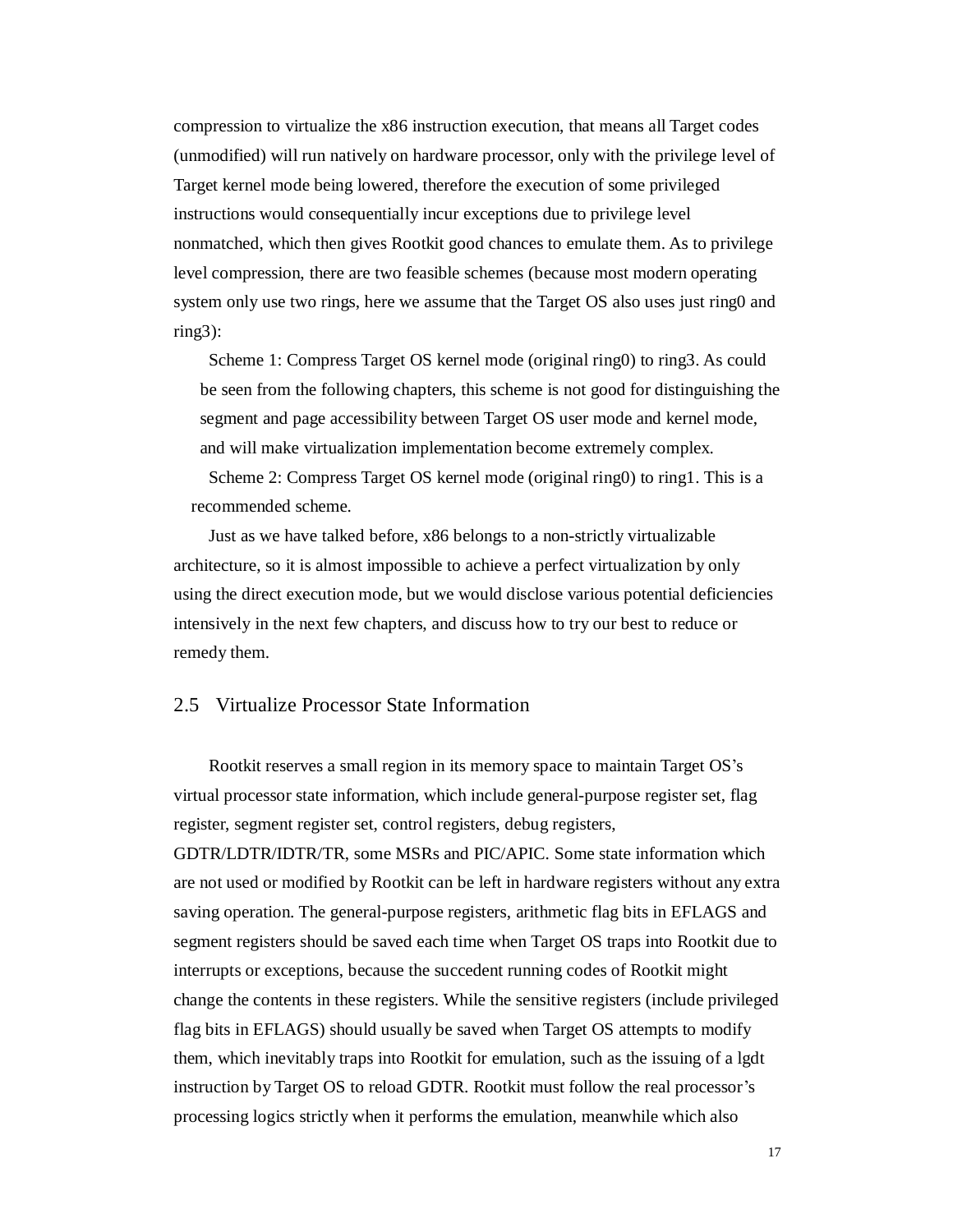involves frequent references to the virtual processor state information, for example when forwarding the hardware interrupts to Target OS, Rootkit should make its decisions according to the current states of Target OS's virtual interrupt flag (IF), virtual interrupt controller and virtual IDT.

# 2.5.1 **The Changes in Processor State**

- <sup>2</sup> smsw is a non-privileged instruction, which stores the lowest 16 bits of CR0 register to specified general-purpose register or memory location. A Real Mode Target OS may use this instruction to find that it is actually running at Protected Mode.
	- 0: PE (Protection Enable)
	- 1:MP
	- 2:EM
	- 3: TS
	- 4:ET
	- 5:NE
- <sup>2</sup> pushf/pushfd can not be trapped under Protected Mode (can be trapped under Virtual 8086 when IOPL  $l = 3$ ), thus may expose potentially some critical flag bits in EFLAGS, such as IF and IOPL, while VM and RF bits are always cleared in stack images. In order to prevent Target OS from enabling/disabling hardware interrupts by using sti/cli instruction pair, Rootkit would always set hardware IOPL flag bit to 0, at the same time the hardware IF flag bit to 0 to ensure itself always has chance to obtain controls. When running at Target OS user mode, IF and IOPL are generally set to 1 and 0 respectively (prevent user application from disabling interrupt), this is just the same as what Rootkit sets, so Target OS would see no change. However, when being at Target OS kernel mode, if Target OS disables interrupt (cli, may trapped. popf/popfd or iret, failed silently) or sets IOPL not equal to 0 (popf/popfd or iret, failed silently, Target OS will usually not do such a stupid thing) and follows a immediate check, it will surprisedly find the hardware IF and IOPL are still 1 and 0 in fact.
	- 8: TF Trap
	- 9: IF Interrupt Enable
	- $10:DF$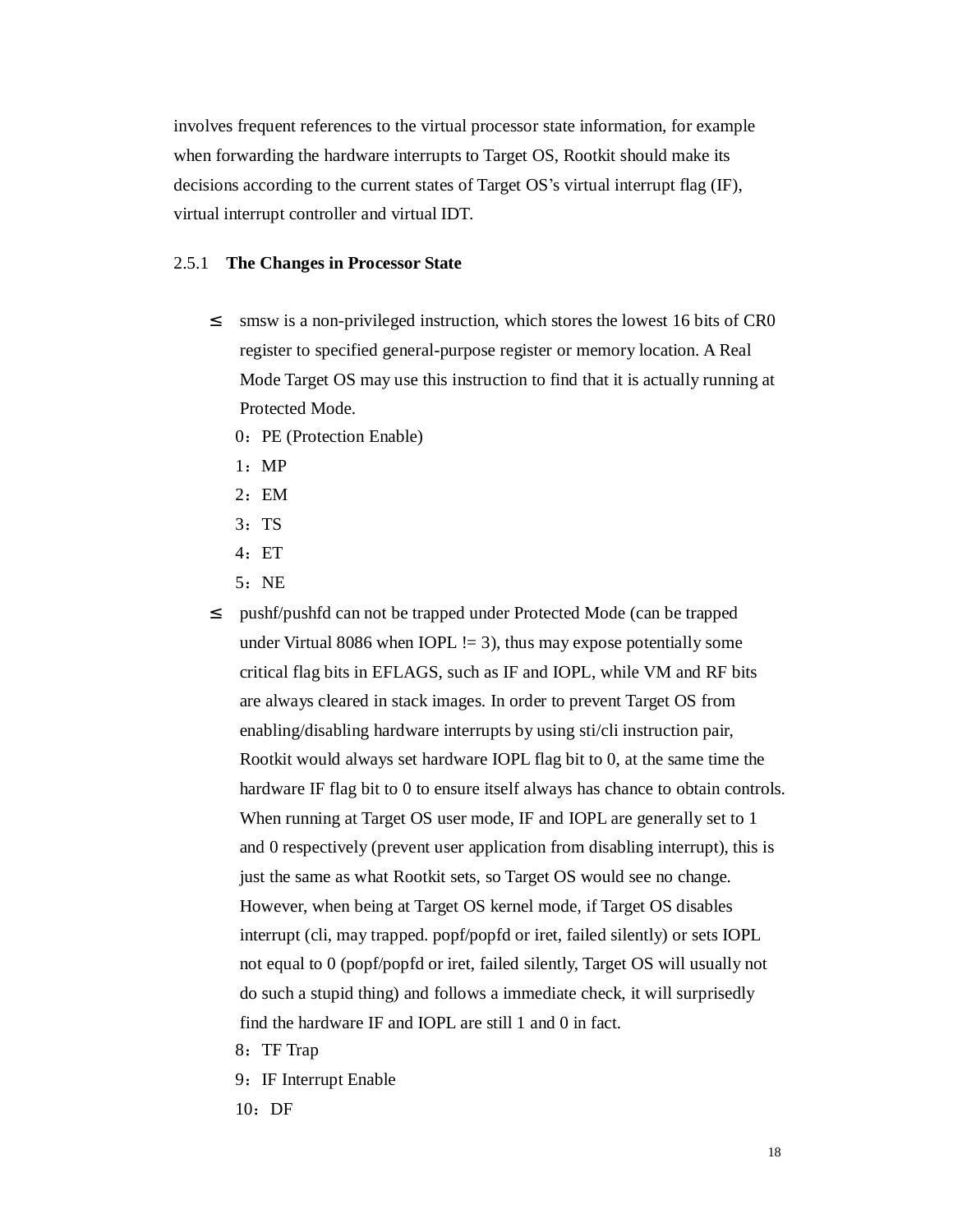- 12-13: IOPL I/O Privilege Level
- 14:NT
- 16:RF
- 17: VM V86 mode
- 18:AC
- 19:VIF
- 20: VIP
- $21:$  ID
- <sup>2</sup> popf/popfd can not be trapped under Protected Mode (can be trapped under Virtual 8086 when IOPL  $!=$  3), and its execution results would heavily depend on processor current mode and privilege level (CPL and IOPL), under Protected Mode, IOPL can only be modified in ring0, while IF can be modified only when CPL <= IOPL. Usually Target OS user mode would not be affected, but its kernel mode may suffer from being not able to modify some flag bits (IOPL and IF) due to privilege compression, these instructions fail silently with no exceptions occurred, thus no emulation chance for Rootkit. In most cases Target OS will not use popf/popfd to modify IOPL and IF flags, but it may choose to use the iret (the required protection checking for IOPL and IF modification is similar to popf/popfd, but it can be used to change VM flag) or sti/cli instead.

# 2.6 Virtualize Segmentation

The privilege compression is the core of the whole virtualization scheme, moreover the privilege level of running code under x86 are decided by CPL (in invisible parts of current code and stack segment registers) or segment selector RPL (when interrupt/exception occurs, the RPL saved in stack represents the code privilege before control transfer), therefore the implementation of privilege compression actually requires to play tricks with segmentation of Target OS. Rootkit will not allow the Target OS's segment descriptor table to be used directly by hardware, instead it provides a shadow descriptor table (Shadow DT) of its own for real processor, the "Shadow" here means that Rootkit's DT is very closely associated with Target OS's DT, any descriptor change happened in Target OS's DT will be eventually reflected to Shadow DT with appropriate adjustment on descriptor's DPL when performing the synchronization action.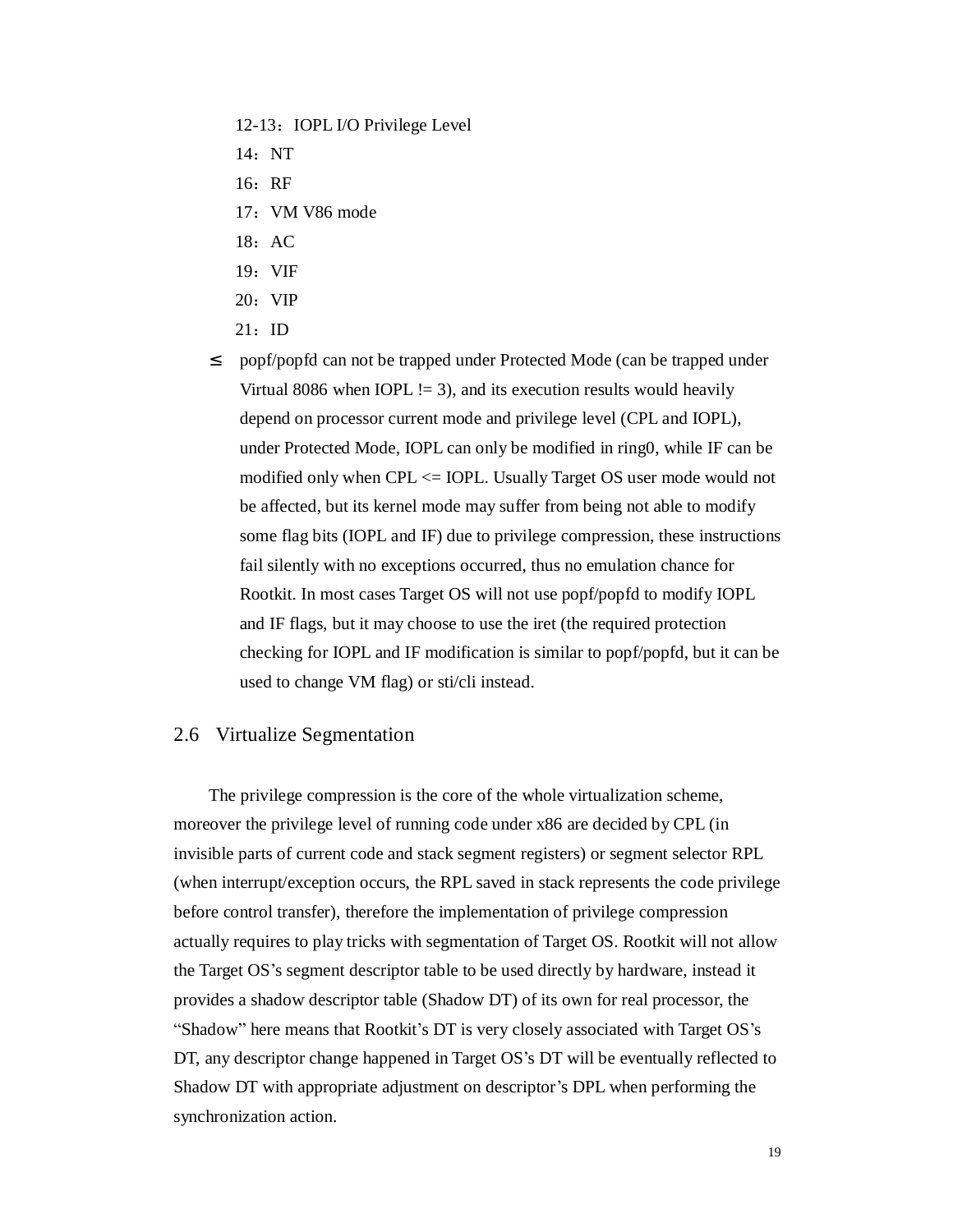The Following discussion will not deal with the LDT and Conforming Code Segment, since few operating system uses them.

# 2.6.1 **The Structure of Shadow Descriptor Table and Shadowing Algorithm**

The Shadow DT contains some shadow descriptor entries (no more than 8192) from the beginning, which virtualize the descriptors in Target OS's DT, then six cached descriptor entries that correspond to six segment registers and are used to emulate the x86 segment caching mechanism, finally a number of entries reserved for the use by Rootkit to describe itself (Rootkit descriptors). The segment present bit (SPB) of shadow descriptors are initialized to be 0 (unshadowed state), while the SPB and DPL of cached descriptors or Rootkit descriptors are 1 and 0 respectively. In this way, any attempt to access the unshadowed (#NP), cached or Rootkit descriptor (#GP) by Target OS would inevitably incur exception, which gives Rootkit chance to emulate.

The Shadowing algorithm used when synchronizing descriptor pairs is shown as follows: For a Data/Code segment descriptor of Target OS, its DPL must be changed from 0 to 1 (or 3), and limit be truncated if overlapped with Rootkit space. For a Gate descriptor (such as call gate), its target code segment selector value must be modified to 0.

#### 2.6.2 **Target Redefine DT**

lgdt instruction can be trapped, so Rootkit may desynchronize all shadow descriptors at this time, which could be done quickly by unmapping the pages where descriptors reside. After a new DT being defined, all previous traces installed on old DT will be invalidated, yet the new DT needs not to be traced immediately. We only install physical and linear traces on the Target OS pages which contain at least one synchronized descriptor. Before desynchronization, we must cache the six active shadow descriptors in advance, which means copying six shadow descriptors which have been loaded into six segment registers currently to their corresponding cached slots.

The introduction of Physical and Linear Trace will be arranged at the following chapter (Virtualize Paging).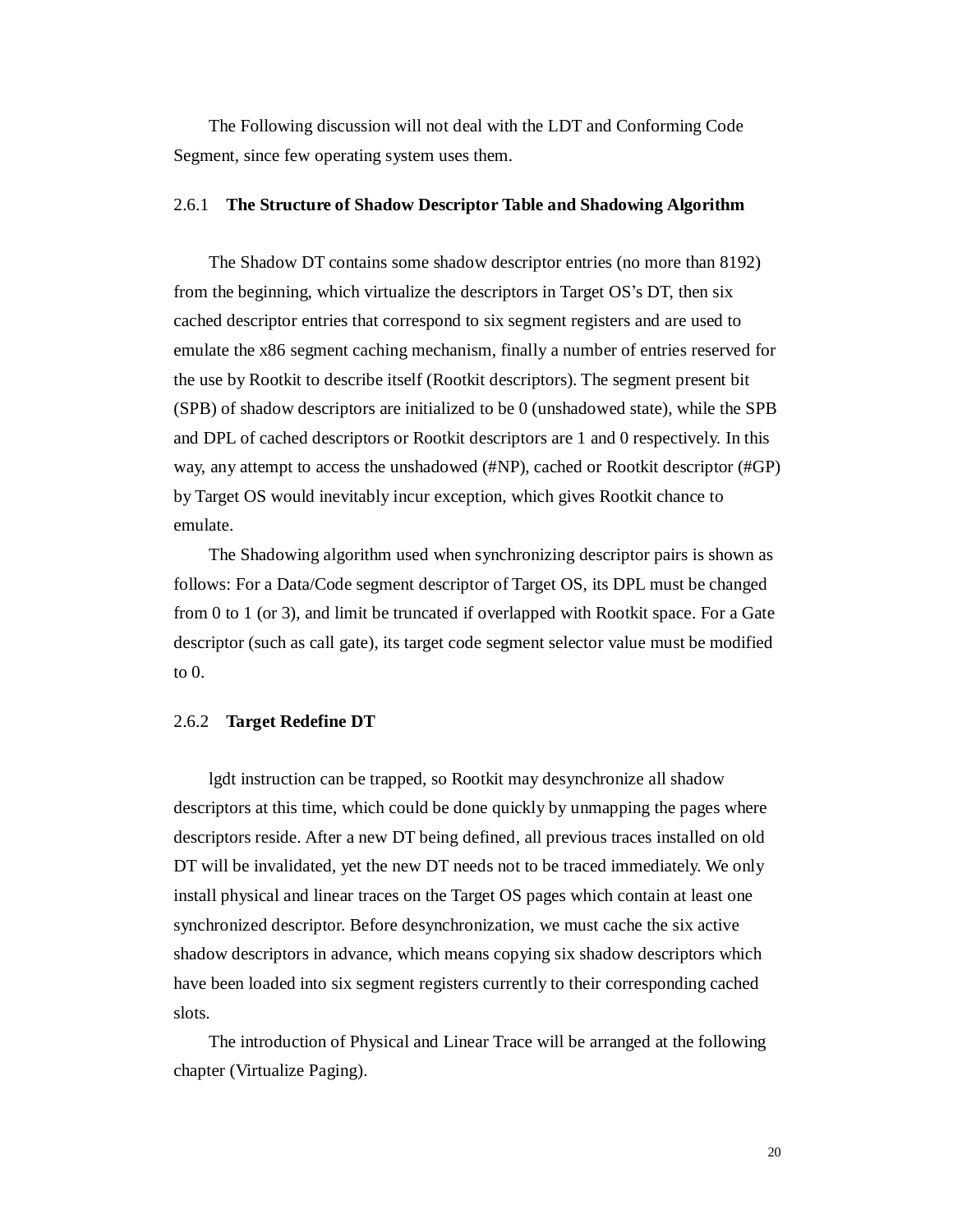## 2.6.3 **Target Modify Descriptors**

When Rootkit receives a notification that Target OS attempts to modify synchronized descriptors via physical trace, it may desynchronize all affected synchronized descriptors in Shadow DT, which could be done by setting SPB of these descriptors to 0 or simply unmapping the whole page if the page only contains desynchronized descriptors. If a page in Target OS's DT doesn't contain any synchronized descriptor longer, all physical and linear traces would totally be cancelled then. Again, we must firstly perform the caching before desynchronization as long as the modification involves to some active descriptors (currently used by one of six segment register). We can see that Rootkit doesn't synchronize affected descriptors at this point, but instead it defers the new descriptors synchronization to the moment when they are loaded subsequently, this deferred and asynchronous shadowing scheme is advantageous for the emulation of updating segment cache and synchronizing segment accessed bit.

## 2.6.4 **Target Remap/Unmap DT**

Rootkit may receive a notification when the page mapping of some regions in Target OS DT which contain synchronized descriptors has changed via linear trace, and the disposition method it uses is basically identical to descriptors modification above. Rootkit makes no difference between remap and unmap here, the distinction between these two actions would present only when Target OS loads descriptors from that regions subsequently.

### 2.6.5 **Target Load Segments**

The action that Target OS loads synchronized shadowed descriptors may go naturally, while loading unshadowed or desynchronized shadowed descriptors would lead to #PF or #NP, upon that Rootkit will carry out the descriptor pairs shadowing, segment register cache update and segment access bit synchronization. Here we assure that the first loading of a segment descriptor shouldn't happen naturally, and must be trapped and emulated by Rootkit.

#### 2.6.6 **Inter-Segments Control Transfer**

21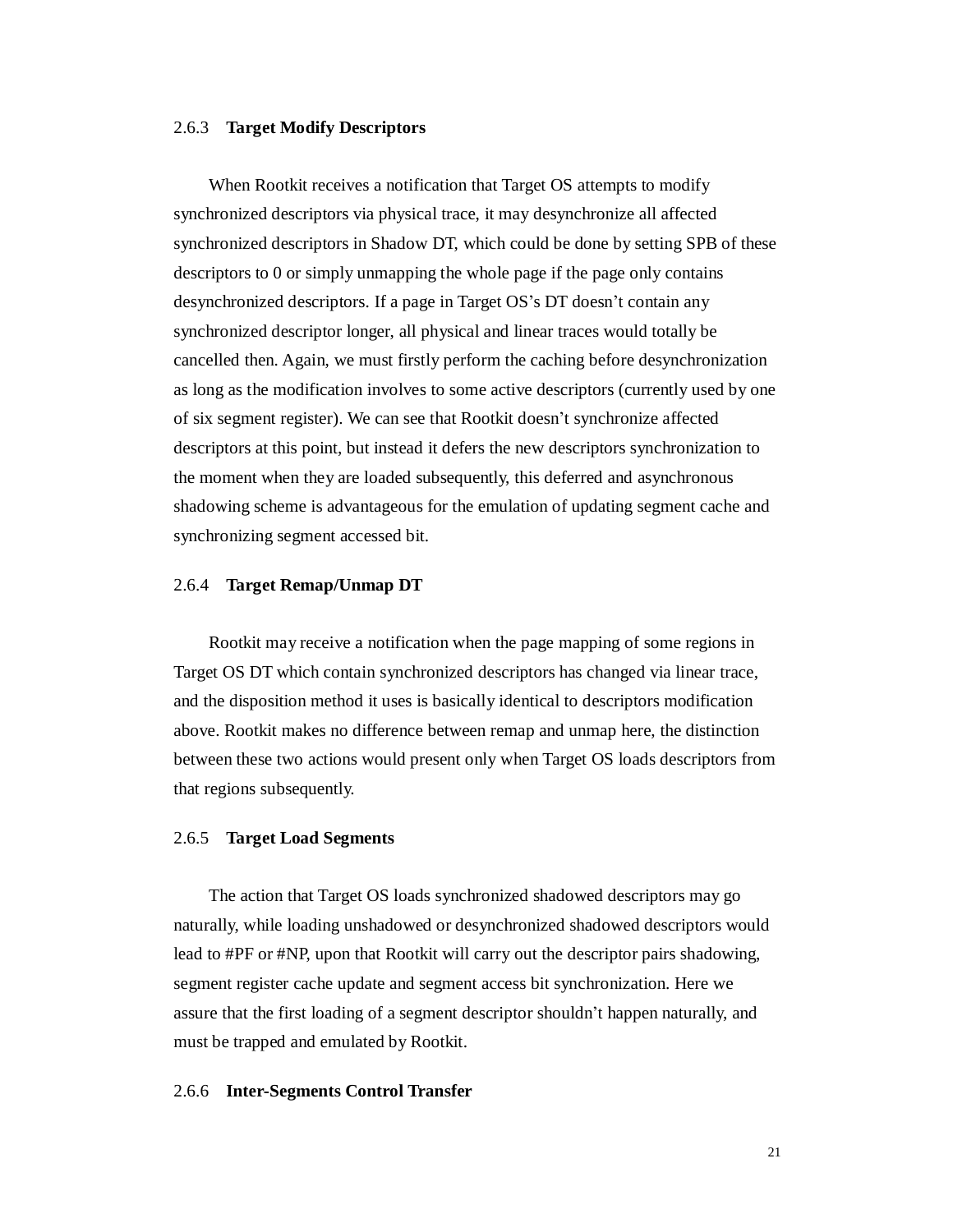Inter-segment control transfer involves code segment, stack segment (when privilege level changed) switching and a series of protection checking, and most importantly it must still go successfully under the condition of our privilege compression, which becomes a crucial and relatively complex problem of the whole segment virtualization scheme. We are going to discuss inter-segment control transfer topic from the following five transfer fashions.

#### 2.6.6.1 **Task Switching**

Because most modern operating systems didn't use the hardware task mechanism, we also skip it for the moment.

# 2.6.6.2 **Call Gate**

The DPL (0) or target code segment selector value (0) field has been adjusted by Rootkit when performing the Target OS descriptors synchronization, thereby Rootkit may get a chance for interposition when Target OS tries to transfer through a call gate, the emulation logic is very similar to transferring with an interrupt/trap gate which will be talked later.

#### 2.6.6.3 **Direct jmp and call/ret Between Segments**

Direct jmp and call/ret between segments don't involve privilege level switching, so privilege compression scheme would not affect this kind of transfer, and Rootkit may let them go naturally. However, what should be noticed is that if we adopt the first compression scheme that pushes Target OS kernel mode to ring3, then those direct transfers from Target user mode to its kernel mode (or in reverse) which are impossible at all under the normal condition would successfully happen by error.

### 2.6.6.4 **Interrupt/Exception**

Please refer to the chapter "virtualize interrupt/exception" for detailed analysis of inter-segment transfer with interrupt/trap gate.

### 2.6.6.5 **sysenter/sysexit**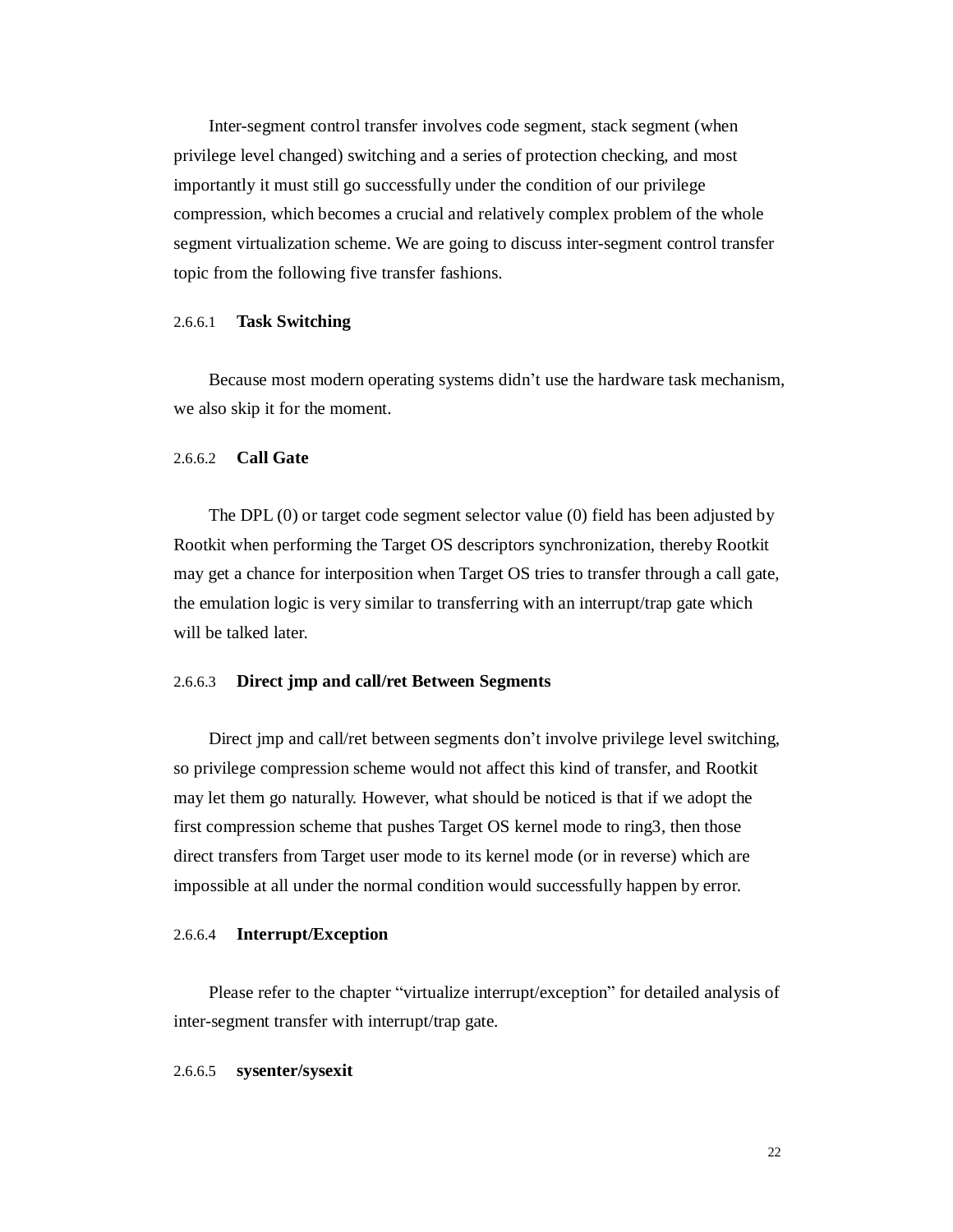In order to trap the actions that transfer with sysenter/sysexit instruction pairs by #GP exceptions, Rootkit may simple set the hardware model specified register (MSR) SYSENTER\_CS\_MSR (which defines the target segments of transfer directly or indirectly) to 0, and the emulation process is also similar to interrupt/trap gate.

# 2.6.7 **Synchronize Segment Accessed Bit**

When Target OS attempts to load a segment descriptor for the first time, Rootkit starts to synchronize this descriptor pair and update the accessed bit of it as well.

### 2.6.8 **The Changes in Segmentation System**

The Change of GDTR: sgdt instruction can not be trapped at any privilege level, so by which Target OS may find the change of GDT base address and limit. The solution to this problem is using dynamic scanning technique or mapping Shadow GDT at the Target expected location when running in Target user mode. Fortunately GDT in most operation systems would usually be created at a fixed memory address known in compilation phase, so not necessary to be obtained by sgdt instruction in runtime.

The Change of GDT Descriptors: When Target OS is running at ring3, Rootkit may enforce page protection (supervisor bit) on the pages of its Shadow GDT. While if the Target kernel mode has been compressed to ring1, Rootkit may truncate the overlapped portions of Target OS's code/data segment descriptors with the reduction of their limits to protect itself, thus any access (for instance, to Shadow GDT) beyond segment limit will incur #GP. Generally the DPL field of GDT descriptor in most operating systems is static, and never checked.

The Change of Segment Selector: The change of RPL field in Target OS current code segment selector, which is pushed on the stack when an interrupt/exception occurs, would make the Target OS's interrupt/exception handler impossible to distinguish the format of trap frame correctly, and expose the fact that the running privilege level has been lowered as well, fortunately this problem could be solved by Rootkit emulating (capture, and then forward) the interrupt/exception for Target OS. In a word, Rootkit should try its best to keep the Index and RPL fields in segment register selectors as Target OS expected while segment descriptors' DPL being lowered, but unfortunately the RPL of CS and SS segment register selectors must be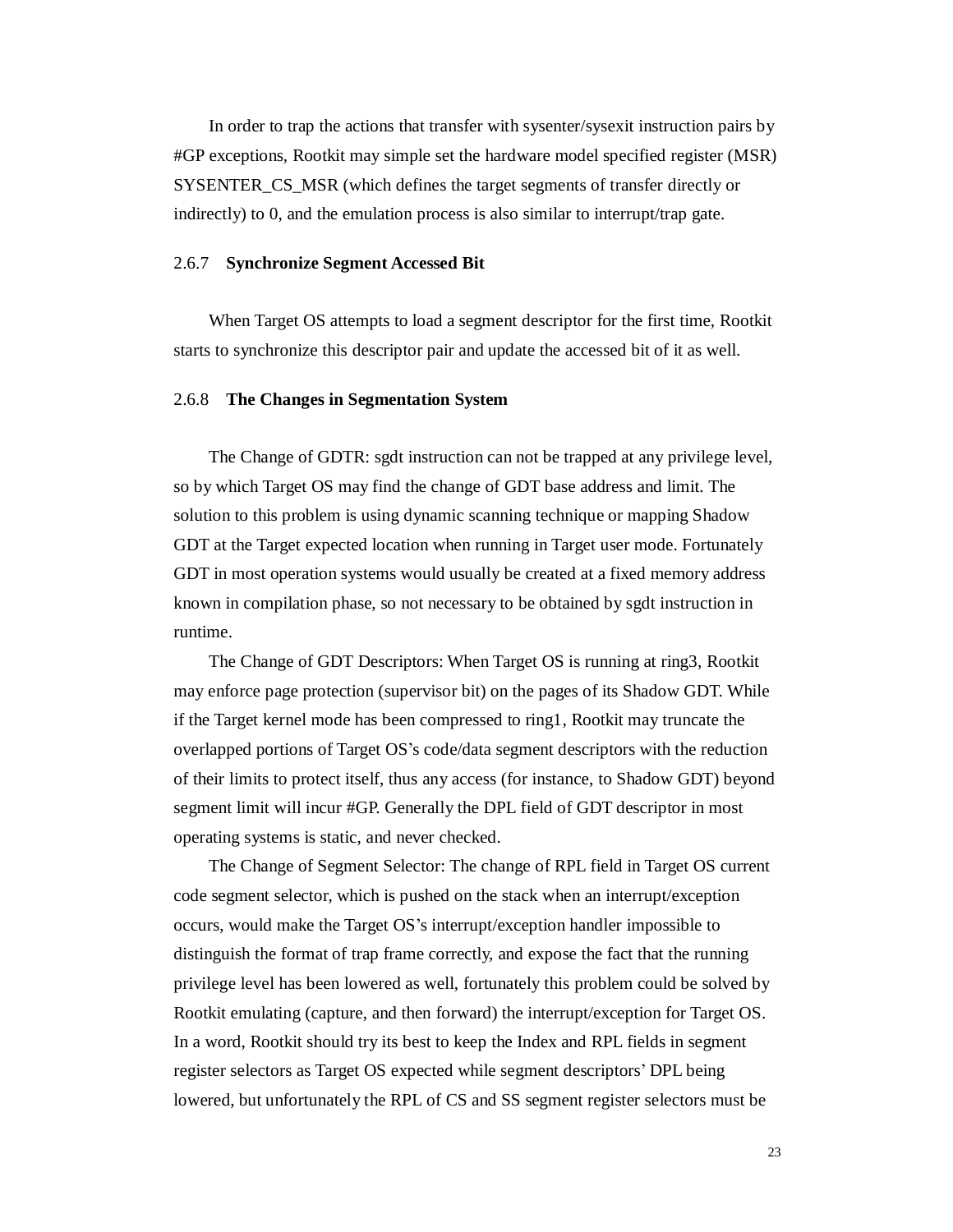strictly identical to CPL.

Now we are about to discuss several sensitive (segment related) but non-trapped instructions.

- <sup>2</sup> When Target kernel mode has been compressed to ring3, then Target user mode may have the accessibility to those segments that belong only to kernel mode originally by using lar/lsl/verr/verw or segment loading instructions.
- <sup>2</sup> lar/lsl: Expose the change in segment limit and DPL of Target OS kernel mode segments.
- <sup>2</sup> mov r/m, Sreg/push Sreg: Expose the change of RPL in visible part (segment) selector) of Target OS kernel mode segment registers. Therefore, for some segment registers, we should try to keep the RPL unchanged when segments loading, but with their corresponding descriptors DPL lowered.
- ² Segment loading instructions (lds/les/lfs/lgs/lss /pop Sreg /mov Sreg, r/m): All instructions above may not be used to load CS, otherwise it leads to an #UD exception, so we put the discussion of CS loading at inter-segment control transfer. SS loading requires RPL=CPL=DPL, otherwise an #GP is generated, so it's impossible to keep RPL unchanged here. However, the loading of DS, ES, FS, GS would only need Max(RPL,CPL)<=DPL as long as the target segment is a data segment or non-conforming code segment, so in this case RPL can be kept unchanged. For example, the selector value of DS is 0x0020, but the descriptor DPL it referenced is 3.

### 2.6.9 **Segment Irreversibility**

At first, we try to solve the segment inconsistency (or irreversibility) problem by saving the active descriptors to corresponding cached descriptors (those cached ones are used to emulate the hidden part of six segment registers) before they are desynchronized, and updating the cached descriptors upon segment loading. However, the deferred segment shadowing scheme has guaranteed that the cached descriptors can be updated duly at the first loading of segment descriptors, so the caching operation before desynchronization seems redundant then. Furthermore, because usually this problem only happens during system Boot phase when switching from Real Mode to Protected Mode (haven't reloaded PM segments), we don't talk it much more.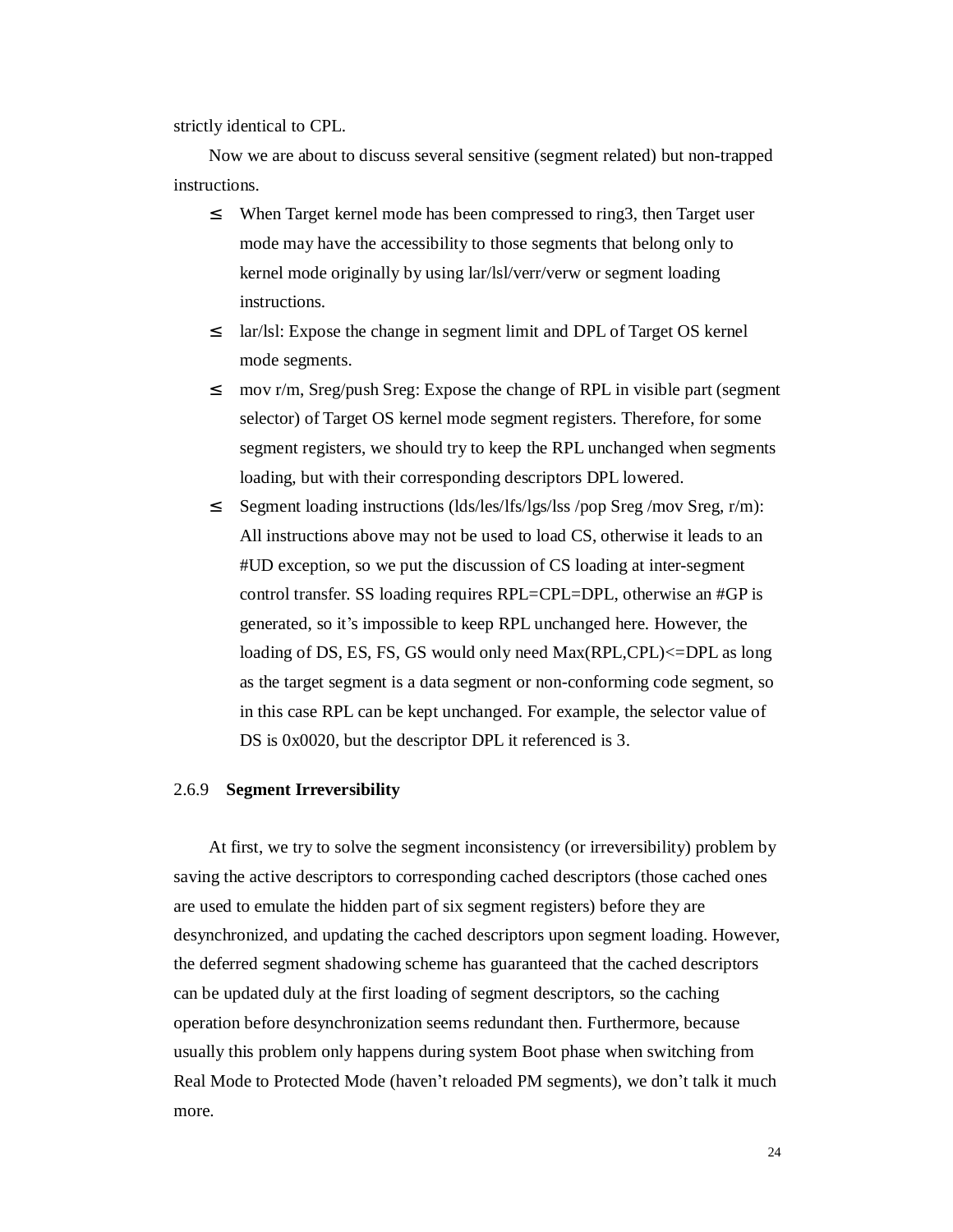# 2.7 Virtualize Paging

Because Rootkit "steals" some portions in both linear address space and physical memory of Target OS, and it also needs to use the access and protection bits in hardware page table to play all kinds of virtualization tricks, then Rootkit will not allow the Target OS's page directory table/page table to be used directly by hardware, instead it provides a set of shadow table (Shadow Page Table) of its own for real processor, its working principle is almost identical to Shadow Descriptor Table mentioned previously, any PDE/PTE change happened in Target OS table will be eventually reflected to Shadow table with appropriate adjustments on entry's access, protection attributes and physical address mapped when performing the shadowing.

# 2.7.1 **The Structure of Shadow Page Table and Shadowing Algorithm**

Rootkit spend a number of physical memory to emulate the page directory table/page table of Target OS, and this shadow table is initialized to be empty except for those entries that map itself, which can be done by marking most entries as invalid (valid bit cleared).

- <sup>2</sup> Target kernel mode being compressed to ring1: The lowest 12 access bits are kept unchanged during shadowing, while the adjustments of physical address part should be decided according to different cases. If the physical address mapped has been in used by Rootkit itself, it will then allocate a new page to substitute the requested one, at the same time it also records the association relationship between these two physical addresses in case that Target OS requests the same physical page again. Another solution is that Rootkit abandons the physical page used and looks for another free page for itself, this solution can effectively protect against Target OS's DMA operations, but it requires a lot of content movement (copy) at the same time, therefore now my Rootkit prototype only supports linear address relocation, but not physical relocation.
- <sup>2</sup> Target all modes being compressed to ring3: The shadowing algorithm is similar as the above one, but there may exist an extra problem of how to distinguish the page accessibility between different modes of Target OS. A conceivable solution is that we split those tables that contain at least one system entry into two shadow tables, which correspond to Target OS user

25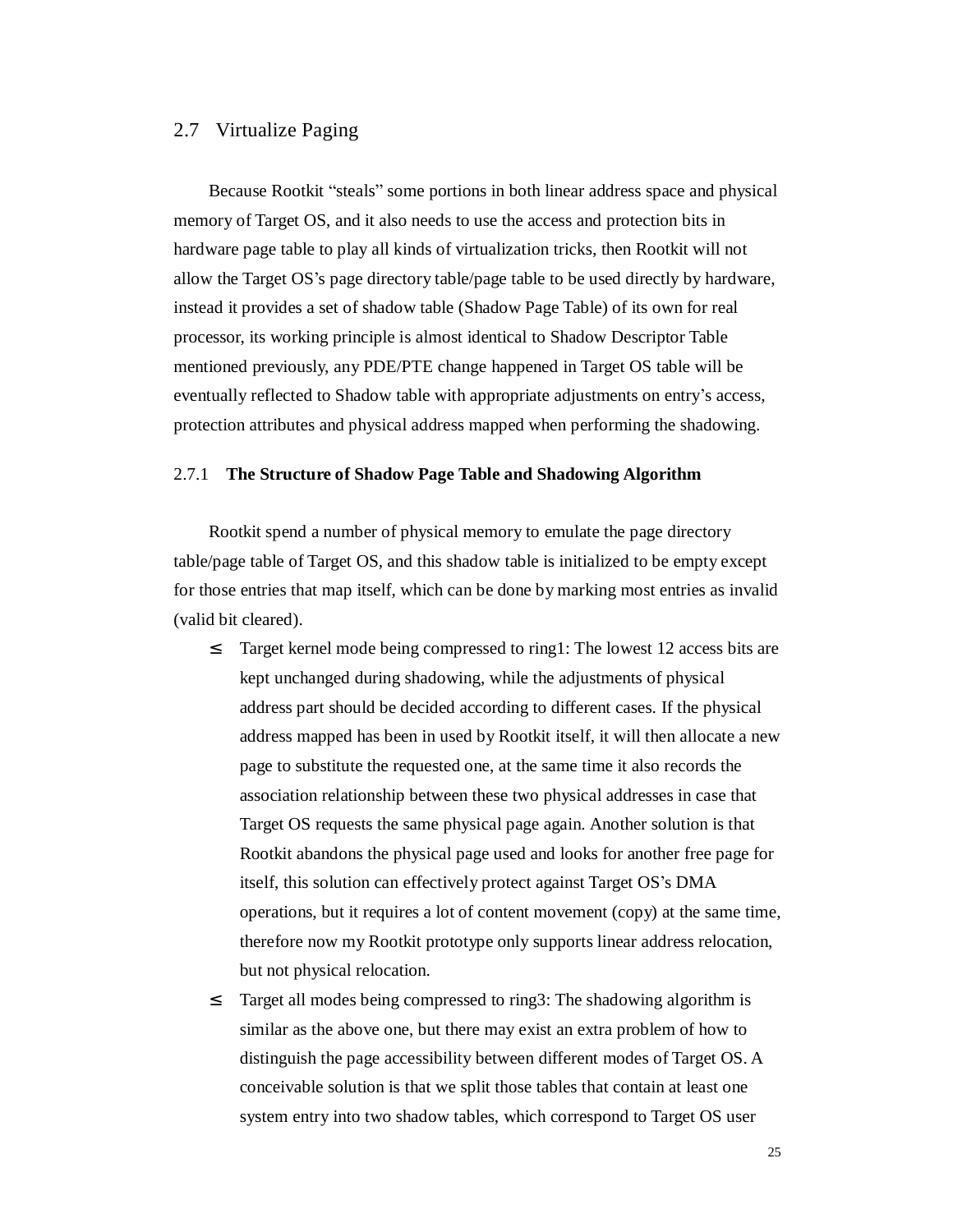mode (ring3) and system mode (ring0~2) respectively: For system mode, all entries in Target table will be shadowed as user in shadow table (for system mode use) except for those ones that assist virtualization. For user mode, we keep the original settings of Target table, or simply don't include those system entries in its shadow table (valid bits cleared). However, a better solution would be that Rootkit flushes totally the shadow table and restarts with a empty one upon every privilege switching, and creates a proper set of page table according to current privilege (CPL).

### 2.7.2 **The Procedure of Shadow Paging**

In initial state, all entries in shadow table are marked as invalid except for those entries that map Rootkit itself, to be more exactly, only a nearly empty shadow page directory table exists except for its last PDE, while dynamic shadow page tables are created subsequently. When #PF occurs during Target OS running (the P flag in error code pushed on stack is 0), Rootkit emulates the action of hardware MMU by traversing Target OS's page directory table/page table. If no valid mapping is found, then it ends up with forwarding and letting #PF to be handled by Target OS. When a valid mapping is found and also it is not caused by physical traces installed by Rootkit (such as the read traces when Target OS is running at ring1), then Rootkit begins shadowing, first shadows the corresponding PDE (if it is not be shadowed), next creates a new shadow page table (if not be created) and shadows the corresponding PTE with all other PTEs marked as invalid, then write protects the appropriate portion of Target OS table which contains shadowed entries, finally re-executes the faulting instruction (may be a processor instruction fetching). When #PF address (CR2) is overlapped with the Rootkit space, Rootkit may need to relocate itself to somewhere else (linear address space conflict and linear address relocation), but this would usually incur a #GP first due to truncated segment limit.

#### 2.7.3 **Physical Trace**

Physical Tracing is a mechanism that Rootkit has the ability to install read, write, read/write traces on Target OS's physical memory pages, and be notified when accesses (read and/or write) to these pages occur. Because the trace is based on physical memory page, it requires Rootkit to maintain a set of reverse mapping, that is

26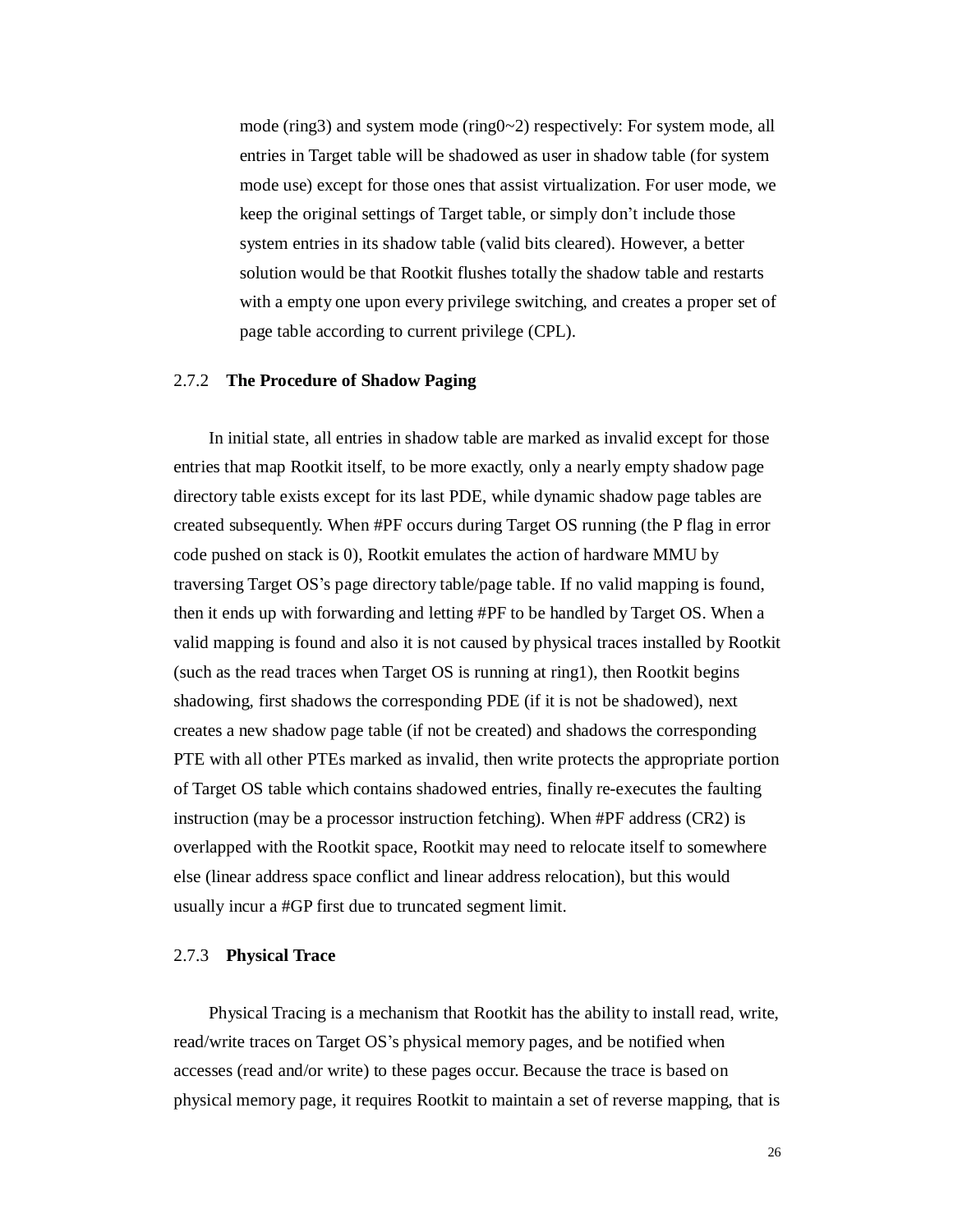mapping from physical address to linear address. Physical tracing is implemented by degrading the access bits of all entries that map to a specified physical page in Rootkit's shadow page table, for read/write trace mappings are degraded to invalid (not present), while for write trace mappings are degraded to read-only (CR0.WP bit must be also set when ring1 compression scheme used). Each time when a new mapping from linear address to physical address being inserted to shadow table, its access bits may also need to be degraded according to the physical traces installed on that physical page. Rootkit would record those physical page address which have been installed with traces, and the recorded addresses are Target OS requested addresses, but not the adjusted addresses in shadow table, choosing Target requested address is because that Target OS may generally use consecutive physical pages, which would simplify the codes of Rootkit that manage protected regions.

### 2.7.4 **Linear Trace**

Linear tracing is mechanism used by Rootkit to detect the mapping change (unmap or remap) of a given linear region range of Target OS. Rootkit achieves the linear trace by detecting the changes of Target OS' page table and trapping the MMU instruction that loads PDBR, while the changes of Target OS' page table can be monitored by installing physical traces (write trace) on relevant physical pages, where the entries in Target OS page table that map the given linear region reside.

#### 2.7.5 **Target Store PDBR**

All instructions that store PDBR (CR3) can be trapped, Rootkit then emulates them so that Target OS may not perceive the change of physical address of page directory table. Usually, operating system would map the page directory table (and each page table) at a fixed linear address for a convenient memory management, for example in Windows 2000, the page directory table of any process is arranged to start at 0xc0300000.

### 2.7.6 **Target Load PDBR**

Here we don't discuss the context switch via hardware task mechanism at the moment. All instructions that load PDBR (CR3) can be trapped, Rootkit then may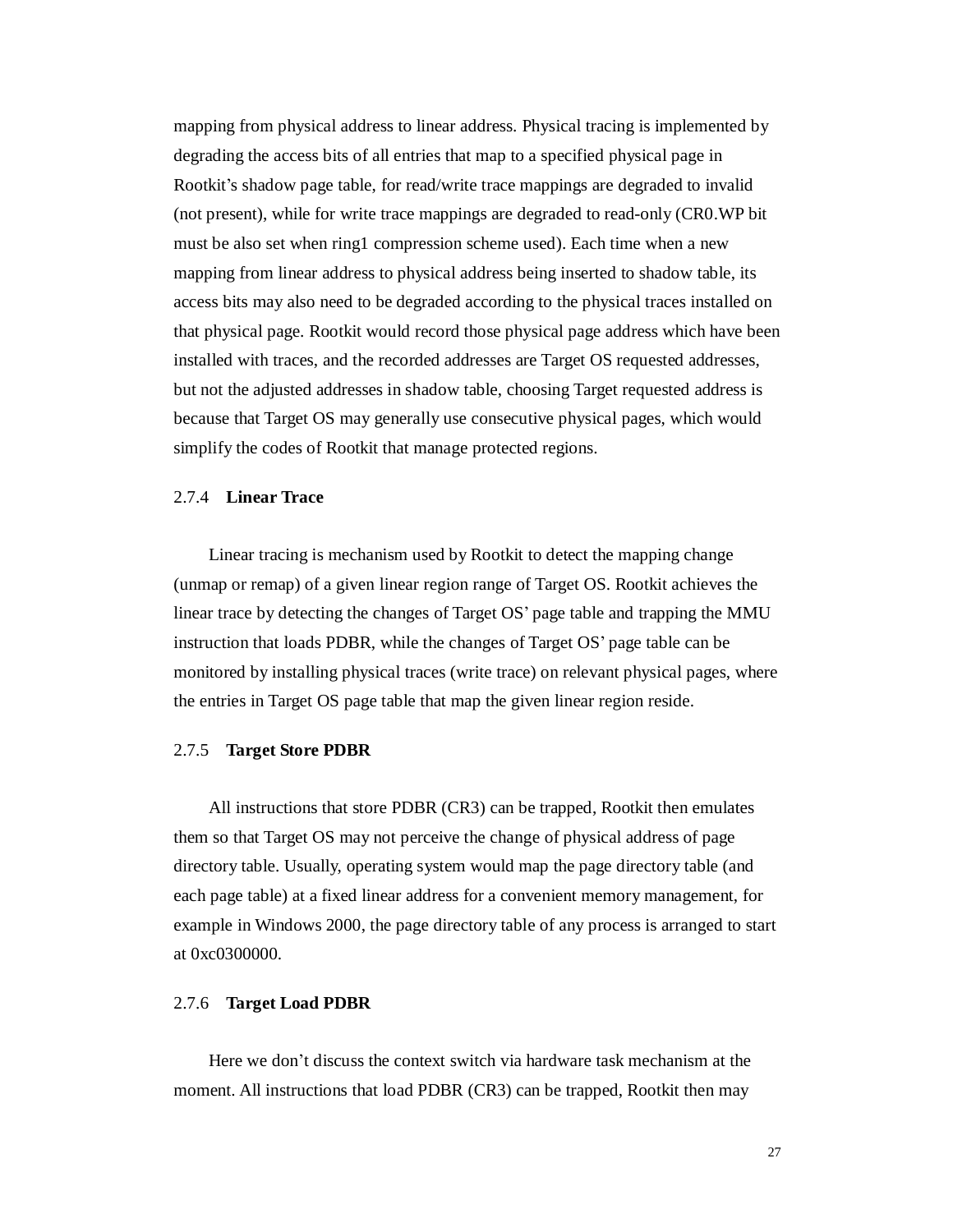update the entire shadow table at this time. What should be noticed is that all hardware TLB entries must be flushed except for those used to map Rootkit itself after table update.

- <sup>2</sup> Synchronous Scheme (not recommended): Converts and inserts each entry in Target OS newly loaded page directory table/page table to shadow table, and then installs physical traces (write trace) on those physical pages where Target OS table reside after the shadowing finished.
- <sup>2</sup> Asynchronous Scheme: Empties entirely the shadow table and starts anew, then cancels all the traces aimed at Target OS page directory table/page table as well. Although all physical traces installed previously are not in existence and don't function well anymore at present, they can be restored gradually along with mappings being inserted dynamically.

# 2.7.7 **Target Modify PDE/PTE**

Because of the write traces installed by Rootkit, any attempt to modify the shadowed entries by Target OS would incur a #PF, then Rootkit handles it accordingly, and finally it flushes the corresponding TLB entries.

- <sup>2</sup> Synchronous Scheme (not recommended): The write trace is base on the granularity of a page size, therefore #PF handler should decide all affected entries according to the target address of write operation. Those entries affected must be shadowed again.
- ² Asynchronous Scheme: All affected entries would be unshadowed (set to a non-present state as default), while the actual shadow actions of these entries would be deferred until Target OS accesses the addresses mapped by them later.

# 2.7.8 **Target Flush TLB**

The TLB flush operations of Target OS may include:

- <sup>2</sup> Use invlpg instruction to flush a TLB entry correspond to a given linear page that is specified with instruction operand.
- ² Reload CR3 register to flush all non-global TLB entries.
- <sup>2</sup> Modify any paging flag (PE, PG in CR0, and PGE, PSE, PAE in CR4) to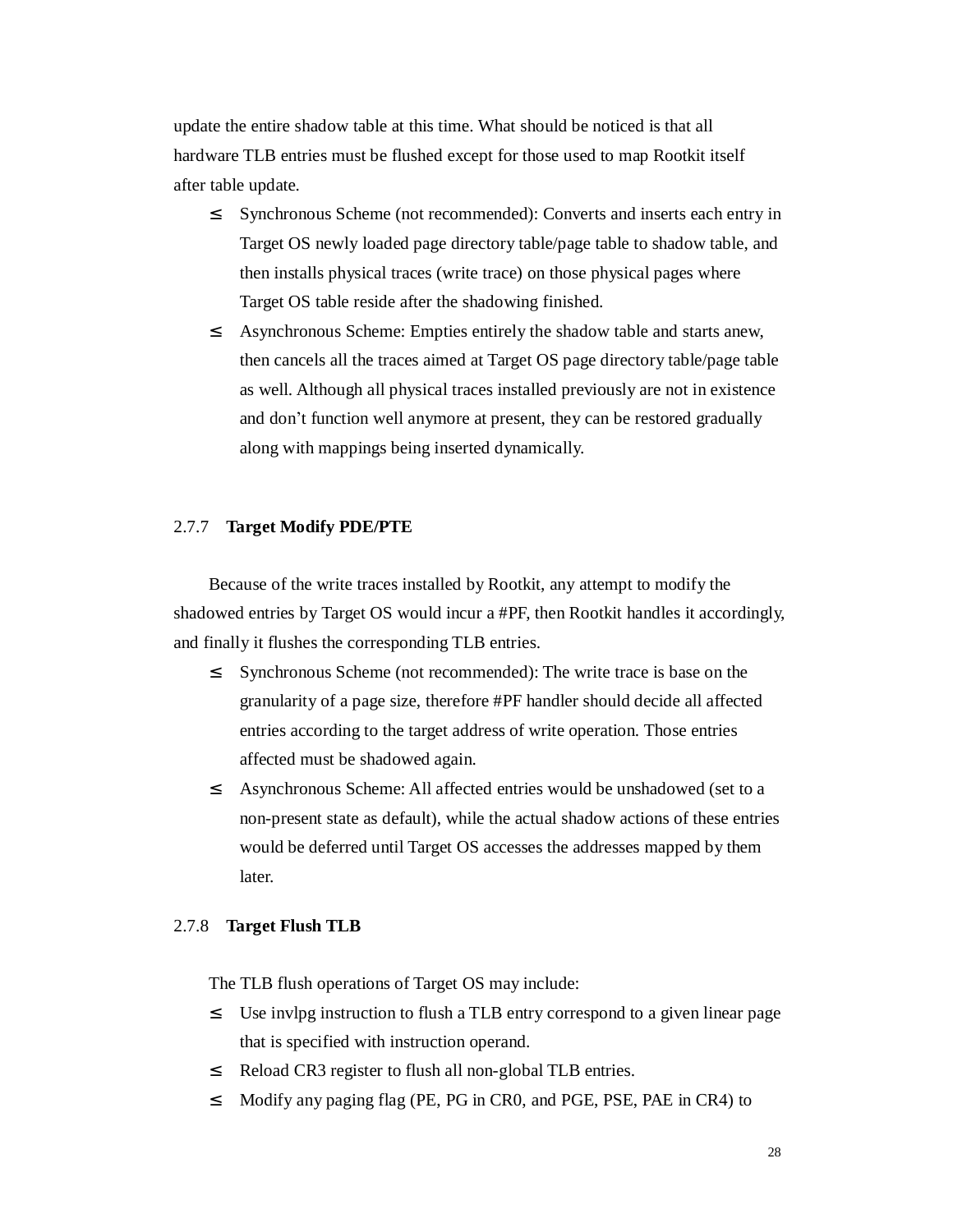flush all TLB entries.

We don't discuss the third case here, and the second case has also been analyzed. As to the first case, the processing of TLB flush with invlpg instruction is actually very similar to the modification of PDE/PTE discussed above: first Rootkit unshadows the shadow entry that maps the desired page specified by instruction operand, and then flushes the corresponding hardware TLB entry.

#### 2.7.9 **Maintain The Accessed/Dirty Bits**

Processor will update the Accessed (PDE) and Dirty bits automatically so that operating system may get feedbacks of its page usage, therefore Rootkit should correctly emulate the Accessed/Dirty bits in Target OS page directory table/page table.

- <sup>2</sup> Scheme 1: When Target OS accesses its own page table or Rootkit empties a set of previous virtual page table, Rootkit may update the A&D bits to Target table timely. In order to interpose when Target OS accesses its own table, Rootkit may impose read traces on the physical pages of Target table, which would not incurs #PF too frequently because Target table is not used directly by hardware processor.
- <sup>2</sup> Scheme 2: For asynchronous shadowing scheme, because each entry will be shadowed when it is first accessed, then Rootkit may set it to Accessed (in both shadow table and Target table) and temporary read-only (in shadow table) at this time. When relevant pages mapped being written for the first time, shadow entry (in shadow table) will be set to Dirty automatically by hardware processor, then Rootkit only needs to set shadowed entry (in Target table) to Dirty also and restore the access bits of shadow entry according to that of the current shadowed entry. Because here we set shadow entry to be temporary read-only factitiously, then the #PF handler must depend on the real state of shadowed entry to decide whether it is a genuine #PF or an extra one we brought in.

# 2.7.10 **Handle the Page Fault**

When #PF occurs during Target OS running (the error code pushed on stack call tell us the reason for fault), Rootkit emulates the action of hardware MMU by traversing Target OS's page directory table/page table. If no valid mapping is found,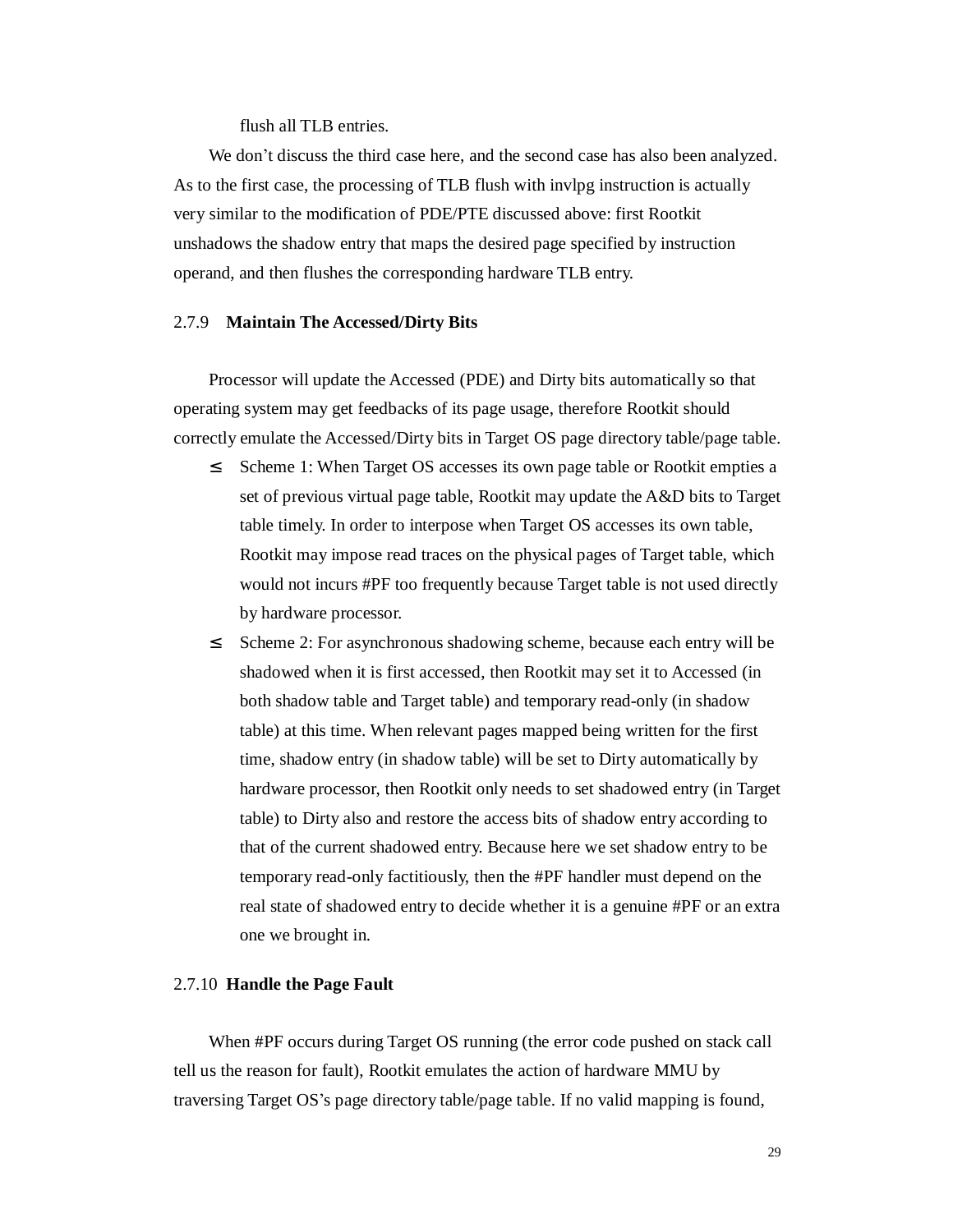then it ends up with forwarding and letting #PF to be handled by Target OS. When a valid mapping is found and also it is caused by physical traces installed by Rootkit (known from the fault address in CR2), then Rootkit disables the trace installed on this mapping temporarily, and finally restores it to degradation state after single stepping the faulting instruction. What should be noticed is that Rootkit should use invlpg instruction to flush TLB entry for this mapping after restoration, otherwise the trace might not function well any longer.

### 2.7.11 **Linear Address Space Confliction**

When Target OS accesses (via #PF before shadowing) or maps (via linear tracing facility) the linear range that has been occupied by Rootkit, Rootkit must relocate itself to some other free region by adjusting the base address of its code segment descriptor, which requires no content movement. In addition, after this relocation hardware GDTR, IDTR must be reloaded with descriptors of Rootkit itself inside these tables being adjusted accordingly, and MSR registers (describes the syscall entry points) are also updated to point to the new entry address. As an optimization, Rootkit may load initially into a special region known as not used by given Target OS.

# 2.7.12 **The Changes in Paging System**

- <sup>2</sup> The Change of CR3: All instructions that access CR3 can be trapped, so Rootkit may simply emulate them.
- <sup>2</sup> The Change of Page Directory Table/Page Table: Because Target OS can not perceive the change of CR3, also generally operating systems would map the page directory table (and each page table) at a fixed linear address, Target OS shouldn't be able to access the region of shadow table unless it does by accident, event so Rootkit can still protect its shadow page table in the same way like what it does to protect its shadow GDT that we have talked before.

# 2.8 Virtualize TSS

Virtualizing TSS is essential to interrupt/exception emulation (ring 0~2 stack pointer) and I/O instructions capture (I/O permission bitmap).

## 2.8.1 **The Structure of Private TSS**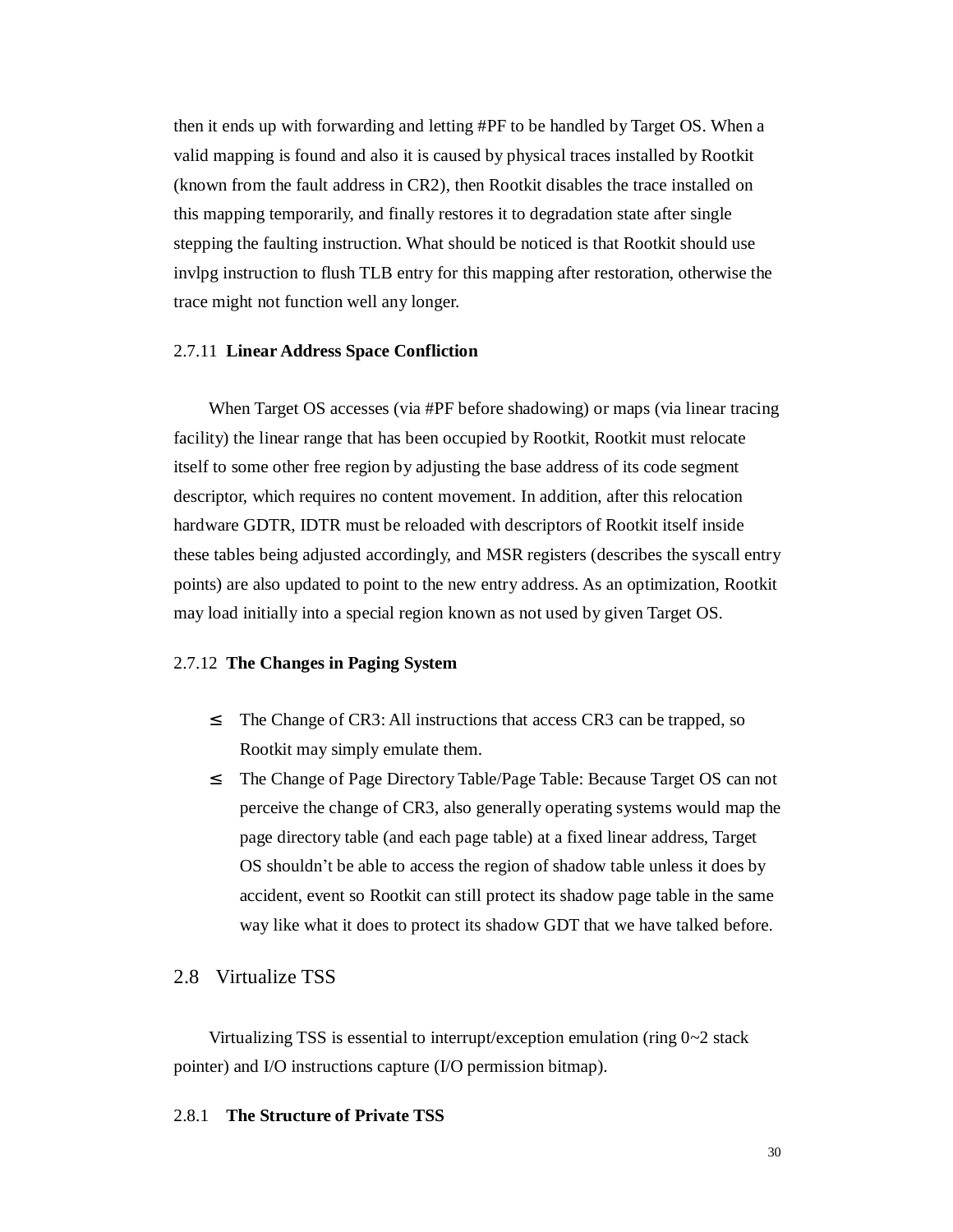Most modern operation systems are not inclined to use the hardware task mechanism, but the software task method instead to perform task switching manually. For example, Windows XP just uses one TSS for all processes, whose descriptor selector value is 0x0028 with DPL equal to 0, most fields in TSS are insignificant and usually it doesn't contain a valid I/O permission map (its offset beyond TSS limit), and XP only updates PDBR, ring0 stack and I/O map offset fields in TSS upon task switching (SwapContext).

Rootkit will provide a private (virtual) TSS and a TSS descriptor of its own for use directly by real processor: the private TSS resides in Rootkit's linear region, which is pointed by Base field in TSS descriptor, while the private TSS descriptor belongs to the Rootkit Descriptors portion in Shadow GDT with a relative higher selector value (the selector value of VMware's private TSS descriptor is 0x4000). The ring0 stack field in TSS points to the private ring0 stack of Rootkit, which is represented by a ring0 stack segment selector: stack pointer pair and must has sufficient space, while the I/O permission map field may be configured according to the current privilege level.

## 2.8.2 **Target Store TR**

str instruction can not be trapped at any privilege level, so by which Target OS may find the value change of TSS selector, but it is still impossible for it to access the TSS descriptor. Fortunately operation system would usually map the TSS to a fixed linear address and keep the address in PCR structure (be the same as GDT and IDT), the TSS descriptor selector value is also invariable (constant) and not necessary to be obtained by str instruction at runtime.

### 2.8.3 **Target Load TR**

ltr instruction can be trapped, then Rootkit only needs to save the new TSS selector value set with no traces installed on new TSS, and Rootkit will access Target OS's TSS only when it is necessary (forward interrupt/exception or emulate I/O). Because most modern operating systems only use one TSS shared by all tasks (not one TSS per task as before), Rootkit may hardly come across this instruction.

# 2.9 Virtualize Interrupt/Exception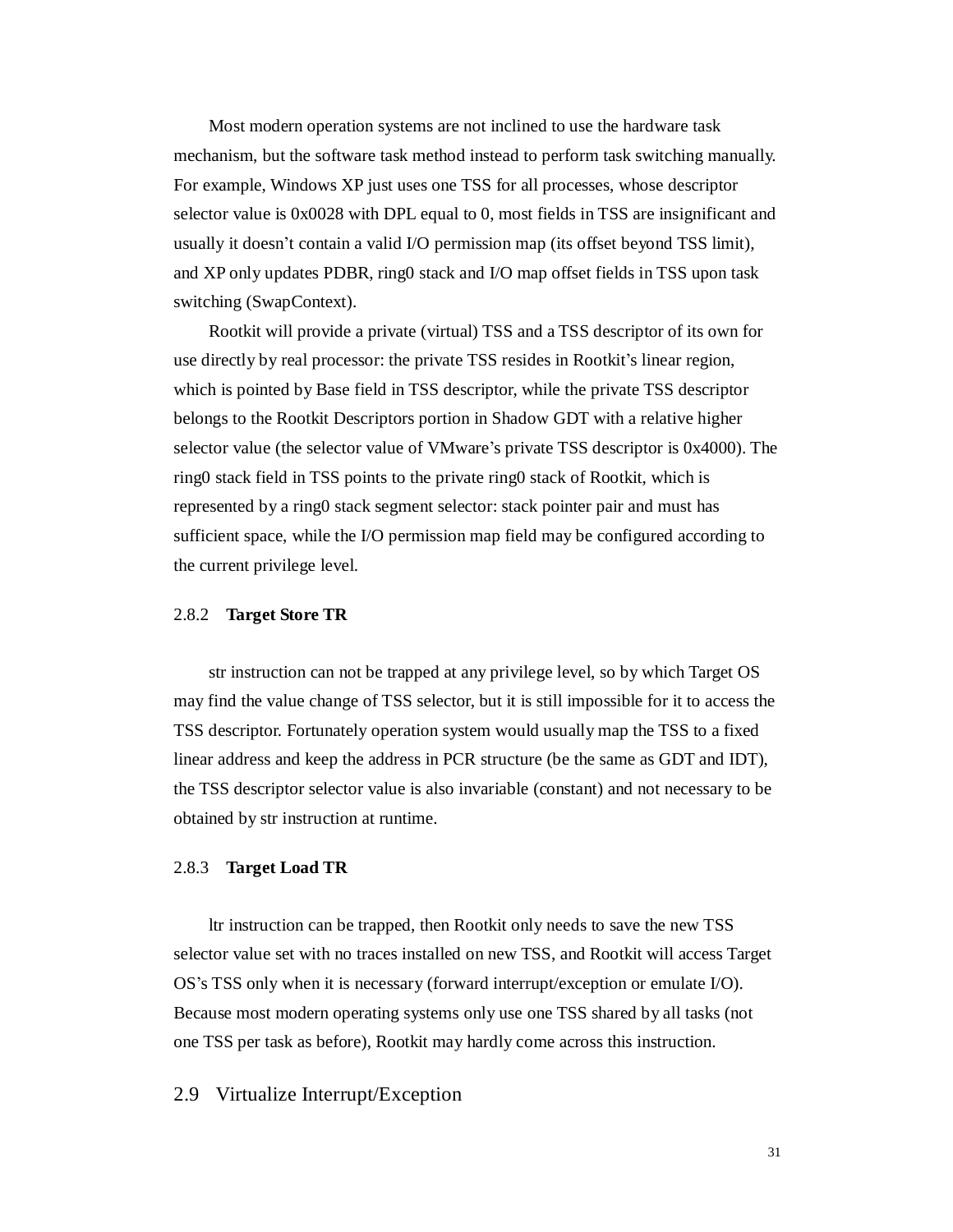Virtualizing interrupt/exception is a prerequisite. Firstly because the kernel mode privilege level has been lowered, it is impossible for Target OS itself to handle the interrupt/exception directly. The interrupt/exception emulation helps to hide the fact of virtualization, and avoids exposing the changes of segment selectors and some flags bit in trap frame. In addition, interrupt/exception is the only approach for Rootkit to gain execution control, and also handling various exceptions is the foundation for it to play all kinds of virtualization tricks.

# 2.9.1 **The Structure of Private IDT**

| $lkd$ !idt -a                          |                              |
|----------------------------------------|------------------------------|
| Dumping IDT:                           |                              |
| 804e0350 nt!KiTrap00<br>0:             | #DE                          |
| 804e04cb nt!KiTrap01<br>1:             | #DB                          |
| Task Selector = $0x0058$<br>2:         | <b>NMI</b>                   |
| 3:<br>804e089d nt!KiTrap03             | #BP(int3)                    |
| 804e0a20 nt!KiTrap04<br>4:             | #OF(into)                    |
| 804e0b81 nt!KiTrap05<br>5:             | #BR                          |
| 804e0d02 nt!KiTrap06<br>6:             | #UD                          |
| 804e136a nt!KiTrap07<br>7:             | #NM                          |
| Task Selector = $0x0050$<br>8:         | #DF                          |
| 804e178f nt!KiTrap09<br>9:             | #Coprocessor segment overrun |
| 804e18ac nt!KiTrap0A<br>a:             | #TS                          |
| 804e19e9 nt!KiTrap0B<br>$\mathbf{b}$ : | #NP                          |
| 804e1c42 nt!KiTrap0C<br>$\mathbf{C}$ : | #SS                          |
| 804e1f38 nt!KiTrap0D<br>$d$ :          | #GP                          |
| 804e264f nt!KiTrap0E<br>$e$ :          | #PF                          |
| 804e297c nt!KiTrap0F<br>f:             | reserved                     |
| 10: 804e2a99 nt!KiTrap10               | #MF                          |
| 11: 804e2bce nt!KiTrap11               | #AC                          |
| 12: Task Selector = $0x00A0$           | #MC                          |

Firstly let's see a example of IDT under Windows XP (sp2):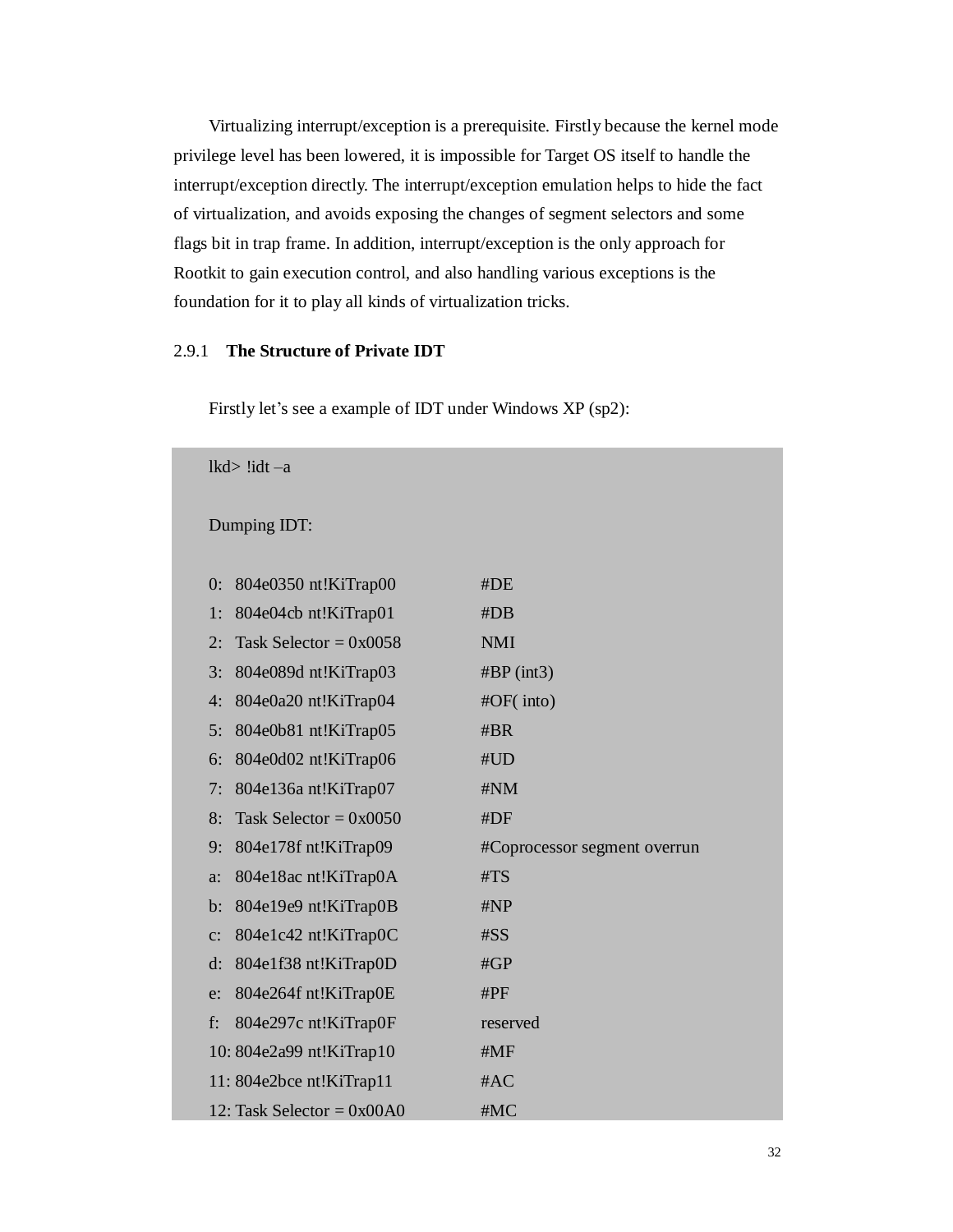| #XF                                          |
|----------------------------------------------|
| reserved                                     |
| reserved                                     |
| reserved                                     |
| reserved                                     |
| reserved                                     |
| reserved                                     |
| reserved                                     |
| reserved                                     |
| reserved                                     |
| reserved                                     |
| reserved                                     |
| reserved                                     |
| 20: 00000000 000000000 (KINTERRUPT ffffffc4) |
|                                              |
|                                              |
|                                              |

29: 00000000 00000000 (KINTERRUPT ffffffc4) 2a: 804dfb92 nt!KiGetTickCount 2b: 804dfc95 nt!KiCallbackReturn 2c: 804dfe34 nt!KiSetLowWaitHighThread 2d: 804e077c nt!KiDebugService 2e: 804df631 nt!KiSystemService 2f: 804e297c nt!KiTrap0F 30: 806f2d50 hal!HalpClockInterrupt IRQ0 31: 821bcdd4 32: 804ded04 nt!KiUnexpectedInterrupt2 33: 81c40dd4 34: 822b543c 35: 804ded22 nt!KiUnexpectedInterrupt5 36: 804ded2c nt!KiUnexpectedInterrupt6 37: 804ded36 nt!KiUnexpectedInterrupt7 38: 806ecef0 hal!HalpProfileInterrupt

39: 823dc174

.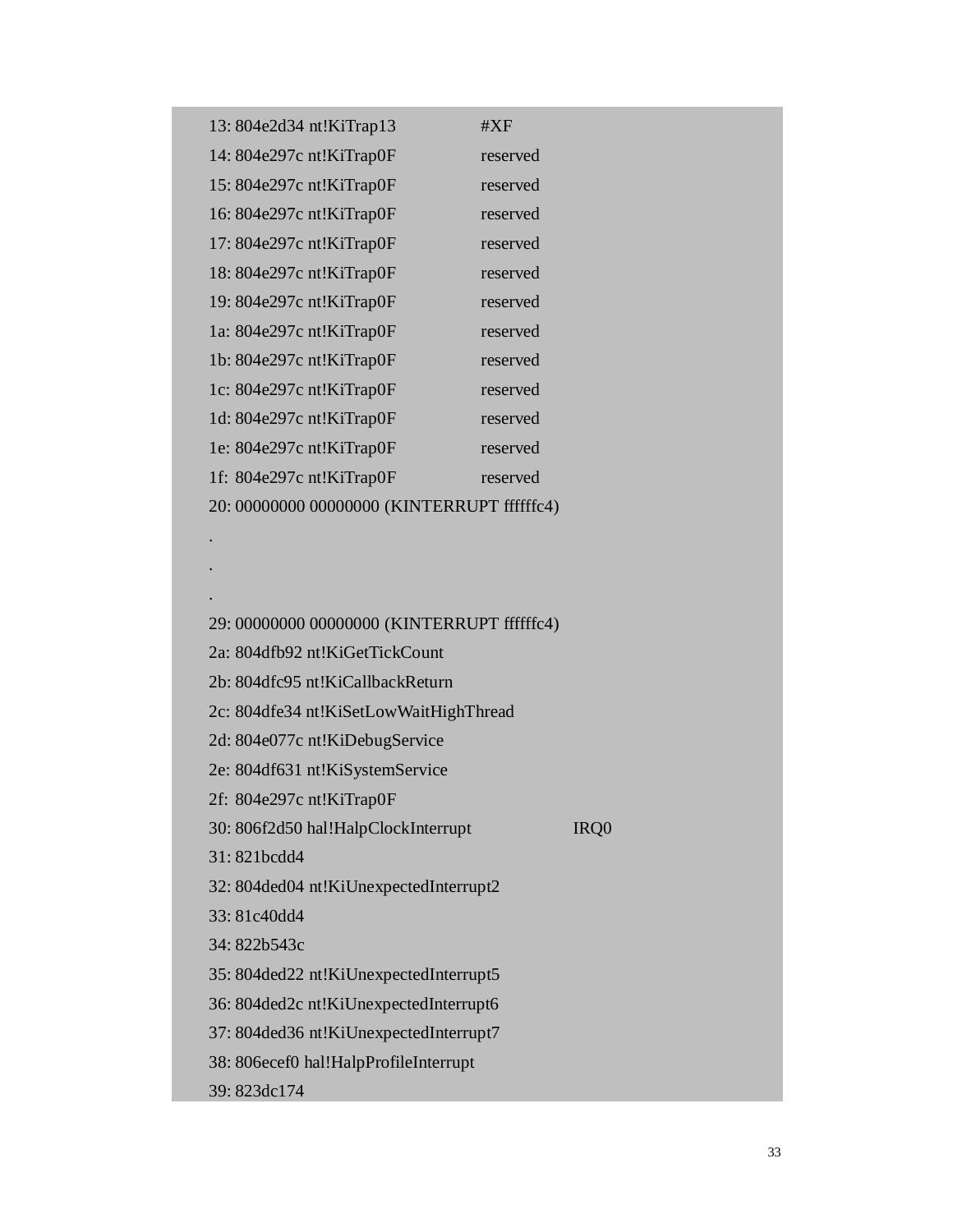3a: 804ded54 nt!KiUnexpectedInterrupt10

3b: 823e5984 IRQB(PCI IRQ)

3c: 82065cdc

3d: 804ded72 nt!KiUnexpectedInterrupt13

3e: 8234c044

. . .

3f: 8234bb3c IRQ0F

40: 804ded90 nt!KiUnexpectedInterrupt16

ed: 804df452 nt!KiUnexpectedInterrupt189 ee: 804df459 00e96800 (KINTERRUPT 804df41d) 00000000 (KINTERRUPT 000000e4)

ef: 804df460 nt!KiUnexpectedInterrupt191

f0: 804df467 nt!KiUnexpectedInterrupt192

f1: 804df46e 0000eb68 (KINTERRUPT 804df432) 00000000 (KINTERRUPT e8fffffc)

f2: 804df475 nt!KiUnexpectedInterrupt194

f3: 804df47c 0085e900 (KINTERRUPT 804df440) 00000000 (KINTERRUPT 0000008b)

f4: 804df483 nt!KiUnexpectedInterrupt196

f5: 804df48a nt!KiUnexpectedInterrupt197

f6: 804df491 000000ef (KINTERRUPT 804df455) 00000000 (KINTERRUPT 0000ee64)

f7: 804df498 000000f0 (KINTERRUPT 804df45c) 00000000 (KINTERRUPT 0000ef64)

f8: 804df49f 000000f1 (KINTERRUPT 804df463) 00000000 (KINTERRUPT 0000f064)

f9: 804df4a6 000000f2 (KINTERRUPT 804df46a) 00000000 (KINTERRUPT 0000f164)

fa: 804df4ad 000000f3 (KINTERRUPT 804df471) 00000000 (KINTERRUPT 0000f264)

fb: 804df4b4 000000f4 (KINTERRUPT 804df478)

00000000 (KINTERRUPT 0000f364)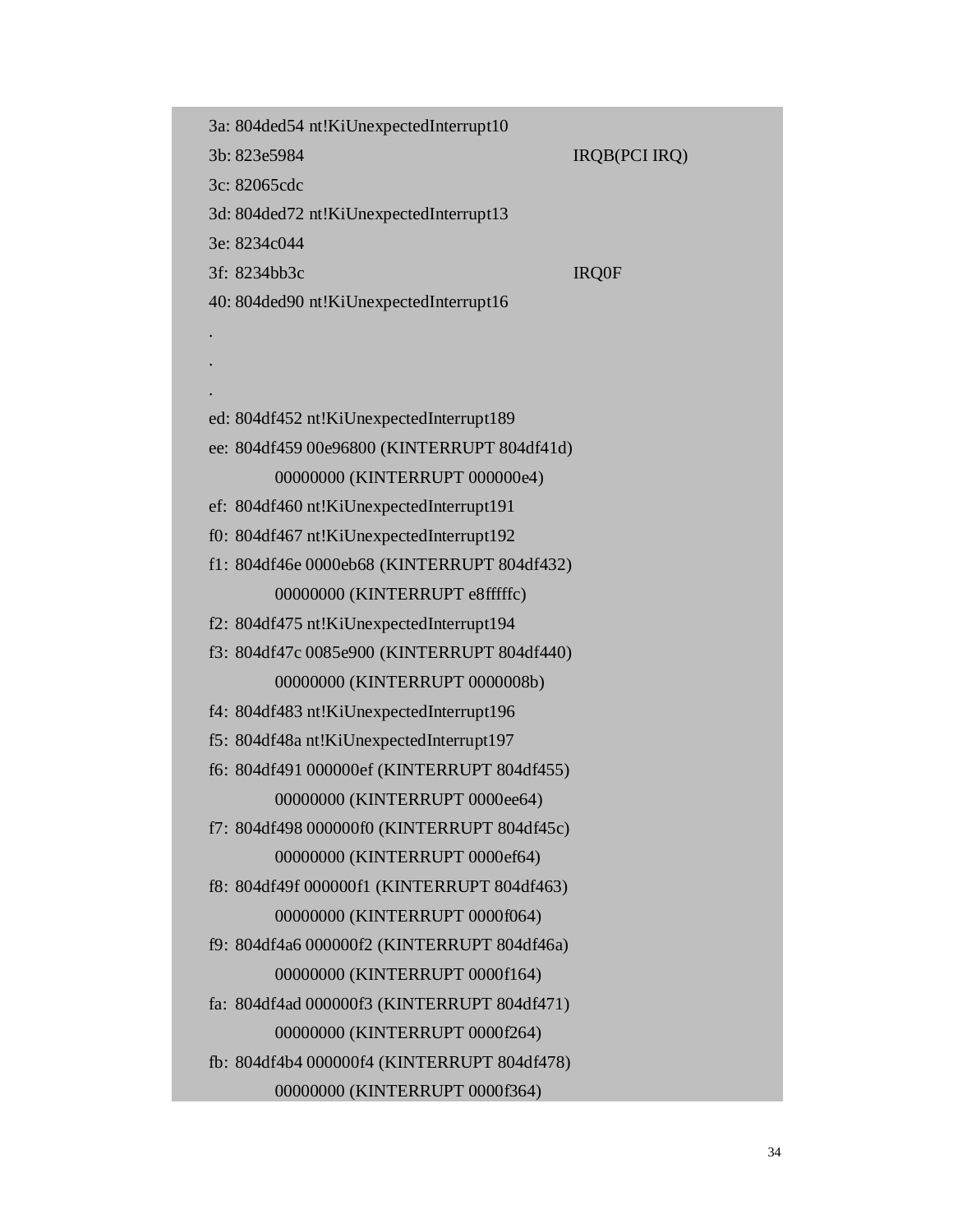# fc: 804df4bb 000000f5 (KINTERRUPT 804df47f) 00000000 (KINTERRUPT 0000f464) fd: 804df4c2 000000f6 (KINTERRUPT 804df486) 00000000 (KINTERRUPT 0000f564)

In the IDT shown above: the first 32 entries (0x0~0x1f) are exceptions reserved by Intel, among these entries, NMI, #DF, #MC are handled particularly by task gate mechanism,  $\#BP$  and  $\#OF$  are interrupt gates with  $DPL = 3$ , and all the rests are interrupt gates with DPL = 0. The following  $0x2a-0x2f$  are software interrupts portion, which are interrupt gates with DPL = 3 except for  $0x2f$  (DPL = 0), and  $0x2d$ ,  $0x2e$ serve as debug service and system call service respectively. Finally comes the hardware interrupts portion, which are  $0x30-0x3f$  and correspond to IRQ0~IRQf.

Rootkit provides a private IDT (resides in Rootkit space) that is pointed by hardware IDTR, in which the basic layout of descriptors is almost a reprint of Target OS' IDT, and also a separate handler (stub) for each vector, which can be indexed by each corresponding interrupt gate descriptor in private IDT. Because the generation of hardware interrupts and exceptions don't need to check (ignore) the DPL of gate descriptors, all gate descriptors of Target IDT may keep their DPL unchanged in the private IDT except for those software interrupts with  $DPL = 0$ , whose DPL must be modified to 1 (or 3). Recurring to private IDT and TSS, Rootkit would be able to get execution control at the first time when interrupt/exception occurs.

### 2.9.2 **Handle Interrupt/Exception**

When interrupt/exception occurs, the corresponding handler of Rootkit gets invoked, and processor has created in advance a interrupt/exception frame in ring0 stack specified in Rootkit's private TSS as follows:

On rootkit's own stack (inter-privilege) Low address: Error Code (if needed) EIP CS EFLAGS **ESP** SS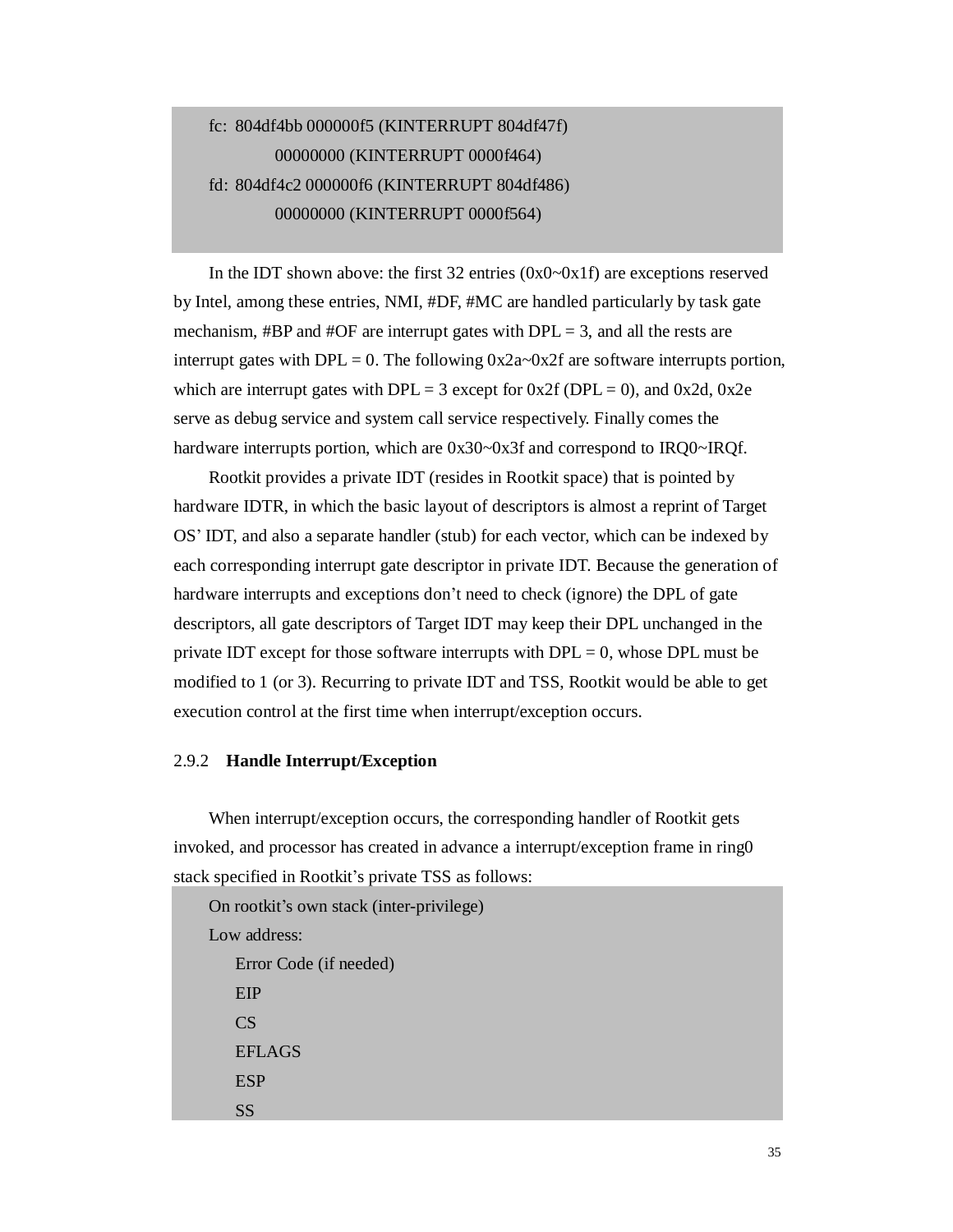#### High address:

The stack images pushed of SS, CS and EFLAGS would be the real values in hardware registers during the running of Target OS, which may not be what Target OS expects and must be fixed accordingly when forwarding. Before further processing, Rootkit must save the Target OS' context firstly, which involves primarily the general-purpose registers and data segment registers. In order to access the whole 4G address space, Rootkit may load DS with its own data segment in and switch it back before returning to Target OS, otherwise iret instruction would invalidate DS register due to privilege level unmatched (however, in practice Rootkit also may not use flat mode segments of its own for the sake of easier code relocation). Rootkit may get to know the running privilege level of Target OS when interrupt/exception happens according to the SS and CS pushed in trap frame, moreover it can judge whether it is an exception resulted from the virtualization of itself or not by considering all facts comprehensively, which include the exception vector, error code, faulting address (EIP) and #PF address (in CR2). For the exceptions as results of virtualization, Rootkit may perform necessary processing and then return directly, on the other hand for those hardware interrupts, software interrupts and exceptions incurred by Target OS, Rootkit has to forward them to Target OS correctly.

The exceptions introduced by Rootkit virtualization include #PF, #GP and #NP etc. Usually, #PF is due to the physical traces installed on some pages of Target OS by Rootkit (or unmapping the pages where desynchronized segment descriptors reside), the reason of #GP is in that all kinds of privilege related checkings may fail when Target OS is running with degraded privilege level, while #NP is the result of Target loading desynchronized segments. After various appropriate processing (omitted) according to various situations, Rootkit may return to the location of faulting instruction or its next instruction directly, moreover it may return immediately to the location of transfer target if the faulting instruction is a certain control transfer instruction, the detailed return steps include restoring segment and general-purpose registers at first, then following a stack pop of error code, and a final iret instruction.

In contrast with the exceptions processing above, the forwarding of those hardware interrupts, software interrupts and exceptions by Target OS are not as easy as the emulation of those deferred interrupts by Windows HAL, which only needs to simply execute a int xx (HalpHardwareInterruptxx), here in fact the word "forward" means that Rootkit uses software method to accurately emulate the generation process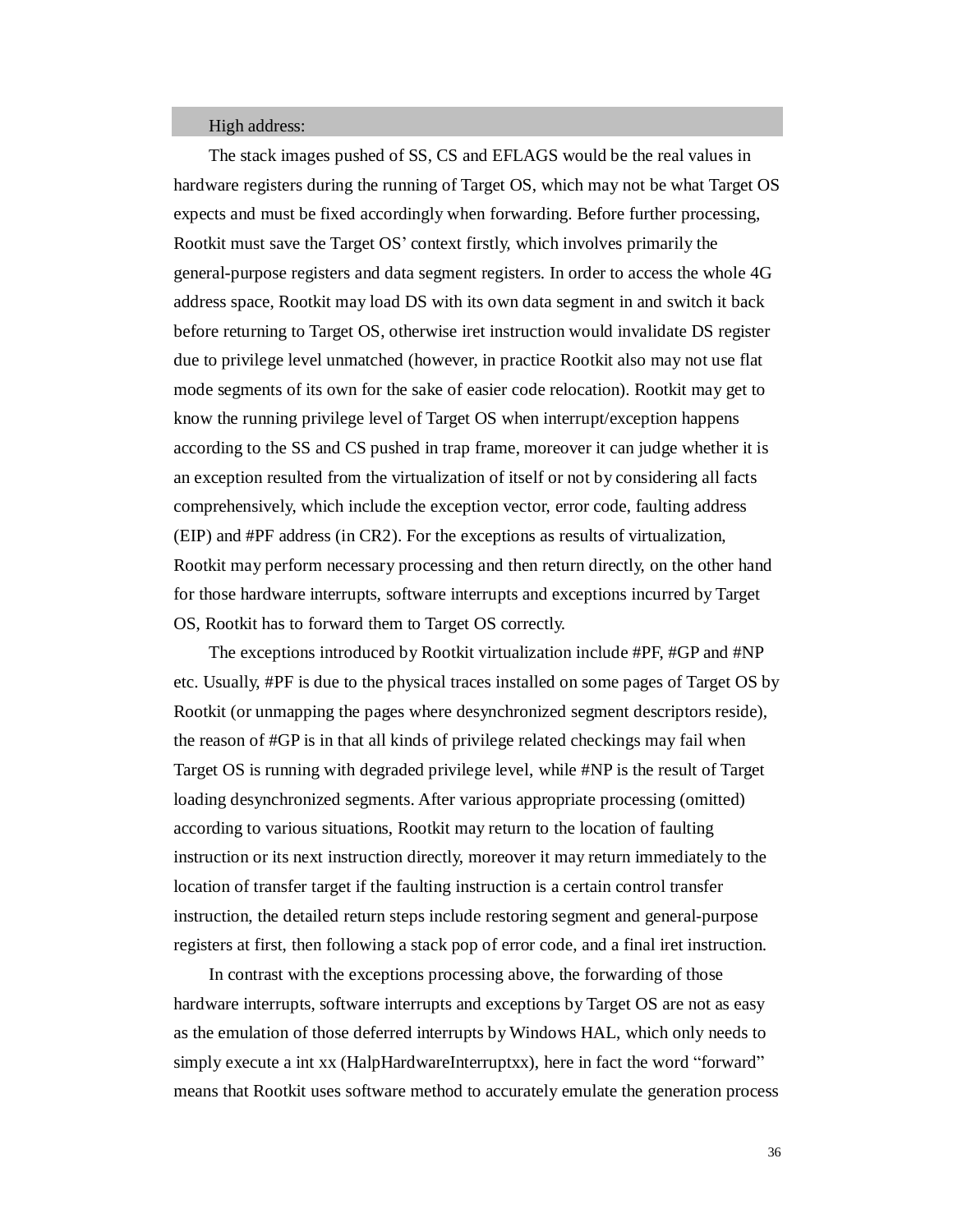of interrupt/exception by hardware processor, the involved steps are listed as follows:

- <sup>2</sup> If it is a hardware interrupt, then decides whether it is allowed to generate or not according to the related bits in IMR of virtual PIC and IF flag of EFLAGS.
- <sup>2</sup> Locates Target OS' IDT and indexes the corresponding gate descriptor by interrupt/exception vector and virtualized IDTR of Target OS.
- <sup>2</sup> Decides whether a privilege switch should happen or not by comparing Target OS's current privilege level with the privilege level of target code segment specified in gate descriptor.
- <sup>2</sup> If a privilege switch should happen, then locates the corresponding internal-ring stack pointer pair according to the privilege level of target code segment and the virtualized TSS of Target OS (TR and GDT as well).
- <sup>2</sup> Fakes a correct interrupt/exception frame on appropriate stack (the current stack or stack of internal-ring) .
- <sup>2</sup> Clears some flag bits in virtualized EFLAGS of Target OS according to the type of gate descriptor.
- <sup>2</sup> Transfers control to proper handler of Target OS, and the forwarding ends.

Actually we have omitted a series of protection checkings performed by real processor in above-mentioned steps for simplicity, which may include the checking of privilege level, type and limit etc. Anyone of these checkings fails, then the resulting exception would be forwarded to Target OS in the first place before the current interrupt/exception to be forwarded.

Before actual transferring to interrupt/exception handler of Target OS, Rootkit would fake a correct interrupt/exception frame as follows on the appropriate stack of Target OS:

On target's current stack (intra-privilege) Low address: Error Code (if needed) EIP CS EFLAGS High address: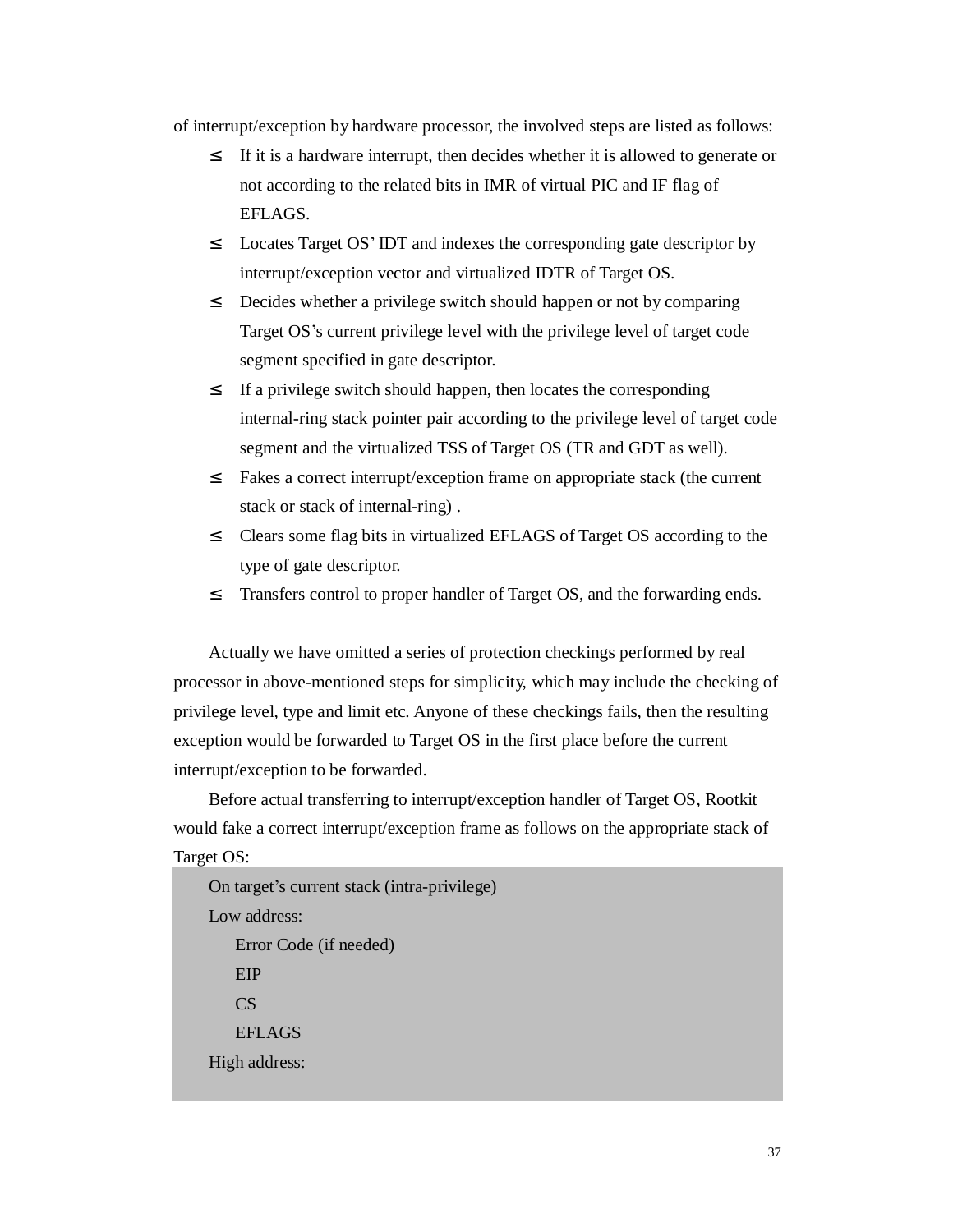On target's inner stack (inter-privilege) Low address: Error Code (if needed) EIP CS EFLAGS ESP SS High address:

The stack images pushed of SS, CS and EFLAGS would all be the values when Target OS runs natively (not be virtualized), which should absolutely be what Target OS expects. For the reason that interrupt/exception handlers would usually distinguish the format of trap frame by judging the RPL value of CS selector image on stack, for example Linux decides whether or not it is a inter-privilege level transfer by comparing RPL of CS selector image with 3. Therefore creating correct interrupt/exception frames on appropriate stacks of Target OS may ensure the proper running of Target OS, and also avoid exposing the fact of virtualization.

The actual transfer from Rootkit to Target OS's interrupt/exception handler is completed by a iret instruction, before that Rootkit should fake a interrupt/exception frame on the stack of its own, which would eventually emulate a inter-privilege level return to Target OS. The interrupt/exception frame created as follows:

```
On rootkit's own stack (inter-privilege) 
Low address: 
   EIP 
   CS 
   EFLAGS 
   ESP 
   SS 
High address:
```
The CS:EIP pair is the address of Target OS's interrupt/exception handler that is specified in gate descriptor, and the RPL of CS must be fixed according to the segment compression scheme used. The SS:ESP pair is either the current stack of Target OS or internal-ring stack taken from its current TSS, also the RPL of SS (internal-ring stack) must be adjusted. As to the EFLAGS, we may clear some flag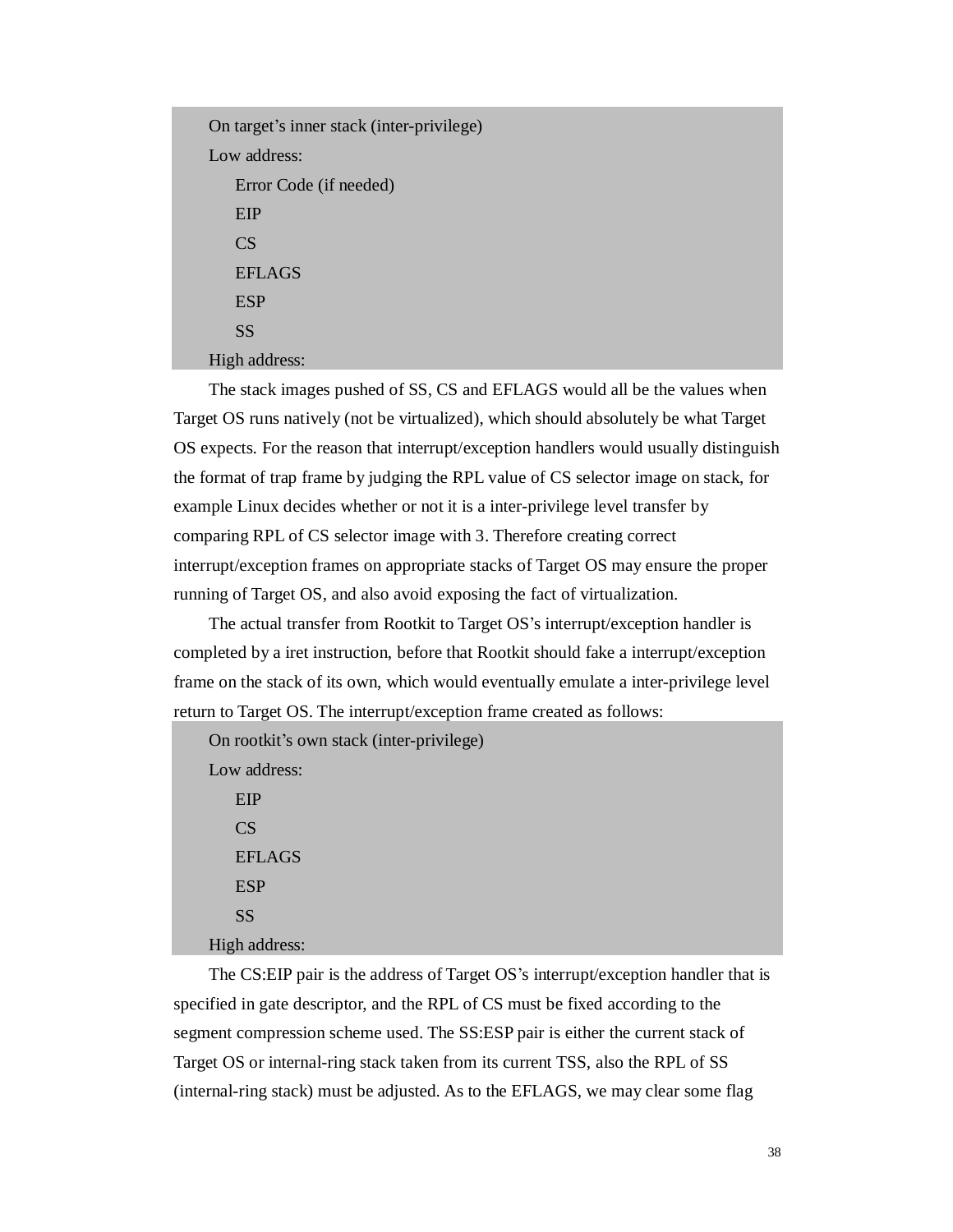bits (TF, NT, VM, RF and IF when an interrupt gate used) on the base of the value pushed on the stack when Target OS traps to Rootkit, however the hardware IF must always set, so we only clear IF flag in the virtualized EFLAGS of Target OS in stead of the real one.

Here we assume that all interrupt/exceptions are generally handled by Target OS kernel mode, although there may surely exist some exceptions, such as the XOK operating system which handles some non-critical exceptions and software interrupts in user mode routines. When Target kernel mode being compressed to ring1, because the CS selector RPL (0) in trap frame < CPL (1), Target OS's inner-privilege level return (return to the same privilege level) would definitely incur a #GP, which then needs Rootkit to help to emulate the iret instruction, while its inter-privilege level return may go natively. When Target kernel mode being compressed to ring3, the inner-privilege level return would also need to be emulated by Rootkit because it is impossible to return to a code segment with higher privilege level in x86, while the inter-privilege level return may happen by error since it is considered as an inner return (CS RPL and CPL are both 3), which then leads Target OS to a wrong routing. It is advantageous for perfect virtualization of the flags bits modification by iret instruction that Rootkit interposes and emulates the interrupt/exception return of Target OS, a feasible approach is that Rootkit puts a invalid EIP that points to its own linear space when it fakes the trap frame on Target stack, in this way it not only doesn't expose the virtualization footprints, but also ensures that every iret of Target OS would incur a #GP because the target EIP beyond the limit of target code segment, and then give Rootkit a opportunity to perform emulation.

### 2.9.3 **Target Store IDTR**

sidt instruction can not be trapped at any privilege level, so by which Target OS may find the change of IDT base (usually limit is unchanged 0x7ff), but it is still impossible for it to access the descriptors inside it. Fortunately operation system would usually map the IDT at a fixed linear address and keep the address in PCR structure (be the same as GDT and TSS), therefore no need to obtain it via sidt instruction at runtime.

#### 2.9.4 **Target Load IDTR**

39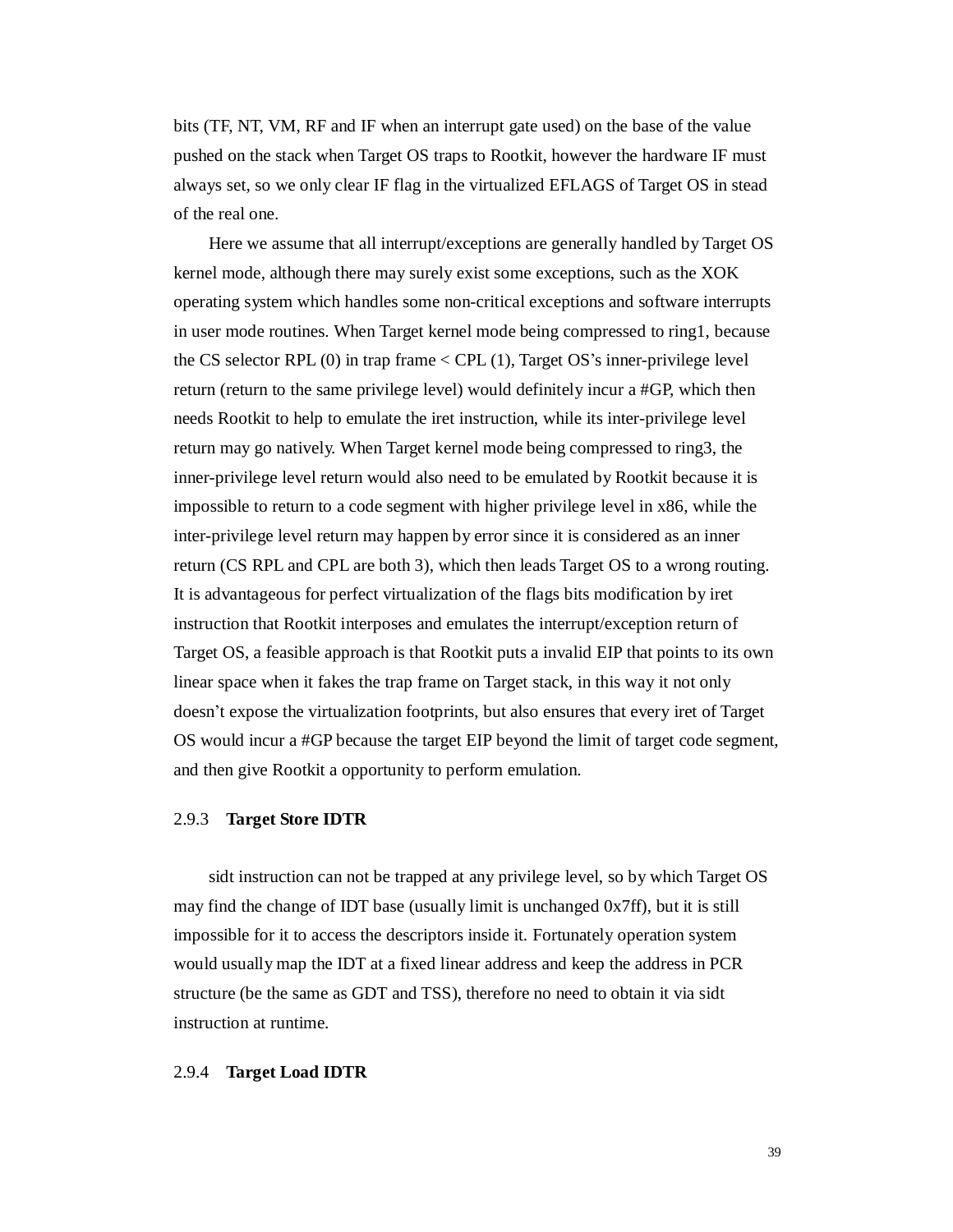lidt instruction can be trapped, then Rootkit only needs to save the new IDT's base and limit set with no traces installed on it, and Rootkit will access Target OS's IDT only when it is necessary (forward interrupt/exception). Because most operating systems only set IDT in system initialization phase and don't modify it anymore, Rootkit may hardly come across this instruction.

# 2.10 Virtualize Devices

Because VM Based Rootkit is not a full-fledged machine virtualization project, it is impossible and unnecessary to provide a complete set of virtual devices for Target OS, what Target OS saw are still those real physical hardware, however this doesn't mean Rootkit has no ability to interpose and control the device related operations of Target OS. Because of the opportunity when Rootkit starts, it has no chance at all to do anything to the device enumeration and configuration process (also known as PCI probing), but it can undoubtedly control the succedent device operations after that. Next we are going to discuss briefly how to virtualize four general device operations.

#### 2.10.1 **Port Mapped I/O**

Rootkit can utilize the IOPL flag bit combined with I/O permission map to capture all in/out instructions that issued by Target OS to access I/O address space. It goes like this: Whichever privilege level Target OS is running at, the hardware IOPL will be always set to 0 to prevent Target OS from enabling/disabling interrupt by using sti/cli instruction pair. When virtualized CPL  $\leq$  virtualized IOPL, that means Target OS is running with I/O access right, all other relevant bits in private TSS I/O permission map will be cleared except for those ports for which Rootkit cares. While virtualized CPL > virtualized IOPL, all cleared bits above mentioned will be set to the current values of Target OS's real TSS. Once the I/O port accesses being captured, Rootkit may discard, modify (perform real I/O access for the Target OS, but do some modifications on incoming/outgoing data) or emulate them according to the requirements.

#### 2.10.2 **Memory Mapped I/O**

Some devices have registers or storage regions which are shown as the form of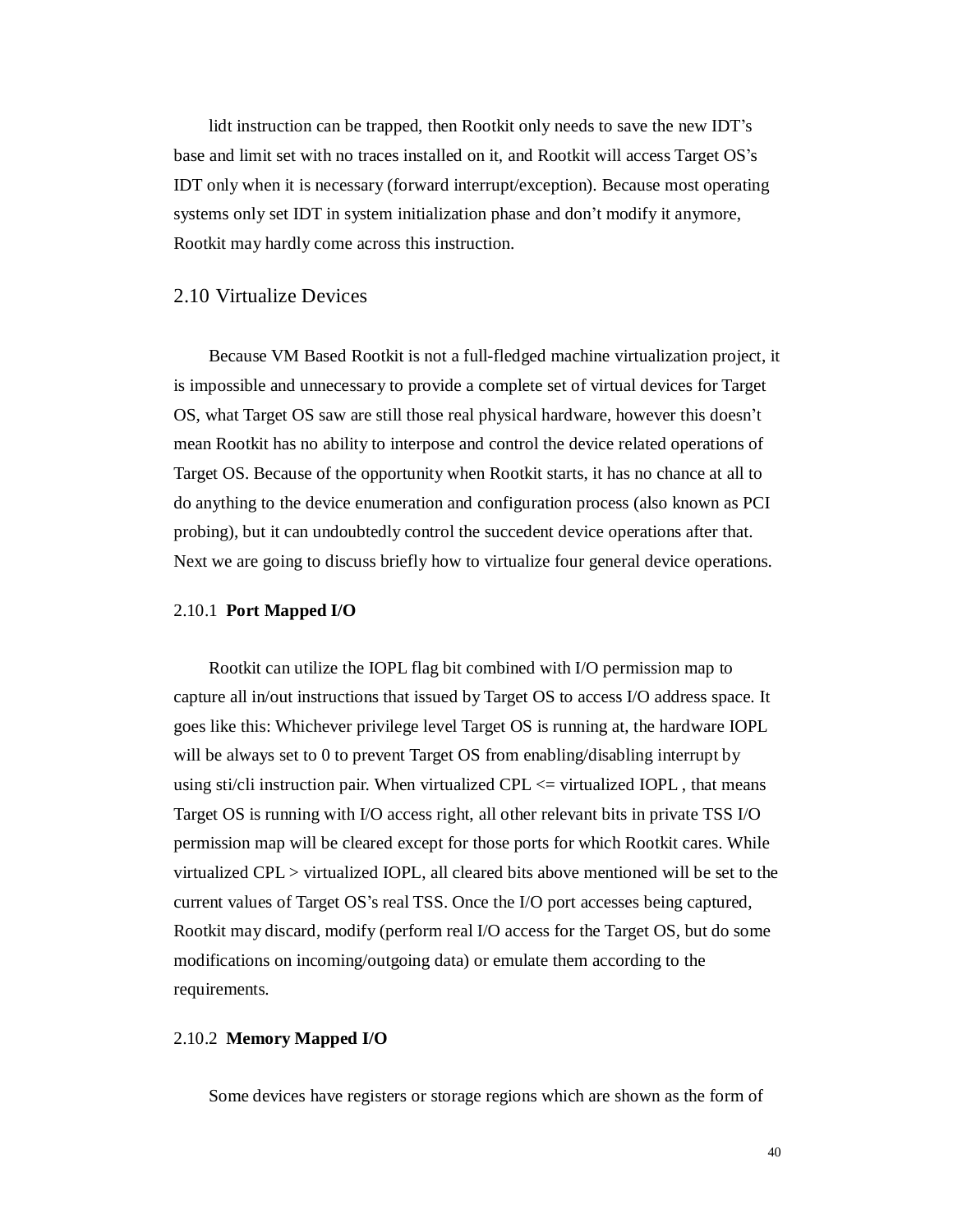mapped memory, that means these stuffs are mapped directly into the processor's physical memory address space and processor may use ordinary memory-reference instructions to access them, for instance the registers of Local APIC and video buffer (VRAM). Rootkit may utilize the paging mechanism provided by processor to capture these memory mapped I/O: simply unmapping its physical pages or enforcing some page protections on its corresponding linear pages both allow Rootkit to get chances to virtualize the access to memory mapped devices.

### 2.10.3 **Hardware IRQ**

We have discussed fully the capture and forwarding of hardware interrupt in previous chapters, what still deserves a few words here is the virtualization of interrupt controller. Target OS may frequently configure the interrupt mask register when running, while for Rootkit, masking some IRQs (clock interrupt IRQ0) may result in the its loss of control, therefore it must maintain a virtual interrupt controller by itself. The structure and working principle of APIC used in SMP system are relatively complex, while virtualizing a PIC seems much easier, which is some similar to the virtualization of IRQL in Windows kernel. Rootkit creates and maintains a virtual PIC of its own, which further includes the interrupt mask register, interrupt request register, interrupt in-service register (IMR, IRR, ISR) etc, all captured operations to relevant ports of hardware PIC would eventually be reflected to this virtual PIC, and then Rootkit may use the state information in such a virtual PIC to make decision when forwarding hardware interrupts.

#### 2.10.4 **DMA**

The DMA operation of device is a big headache to virtualization, especially under the circumstance when the current PCI bus allows the PCI devices (interfaces in fact) to become the master devices of bus, and to perform so-called Bus Mastering DMA. Whichever DMA method being used, the third-party DMA through system DMA controller (two cascaded 8237) or the Bus Mastering DMA, it is extremely disadvantageous for virtualization in that Target OS may exploit device DMA to access any desired real physical memory page, which may bypass all the memory protections imposed by Rootkit's segment/paging virtualization strategies, and potentially destroy the memory regions occupied by Rootkit itself. Presently the best

41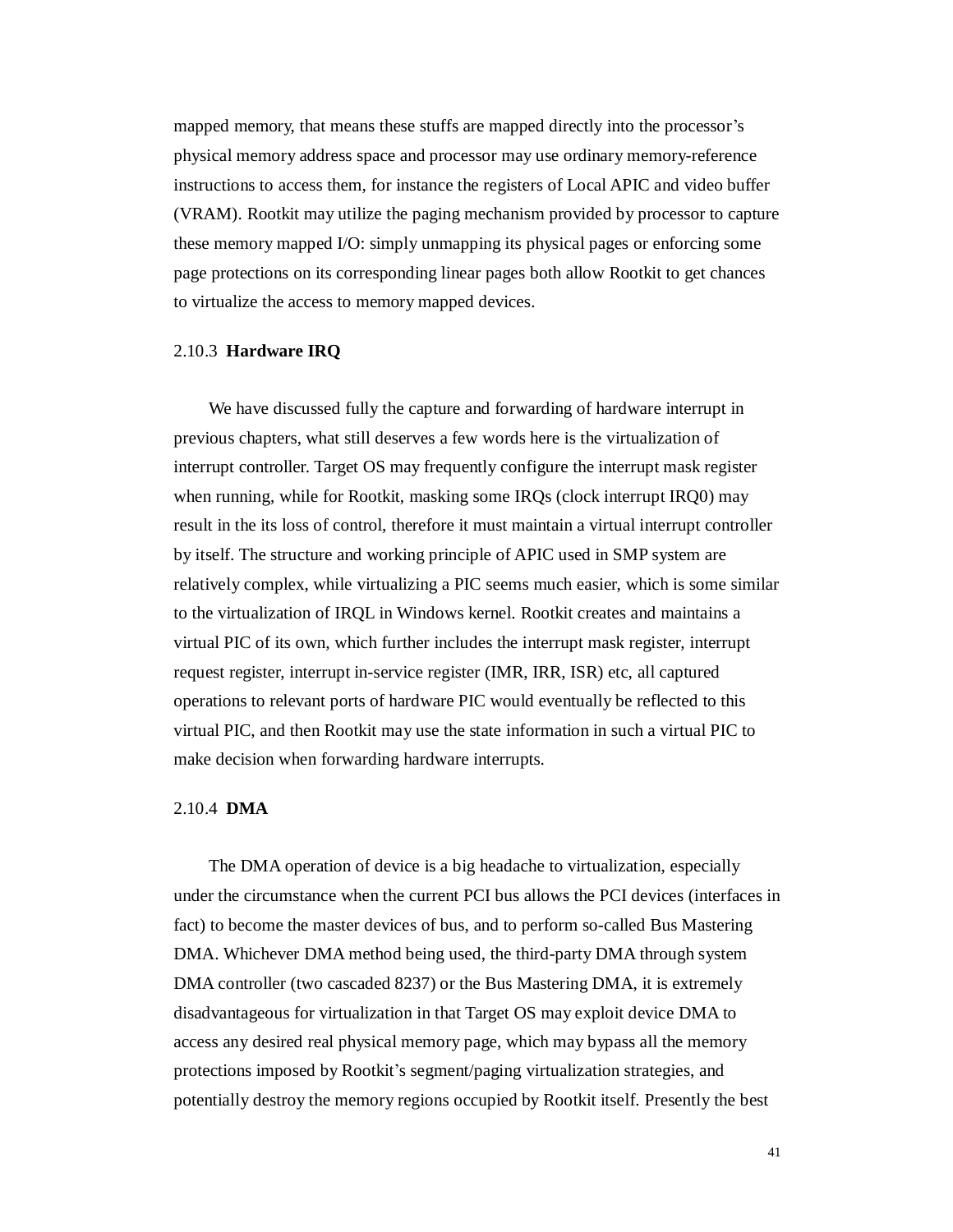solution is to capture the address setting actions to system DMA controller or related DMA registers in PCI interfaces (such as DMA region table and BMIDTPX register in IDE interface), and to fully emulate them, however this would undoubtedly reduce the generality heavily, and increase implementation complexity at same time. Besides there is another workaround, which marks the physical pages occupied by Rootkit as bad (such as parity error) in PFN database maintained by Target OS to prevent it from using those pages thereafter, but its obvious disadvantage is the introducing of new virtualization footprints. AMD Pacifica uses DEV (Device Exclusion Vector) technique to enforce DMA protection.

# 2.11 The Payload of VMBR

After VM Based Rootkit being loaded as an intermediate layer between Target OS and the real hardware, what it can see directly are just those hardware related events, such as instruction executions, interrupt requests and I/O operations, however Rootkit may also control the internal running logics and states of Target OS by using VMI (Virtual Machine Introspection) technique.

In fact, what a VM Based Rootkit can really do only depends on your imagination, here I will demonstrate how to hide specified process in icesword (a famous rootkit revealer by Chinese) in my VMBR prototype. For the purpose of anti-debugging, icesword periodically restores the int 1 and int 3 vectors in IDT to their original values which should point to the debug and breakpoint exception handlers provided by Target OS, and also it may clear the debug registers  $(dr0 \sim dr3)$ to prohibit hardware breakpoints, however all of these anti-debugging methods are useless in a virtualized environment because all sensitive operations are actually emulated by Rootkit. Having broken through the obstacle of anti-debugging, the left works seem much easier, we set a hardware breakpoint at the function used by icesword to enumerate processes (ExEnumHandleTable, undocumented), then another breakpoint at the location of the callback function which is passed as an argument. When callback function called, we simply filter out the desired process by comparing the process identifier. A companion application is used combined with VMBR, which communicates to VMBR stealthily by a software breakpoint instruction (int 3) with eax equal to a magic number and ebx equal to the desired process identifier. By comparing the two following pictures, we can see that the command line process (CMD.exe, pid 808) has been hidden from the process list.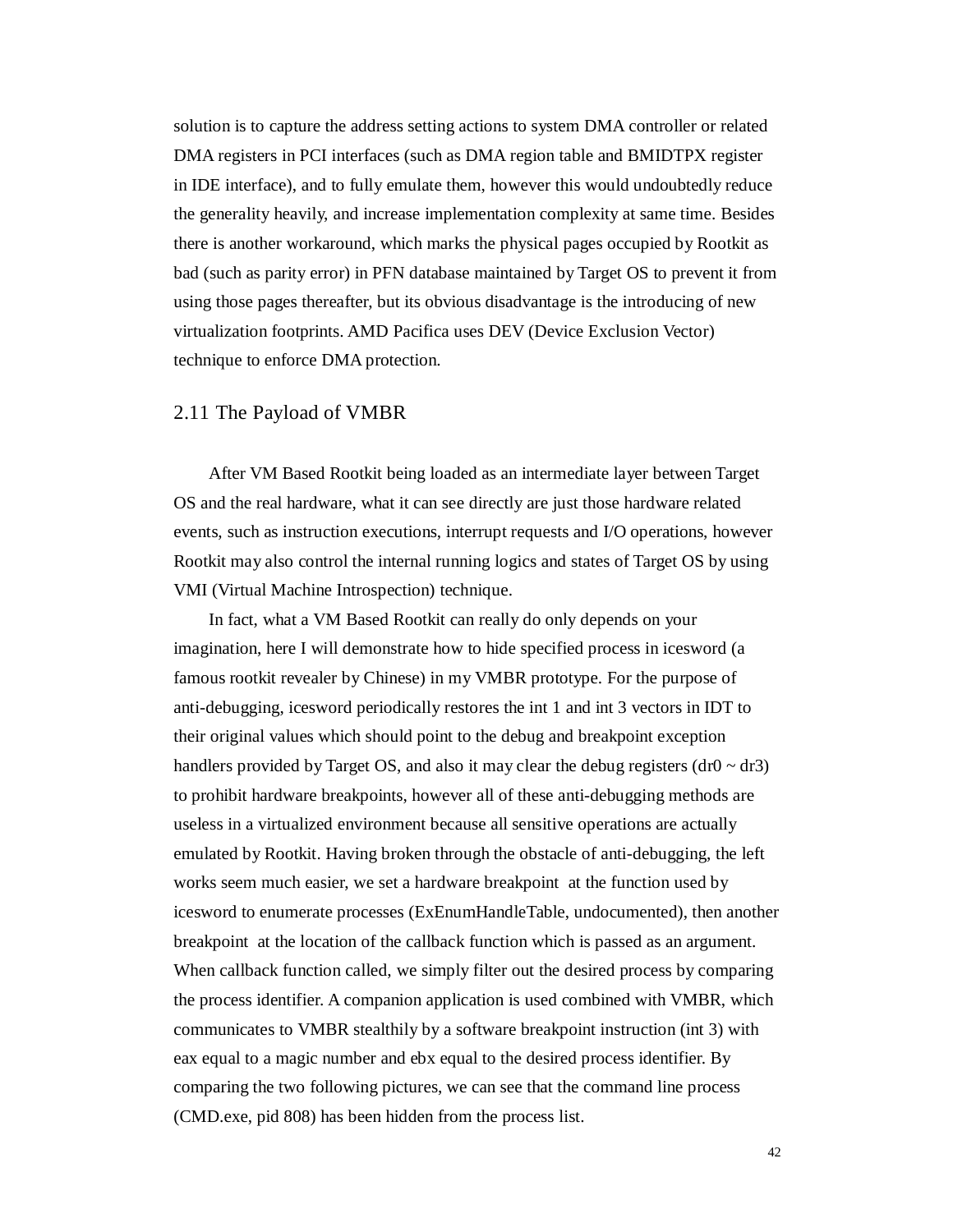| 查看                                             | 进程: 21                                                                                                                                                                                                                                                                                                                                                                 |                                   |                                                                                                                                                                                                                                                                                                                                                                                                                                                                                                                                                                                                                                                                                                                                                                 |                                                                                                          | o                                                                                                                                                                                                                                                                                                              | $x$ con $2006$   |  |
|------------------------------------------------|------------------------------------------------------------------------------------------------------------------------------------------------------------------------------------------------------------------------------------------------------------------------------------------------------------------------------------------------------------------------|-----------------------------------|-----------------------------------------------------------------------------------------------------------------------------------------------------------------------------------------------------------------------------------------------------------------------------------------------------------------------------------------------------------------------------------------------------------------------------------------------------------------------------------------------------------------------------------------------------------------------------------------------------------------------------------------------------------------------------------------------------------------------------------------------------------------|----------------------------------------------------------------------------------------------------------|----------------------------------------------------------------------------------------------------------------------------------------------------------------------------------------------------------------------------------------------------------------------------------------------------------------|------------------|--|
| 逾<br>内软模块<br>启动组<br>匮<br>服体<br>뢰<br>SFI<br>注册表 | 进罪時後名称<br>System Ide Pr<br>Systems:<br><b>MOR, BEER</b><br>ESTER, MODE<br>WINLOGON EXE<br>services exer<br><b>LSASS EXE</b><br>sychost, exe-<br>eychoolt, sous<br>SPOOLSV.EXE<br><b>FRIDITYCLIRICA</b><br>mabank, app.<br>winnamit.com<br>sychost.exe-<br>OVOLEXE<br>WINNIC 2005<br>explorer area<br>SOUND MAN, EXT.<br>now, increase<br>contrae .exe<br>wusucht, eve- | 262<br>693<br>724<br>1020<br>1060 | 透视(b) 程序名称<br>6 NT-OS Kernel<br>8 NT OS Kernel<br>180 C:(WIWIT)system221,mss.exe<br>204 C: (WIMP) system22 carss acce<br>224 CJWIMT isystem32UVINLOGON EXE<br>CIWIMPIsystem32lservices.exe<br>264 CIWIMPBystem32USASS.EXE<br>420 CIWIWINT Basten@Slsvchost.exe<br>468 C:\WIWIT\nystam32\nvchaut.exe<br>520 C.UATAT nation2215POOL5V.EXE<br>616 C:(WIWITpynken22fregnyt.exe<br>640 C: (WPAT) system221 material.com<br>CUWINT pysten32Uvbew/winnight.exe<br>CIWINTsystem32lsychost.exe<br>909 CIWINNTHS/sten3210NDLEXE<br>840 C: (Program Files), Tight/WC/WinWiC.com<br>864 C: (WIWIT) explicitely, as a:<br>960 C:\WINNT\SOLIVERAN.EXE<br>C: [WIMIT] system221 Internal area<br>C:UWIMPT is a stem32 to mime, ever<br>N1120 CIWIMPINT BS/Stew321 MUSLICE. EVE- | 基本优先级 EFROCESS<br>в<br>9<br>q.<br>ā<br>ä<br>a<br>a<br>đ<br>ã<br>a<br>g<br>ã<br>$\alpha$<br>ā.<br>а<br>ă. | 0 0:80540630<br>0 0x6146770<br>D24351526460<br>13 0:51576920<br>0x81449020<br>0x81481960<br>0x8144A820<br>0x81478560<br>0x814068ED<br>0381464800<br>0x6144PD60<br>0507853060<br>0x81446020<br>0x81435120<br>0x81359020<br>0x81338700<br>0x61361540<br>0x61347700<br>0x6133DCED<br>(1x813898ED)<br>8 0.81302890 | $=$ $ D X $<br>ž |  |
| 立件<br>作者斗词                                     | $\left  \cdot \right $                                                                                                                                                                                                                                                                                                                                                 |                                   |                                                                                                                                                                                                                                                                                                                                                                                                                                                                                                                                                                                                                                                                                                                                                                 |                                                                                                          |                                                                                                                                                                                                                                                                                                                |                  |  |
|                                                | 2006-08-21<br>B:\>wabresapaninn \$<br>BIN>wabreampaninn 1148<br>0.55 L                                                                                                                                                                                                                                                                                                 | 18:30                             | <bir><br/><b>WINDOWS</b><br/>26.864 字节<br/>,稽集<br/>2.568.689.292 可用字节</bir>                                                                                                                                                                                                                                                                                                                                                                                                                                                                                                                                                                                                                                                                                     |                                                                                                          |                                                                                                                                                                                                                                                                                                                |                  |  |

Diagram  $2-3$  the demonstration of hiding specified process (before)

| 文件 转储 外观 帮助      |                                |                                                                                                                                         |                |                                    | $x$ con $2006$ |
|------------------|--------------------------------|-----------------------------------------------------------------------------------------------------------------------------------------|----------------|------------------------------------|----------------|
| <b>X # 14 09</b> |                                |                                                                                                                                         |                |                                    |                |
| 查看               | 进程: 21                         |                                                                                                                                         |                | ۰                                  |                |
| O                | 进程确像名称                         | 透野(1) 转序名称                                                                                                                              |                | 基本优先级 EFROCESS                     |                |
|                  | System Ide Pr                  | 0 NT-OS Kernel                                                                                                                          |                | 0 0580540630                       |                |
| 田梅               | System:                        | 8 NT OS Kernel                                                                                                                          |                | 036146720<br>11 0581586460         |                |
|                  | <b>MYROLDESE</b><br>ESTER, MON | 180 C:(WEWI'psykem221mmm.exe<br>204 C: WIMPT jayobam221 paras upon                                                                      |                | 13 0x8157A500                      |                |
|                  | WDLC/GON EXE                   | 224 CUWINNT psychono2UWINLOGON EXE                                                                                                      |                | 0.81449020<br>13                   |                |
| 衁                | services exe-                  | 252<br>CIWINNTsystem32lservices.exe                                                                                                     |                | 0x81481960<br>4                    |                |
|                  | <b>LSASS EXE</b>               | 264 CIWINNTHSystem32USASS.EXE                                                                                                           |                | 0x8144A820<br>۹                    |                |
|                  | sychost.exe<br>eychool, sour-  | 420 CIWIWINTsystem32lsvchost.exe<br>468 C:\WIMT\nystam32\nychant.exe                                                                    |                | 0x81478560<br>a<br>0x814068ED<br>a |                |
|                  | SPOOLSV.EXE                    | 520 C.WINT nonker 3215POOLSV, EXP.                                                                                                      |                | 8 0581464800                       |                |
| 内核模块             | FEDERAL-ROB                    | 616 C:(WIMIT)system221regnyc.exe VS                                                                                                     |                | 0x6144FD60<br>ā.                   |                |
|                  | mabank, app.                   | 640 C: (WEAT pyrker/S2) reback.com                                                                                                      |                | 0581453060<br>а                    |                |
|                  | winingest.com<br>sychost.exe   | CUWI/MTsystem32Uvbewiwinnight.exe<br>698<br>724 CUWINNT pasten@Stsvchost.exe                                                            |                | 0x81446020<br>ã<br>ã<br>0x81435120 |                |
|                  | WinWNC.exe                     | 940 CIProgram Filest Tight/WCYWinWIC.com                                                                                                |                | 0x81336700<br>a                    |                |
| 启动组              | copions and                    | 864 C.(WINNTysuplorer.exe                                                                                                               |                | 0x81381B40<br>a                    |                |
|                  | SOUNDWARLERE                   | 960 C: (WINNI') SOLIVEYAN JOIN                                                                                                          |                | 0x61347700<br>$\alpha$             |                |
| 匮                | infarmak atom<br>partires, som | 1020 C:\WPAT\pysban22\rdsmsb.aton<br>C: WIMPInysban221.comme.exe<br>1060                                                                | ٠              | d dsBI33DCED<br>0351359520<br>a.   | $=$ $ D X $    |
| 服装               | MUSUCE FOR                     | 1120<br>CIWIMTsystem32lwusucit.exe                                                                                                      |                | 0x813C2880<br>$\overline{a}$       | ř              |
|                  | LorSword.exe.                  | 1148 FilleSword(IceSword.exe-                                                                                                           |                | 8 0x81420C20                       |                |
|                  |                                |                                                                                                                                         |                |                                    |                |
|                  |                                |                                                                                                                                         |                |                                    |                |
| 뢰<br>SFD         |                                |                                                                                                                                         |                |                                    |                |
| 注册表              |                                |                                                                                                                                         |                |                                    |                |
| 立件               | $\left  \cdot \right $         |                                                                                                                                         |                |                                    |                |
| 作者斗词             |                                |                                                                                                                                         |                |                                    |                |
|                  | 2006-08-21 18:30<br>0253       | <bir><br/>26.864 字节<br/>1<br/>2.568.689.292 可用字节<br/>Bt\&gt;wabrecapaninn \$<br/>BIN/unbrcompaninn 1148<br/>B:\)wabroompanion 888</bir> | <b>VINDOMS</b> |                                    |                |

Diagram  $2-4$  the demonstration of hiding specified process (after)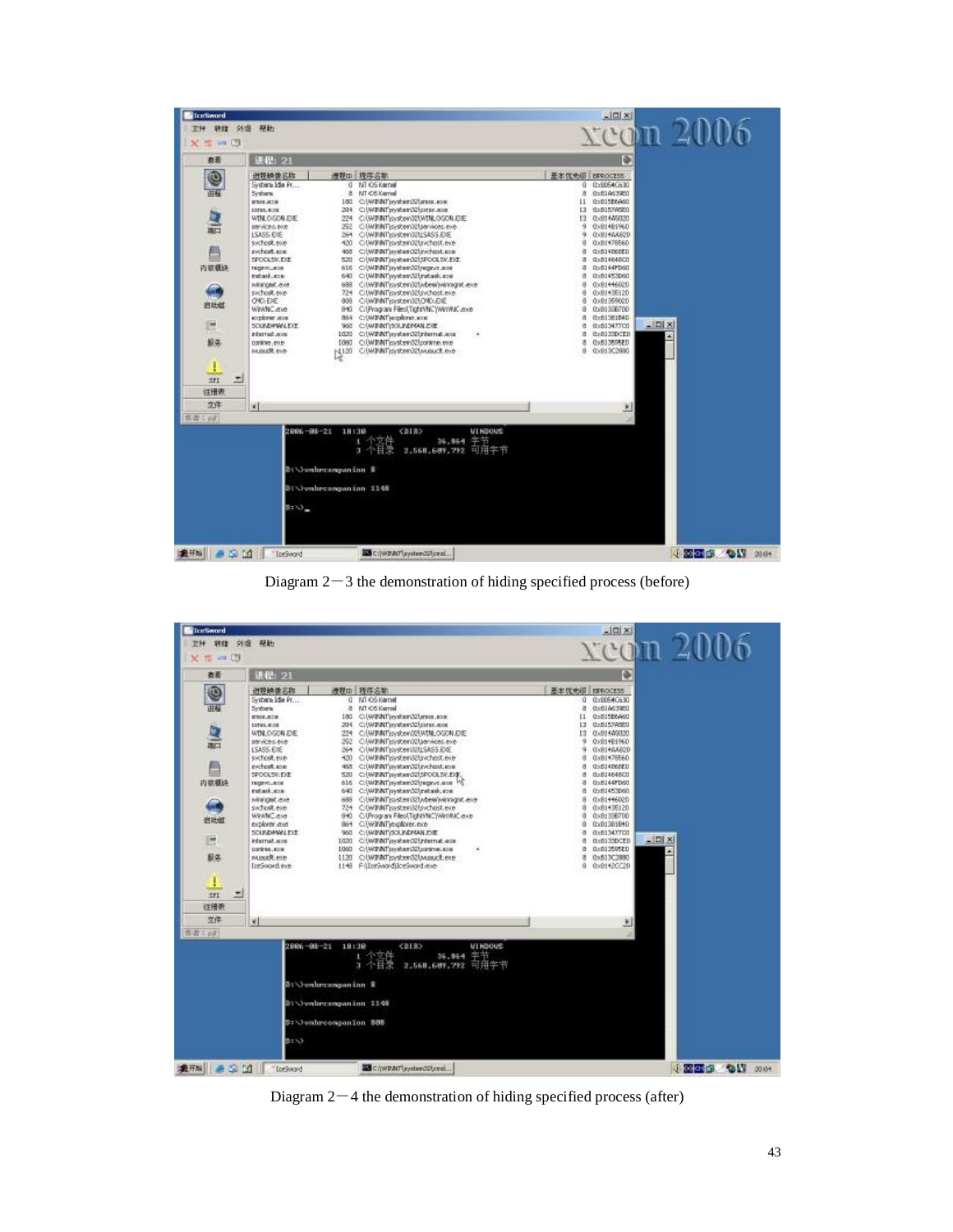# Chapter 3 Conclusion

Because x86 is not a strictly virtualizable processor architecture, at present my VMBR prototype has not implemented a perfect virtualization with the lack of binary translation or dynamic scanning techniques, however this proof of concept has at least proved that it can coexist with Target OS and work properly, which further validates the correctness of the whole virtualization scheme that we discussed.

My future works include 1) trying to support more Target OSes (only Windows 2000 is eligible for serving as Target OS now), 2) adding more supports for advanced processor features, such as SMP and SMM etc, 3) introducing simple dynamic scanning module to deal with those non-virtualizable instructions of x86.

We can see very clearly from the following diagram, when running at a virtualized environment, the executions of all privileged instructions of Target OS would inevitably incur exceptions and be emulated by VMBR.



Diagram  $3-1$  VMBR prototype running within a debug version of Bochs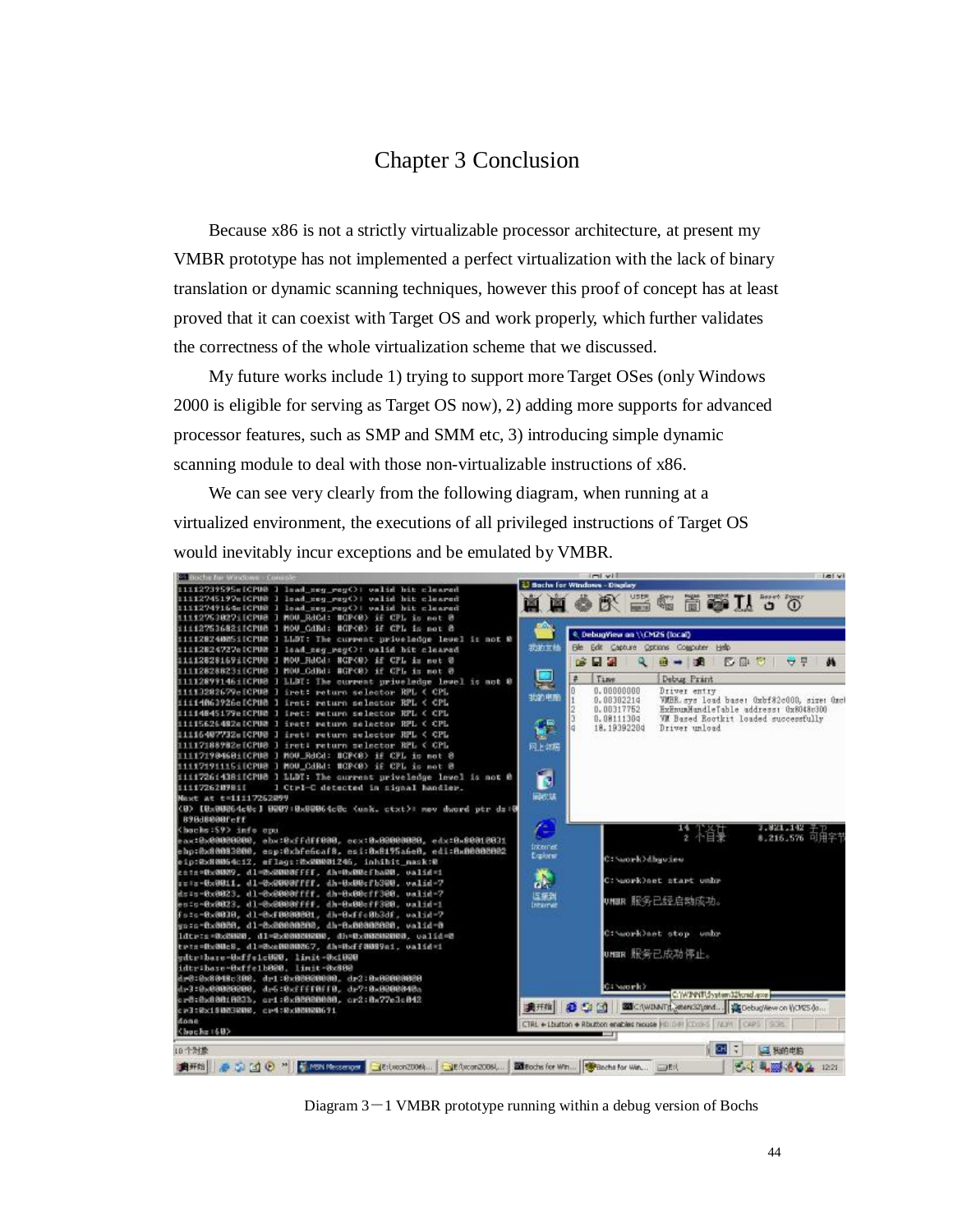# Acknowledgement

First, I have to say that actually many contents in this paper are the abstractions and summaries of viewpoints or concepts of many forthgoers in virtualization field, without their great works, it was impossible for me to complete this paper so smoothly.

Secondly, I would like to thank my colleague Borun Song. The discussions between us have provided me many inspirations on technical aspect.

In addition, I must say thanks to my colleagues Jiayu Zang and my friend Chuandong Zheng. Miss Zhang teaches me how to use MS Word for typesetting, and as the final reviser Mr. Zheng ensures the text quality of this paper.

Finally, once again, let me express my most sincere thanks to all people who make contributions to this paper!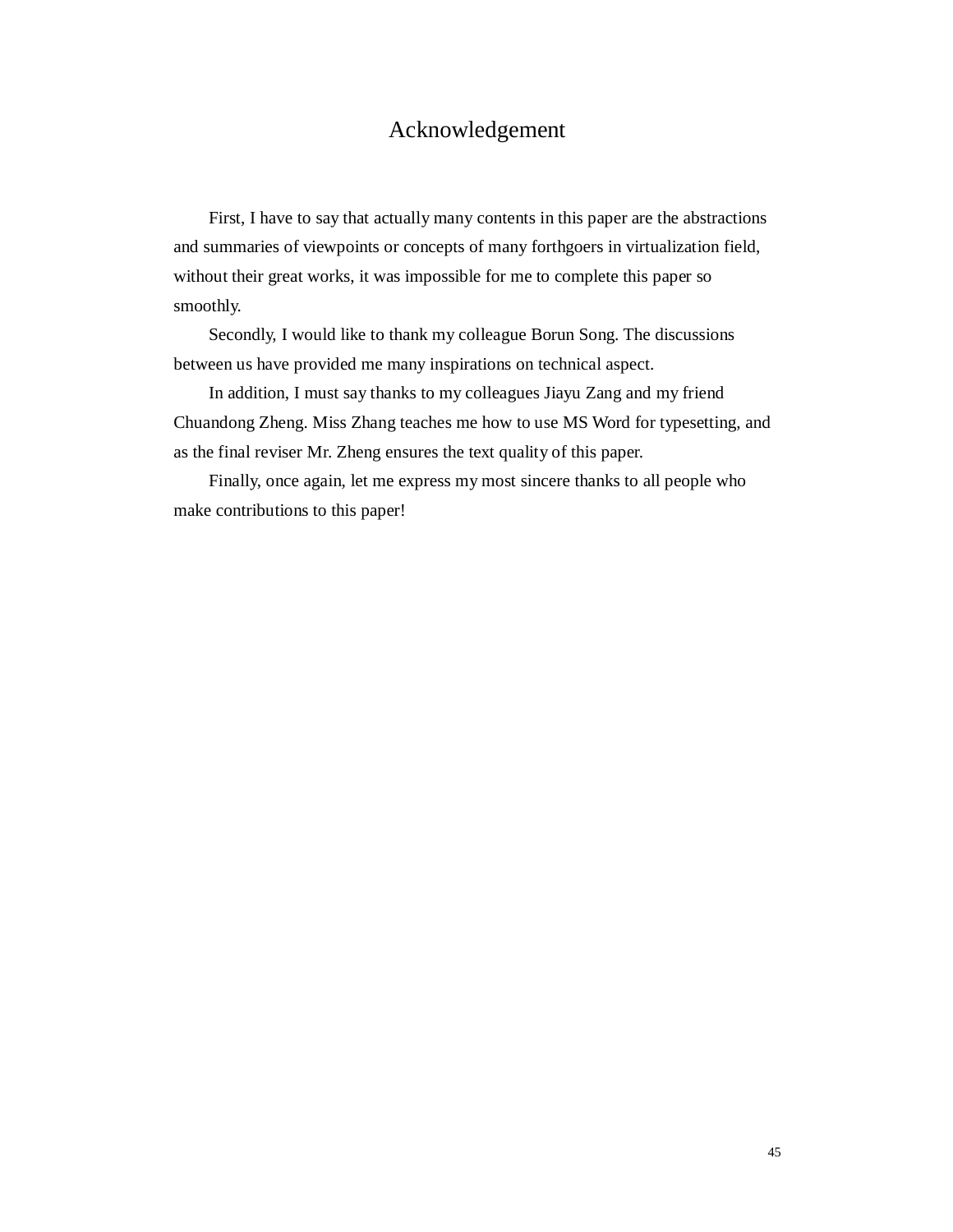# References

- 【1】 Intel Corporation 《Intel Architecture Software Developer's Manual Volume 2》 1997
- 【2】 Intel Corporation 《Intel Architecture Software Developer's Manual Volume 3》 2003
- 【3】 VMware Inc. 《System And Method For Virtualizing Computer Systems》 Dec. 2002
- 【4】 VMware Inc. 《System And Method For Facilitating Context-Switching In a Multi-Context Computer System》 Sep. 2005
- 【5】 VMware Inc. 《Deferred Shadowing of Segment Descriptors In a Virtual Machine Monitor For a Segmented Computer Architecture》 Aug. 2004
- 【6】 VMware Inc. 《Dynamic Binary Translator With A System And Method For Updating And Maintaining Coherency Of A Translation Cache》Mar. 2004
- 【7】 VMware Inc. 《Method And System For Implementing Subroutine Calls And Returns In Binary Translation SubSystem Of Computers》 Mar. 2004
- 【8】 John Scott Robin, Cynthia E. Irvine 《Analysis of the Intel Pentium's Ability to Support a Secure Virtual Machine Monitor》 Aug. 2000
- 【9】 K. Lawton 《Running Multiple Operating Systems Concurrently On an IA32 PC Using Virtualization Techniques》 1999
- 【10】Samuel T. King, Peter M. Chen, Yi-Min Wang 《SubVirt Implementing Malware With Virtual Machines》 2006
- 【11】Jeremy Sugerman, Ganesh Venkitachalam, Beng-Hong Lim 《Virtualizing IO Devices on VMware Workstation's Hosted Virtual Machine Monitor》 Jun. 2001
- 【12】Charles L. Coffing 《An x86 Protected Mode Virtual Machine Monitor for the MIT Exokernel》 May. 1999
- 【13】Prashanth P. Bungale, Swaroop Sridhar, Jonathan S. Shapiro 《Low-Complexity Dynamic Translation in VDebug》 Mar. 2004
- 【14】Prashanth P. Bungale, Swaroop Sridhar, Jonathan S. Shapiro 《Supervisor-Mode Virtualization for x86 in VDebug》 Mar. 2004

46